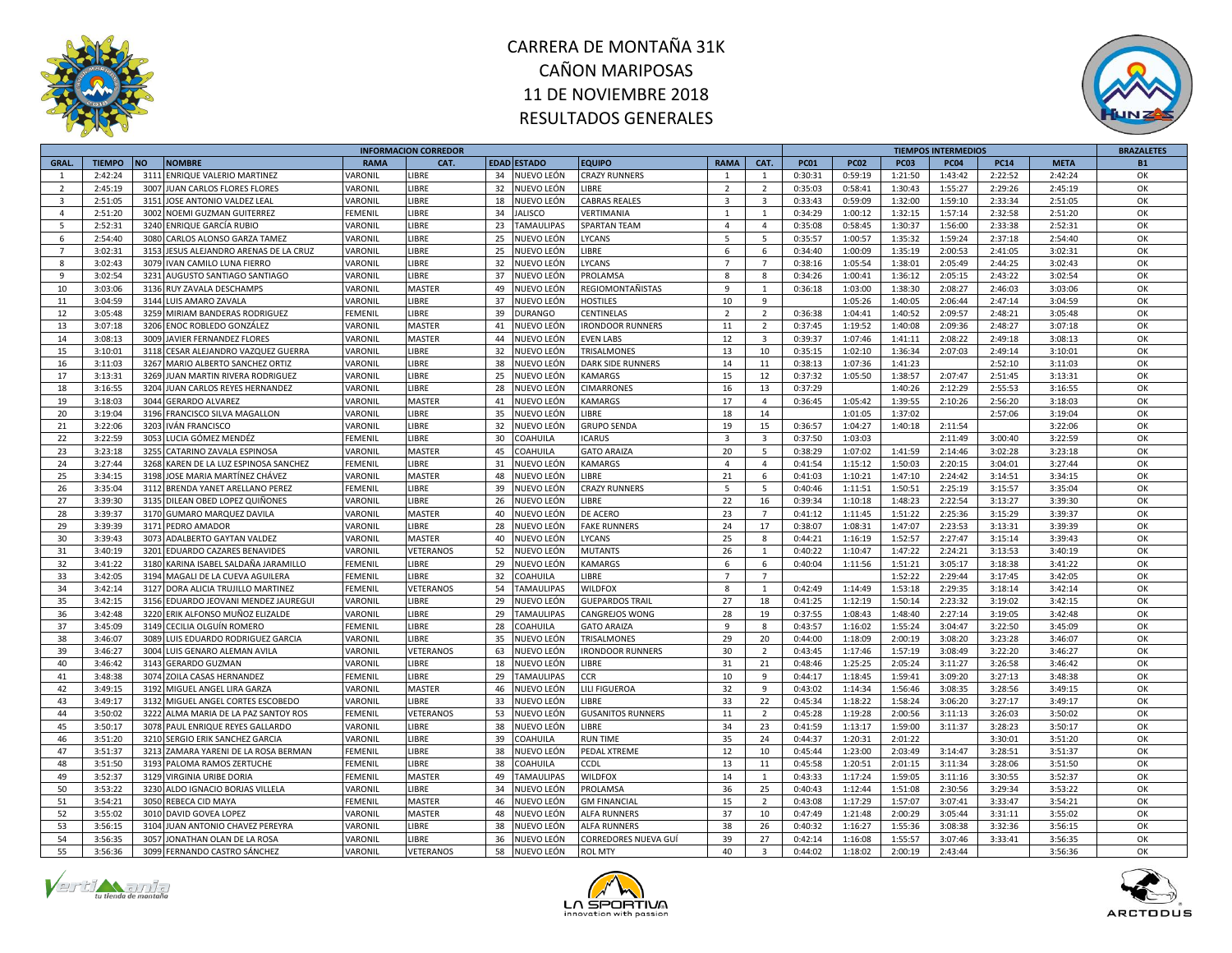



|              |               |                                         |                | <b>INFORMACION CORREDOR</b> |    |                      |                           |             |                         |             |             |             | <b>TIEMPOS INTERMEDIOS</b> |             |             | <b>BRAZALETES</b> |
|--------------|---------------|-----------------------------------------|----------------|-----------------------------|----|----------------------|---------------------------|-------------|-------------------------|-------------|-------------|-------------|----------------------------|-------------|-------------|-------------------|
| <b>GRAL.</b> | <b>TIEMPO</b> | <b>NO</b><br><b>NOMBRE</b>              | <b>RAMA</b>    | CAT.                        |    | <b>EDAD ESTADO</b>   | <b>EQUIPO</b>             | <b>RAMA</b> | CAT.                    | <b>PC01</b> | <b>PC02</b> | <b>PC03</b> | <b>PC04</b>                | <b>PC14</b> | <b>META</b> | <b>B1</b>         |
| 56           | 3:56:36       | 3141 EMMA VIRIDIANA ORDAZ GUERRERO      | FEMENIL        | <b>IBRE</b>                 | 28 | COAHUILA             | <b>TRISALMONES</b>        | 16          | 12                      | 0:47:21     | 1:26:33     | 2:05:38     | 3:13:48                    |             | 3:56:36     | OK                |
| 57           | 3:57:05       | 3202<br><b>AZUCENA RIVAS RIOS</b>       | FEMENIL        | LIBRE                       | 36 | <b>TAMAULIPAS</b>    | <b>CANGREJOS WONG</b>     | 17          | 13                      | 0:43:13     | 1:17:27     | 2:00:39     | 3:15:20                    | 3:36:15     | 3:57:05     | OK                |
| 58           | 3:57:13       | 3266 VERÓNICA ELIZONDO URDIALES         | <b>FEMENIL</b> | MASTER                      | 40 | NUEVO LEÓN           | LIBRE                     | 18          | $\overline{\mathbf{3}}$ | 0:43:52     | 1:18:20     | 2:01:00     | 3:13:15                    | 3:33:44     | 3:57:13     | OK                |
| 59           | 3:58:06       | 3128 ANGEL RODOLFO SANCHES MORFIN       | VARONIL        | LIBRE                       | 18 | <b>TAMAULIPAS</b>    | <b>WILDFOX</b>            | 41          | 28                      | 0:39:23     | 1:09:57     | 1:49:13     | 2:28:48                    | 3:33:11     | 3:58:06     | OK                |
| 60           | 3:58:51       | 3005<br>MA PATRICIA SANCHEZ VICTORIA    | FEMENIL        | VETERANOS                   | 50 | NUEVO LEÓN           | <b>IBRE</b>               | 19          | $\overline{\mathbf{3}}$ | 0:45:12     | 1:19:38     | 2:00:08     | 3:10:38                    | 3:34:35     | 3:58:51     | OK                |
| 61           | 3:59:16       | 3121 JESUS ANTONIO IBARRA ALCALÁ        | VARONIL        | <b>MASTER</b>               | 45 | NUEVO LEÓN           | HOME DEPOT                | 42          | 11                      | 0:44:32     | 1:19:35     | 1:59:41     | 3:14:34                    | 3:34:59     | 3:59:16     | OK                |
| 62           | 3:59:42       | 3096 DAVID VALLADARES MARTINEZ          | VARONIL        | VETERANOS                   | 52 | NUEVO LEÓN           | <b>IBRE</b>               | 43          | $\overline{4}$          | 0:46:02     | 1:18:18     | 1:58:10     |                            | 3:37:06     | 3:59:42     | OK                |
| 63           | 3:59:43       | 3095 MYRNA ELIDA MENDOZA GALINDO        | <b>FEMENIL</b> | <b>MASTER</b>               | 44 | NUEVO LEÓN           | <b>IBRE</b>               | 20          | $\overline{4}$          |             |             | 1:58:10     |                            |             | 3:59:43     | OK                |
|              | 4:00:34       |                                         |                | <b>JBRE</b>                 | 37 |                      |                           |             |                         |             |             |             |                            |             |             | OK                |
| 64           |               | 3110 JOSE ELOY MONTES PEREZ             | VARONIL        |                             |    | NUEVO LEÓN           | <b>CRAZY RUNNERS</b>      | 44          | 29                      | 0:42:50     | 1:18:12     | 2:00:59     | 2:43:09                    | 3:34:15     | 4:00:34     |                   |
| 65           | 4:01:52       | 3049<br>JOSE ALFREDO ZAMARRIPA          | VARONII        | <b>LIBRE</b>                | 28 | <b>TAMAULIPAS</b>    | <b>JESS RUNNING TEAM</b>  | 45          | 30                      | 0:40:58     | 1:13:30     | 1:55:24     | 3:10:23                    | 3:40:10     | 4:01:52     | OK                |
| 66           | 4:01:54       | 3200 DAVID REYNALDO SIFUENTES ENRIQUEZ  | VARONIL        | <b>MASTER</b>               | 41 | NUEVO LEÓN           | LYCANS                    | 46          | 12                      | 0:45:52     | 1:20:01     | 2:00:33     | 3:15:37                    | 3:36:49     | 4:01:54     | OK                |
| 67           | 4:02:22       | 3108 VERONICA ESTHER ORTUÑO SANDOVAL    | FEMENIL        | MASTER                      | 46 | VAYARIT              | TRISALMONES               | 21          | 5                       | 0:49:56     | 1:24:17     | 2:12:23     | 2:47:57                    | 3:39:38     | 4:02:22     | OK                |
| 68           | 4:02:43       | 3187<br><b>MARINA CADENA</b>            | FEMENIL        | VETERANOS                   | 53 | <b>BAJA CALIFORN</b> | Q TEAM                    | 22          | $\overline{4}$          | 0:47:19     | 1:22:11     | 2:01:05     | 3:11:37                    | 3:38:24     | 4:02:43     | OK                |
| 69           | 4:03:43       | 3211 SALVADOR NATANAEL CHAVEZ RAMOS     | VARONIL        | <b>IBRE</b>                 | 27 | NUEVO LEÓN           | INDEPENDIENTE COMO E      | 47          | 31                      | 0:48:09     | 1:22:20     | 2:01:38     | 3:13:32                    | 3:36:26     | 4:03:43     | OK                |
| 70           | 4:04:22       | 3125 ISRAEL CASTAÑEDA GARCIA            | VARONIL        | <b>MASTER</b>               | 45 | NUEVO LEÓN           | <b>CORREDORES DEL SUR</b> | 48          | 13                      | 0:43:22     | 1:16:43     | 2:00:22     | 2:43:05                    | 3:41:39     | 4:04:22     | OK                |
| 71           | 4:06:01       | 3116 OZIEL OSVALDO MUÑOZ PIÑA           | VARONIL        | <b>LIBRE</b>                | 31 | NUEVO LEÓN           | <b>ODR TEAM</b>           | 49          | 32                      |             | 1:30:32     | 2:16:12     | 3:00:24                    | 3:47:38     | 4:06:01     | OK                |
| 72           | 4:06:04       | 3166 JOSE EDUARDO FRÍAS TREVIÑO         | VARONIL        | VETERANOS                   | 58 | NUEVO LEÓN           | <b>DUENDES DEL VALLE</b>  | 50          | 5                       | 0:45:41     | 1:19:41     | 2:01:54     | 3:10:22                    | 3:43:48     | 4:06:04     | OK                |
| 73           | 4:06:36       | 3232 CÉSAR VELÁZQUEZ PRADO              | VARONIL        | <b>MASTER</b>               | 45 | NUEVO LEÓN           | PROLAMSA                  | 51          | 14                      | 0:47:31     | 1:22:57     | 2:06:33     | 2:51:21                    | 3:43:40     | 4:06:36     | OK                |
| 74           | 4:07:14       | 3160 CECILIA VIOLETA FUENTES PIÑEIRO    | FEMENIL        | VETERANOS                   | 55 | NUEVO LEÓN           | DUENDES DEL VALLE         | 23          | $5^{\circ}$             | 0:49:09     | 1:28:42     | 2:10:56     | 2:49:14                    | 3:44:20     | 4:07:14     | OK                |
| 75           | 4:09:14       | 3243 ANDRES SAUCEDO                     | VARONII        | <b>JBRE</b>                 | 33 | NUEVO LEÓN           | <b>HUNZAS</b>             | 52          | 33                      | 0:45:39     | 1:21:39     | 2:02:38     | 2:43:53                    | 3:43:37     | 4:09:14     | OK                |
| 76           | 4:09:15       | 3270 GUILLERMO GONZALEZ GARZA           | VARONIL        | <b>MASTER</b>               | 48 | NUEVO LEÓN           | <b>IBRE</b>               | 53          | 15                      | 0:45:23     | 1:21:30     | 2:02:35     | 2:43:42                    | 3:42:43     | 4:09:15     | OK                |
| 77           | 4:09:20       | 3093 ALBA NARCEDALIA MORENO RAMIREZ     | <b>FEMENIL</b> | LIBRE                       | 33 | NUEVO LEÓN           | ODRTEAM                   | 24          | 14                      | 0:45:03     | 1:20:21     | 2:03:14     | 2:44:58                    | 3:42:16     | 4:09:20     | OK                |
| 78           | 4:12:13       | 3159 JORGE SOLIS GONZALEZ               | VARONIL        | <b>IBRE</b>                 | 37 | <b>TAMAULIPAS</b>    | HABANEROS RUNNING TE      | 54          | 34                      | 0:44:07     | 1:18:50     | 2:02:00     | 2:45:34                    | 3:48:14     | 4:12:13     | OK                |
| 79           | 4:12:28       | 3246 LUISA MIREYA GONZALEZ LEAL         | FEMENIL        | MASTER                      | 42 | NUEVO LEÓN           | <b>LOMAS RUNNERS</b>      | 25          | 6                       | 0:49:11     | 1:24:25     | 2:11:56     | 2:52:44                    | 3:48:50     | 4:12:28     | OK                |
| 80           | 4:13:16       | 3263 VICTOR NEGRETE AVILA               | VARONIL        | <b>MASTER</b>               | 46 | NUEVO LEÓN           | <b>IBRE</b>               | 55          | 16                      | 0:56:43     | 1:37:13     | 2:19:52     | 3:02:19                    | 3:50:14     | 4:13:16     | OK                |
| 81           | 4:13:34       | 3069 JESUS FERMIN VAZQUEZ MEDINA        | VARONIL        | MASTER                      | 41 | <b>TAMAULIPAS</b>    | <b>GATO ARAIZA</b>        | 56          | 17                      | 0:50:44     | 1:27:23     | 2:08:26     | 2:48:34                    | 3:51:07     | 4:13:34     | OK                |
| 82           | 4:13:40       | 3027<br>SANDRA CARRILLO GARCIA          | FEMENIL        | MASTER                      | 48 | IUEVO LEÓN           | <b>ENDURANCE SYSTEMS</b>  | 26          | $\overline{7}$          | 0:48:58     | 1:26:04     | 2:09:56     | 2:50:06                    | 3:50:20     | 4:13:40     | OK                |
| 83           | 4:14:13       | 3242 JOSÉ HENRIQUE DE SOUZA             | VARONIL        | MASTER                      | 47 | <b>TAMAULIPAS</b>    | SPARTAN TEAM              | 57          | 18                      | 0:44:44     | 1:20:05     | 2:01:10     | 3:14:10                    | 3:44:27     | 4:14:13     | OK                |
| 84           | 4:14:27       | 3131 SERGIO LOPEZ GALLEGOS              | VARONIL        | VETERANOS                   | 54 | NUEVO LEÓN           | SYMRUNNERS                | 58          | 6                       | 0:46:19     | 1:21:52     | 2:03:59     | 2:43:39                    | 3:45:23     | 4:14:27     | OK                |
| 85           | 4:15:42       | 3175<br><b>HEBER AVALOS SOTO</b>        | VARONIL        | LIBRE                       | 39 | NUEVO LEÓN           | AMEGOS                    | 59          | 35                      | 0:47:01     | 1:23:42     | 2:13:19     | 2:58:04                    |             | 4:15:42     | OK                |
| 86           | 4:15:44       |                                         |                |                             | 43 |                      |                           | 27          |                         | 0:47:09     | 1:23:50     | 2:12:37     |                            | 3:52:37     | 4:15:44     | OK                |
|              |               | 3257 PATRICIA GONZALEZ DEL ANGEL        | FEMENIL        | MASTER                      |    | TAMAULIPAS           | AMEGOS                    |             | 8                       |             |             |             | 2:54:46                    |             |             |                   |
| 87           | 4:20:19       | 3233<br>OTHON MARTIN CARRILLO RENDON    | VARONIL        | VETERANOS                   | 58 | <b>TAMAULIPAS</b>    | <b>IBRE</b>               | 60          | $\overline{7}$          |             | 1:20:16     | 2:04:56     | 2:48:29                    | 3:53:09     | 4:20:19     | OK                |
| 88           | 4:20:38       | 3305<br>JOSE GUADALUPE MEDINA BALBOA    | VARONIL        | MASTER                      | 49 | TAMAULIPAS           | <b>IBRE</b>               | 61          | 19                      | 0:50:23     | 1:24:04     | 2:16:14     | 3:00:36                    | 3:53:35     | 4:20:38     | OK                |
| 89           | 4:23:10       | 3026 ALICIA AVIÑIGA SALAZAR             | <b>FEMENIL</b> | VETERANOS                   | 53 | NUEVO LEÓN           | <b>GUSANITO RUNNERS</b>   | 28          | 6                       | 0:51:20     | 1:30:51     | 2:14:39     | 2:56:21                    | 3:57:39     | 4:23:10     | OK                |
| 90           | 4:23:23       | 3226 ADAN GARCIA CORONADO               | VARONIL        | <b>LIBRE</b>                | 37 | NUEVO LEÓN           | <b>IBRE</b>               | 62          | 36                      | 0:44:53     | 1:21:27     | 2:13:12     | 2:52:57                    | 3:58:04     | 4:23:23     | OK                |
| 91           | 4:23:32       | 3023 ARNOLD MARTIR MARTINEZ             | VARONIL        | LIBRE                       | 16 | TAMAULIPAS           | <b>TORTUGAS</b>           | 63          | 37                      | 0:50:16     | 1:28:36     | 2:12:34     | 2:55:41                    | 3:52:56     | 4:23:32     | OK                |
| 92           | 4:24:08       | 3148 GLADYS CLAUDETTE CARRIZALES SÁENZ  | FEMENIL        | <b>LIBRE</b>                | 26 | NUEVO LEÓN           | <b>GUEPARDOS TRAIL</b>    | 29          | 15                      | 0:47:27     | 1:26:28     | 2:13:53     | 2:59:47                    | 3:59:58     | 4:24:08     | OK                |
| 93           | 4:24:10       | 3103<br>FELIPE ANTONIO MALACARA GARCIA  | VARONIL        | LIBRE                       | 32 | NUEVO LEÓN           | <b>IBRE</b>               | 64          | 38                      |             | 1:29:45     | 2:13:59     | 2:58:01                    | 3:58:07     | 4:24:10     | OK                |
| 94           | 4:24:18       | 3134 MARISELA DAMIAN LAUREL             | FEMENIL        | <b>LIBRE</b>                | 29 | <b>GUANAJUATO</b>    | <b>IBRE</b>               | 30          | 16                      | 0:51:33     | 1:29:10     | 2:12:39     | 2:54:27                    | 3:58:45     | 4:24:18     | OK                |
| 95           | 4:24:25       | 3139 RUBEN ADRIAN ORTIZ MENDOZA         | VARONIL        | VETERANOS                   | 51 | NUEVO LEÓN           | LYCANS                    | 65          | 8                       | 0:47:35     | 1:22:40     | 2:15:03     | 3:00:29                    | 4:02:16     | 4:24:25     | OK                |
| 96           | 4:25:47       | 3214 CESAR RODOLFO VEGA RANGEL          | VARONIL        | VETERANOS                   | 55 | COAHUILA             | <b>GATO ARAIZA</b>        | 66          | $\mathbf{q}$            | 0:47:45     | 1:25:39     | 2:09:20     | 2:51:41                    |             | 4:25:47     | OK                |
| 97           | 4:25:56       | 3229 ELIZABETH SOTO NIETO               | FEMENIL        | VETERANOS                   | 60 | NUEVO LEÓN           | <b>TEAM TRAINER</b>       | 31          | $\overline{7}$          |             | 1:31:24     | 2:16:20     | 2:58:07                    | 4:00:29     | 4:25:56     | OK                |
| 98           | 4:25:56       | 3239 AZUCENA RUBIO ROSALES              | FEMENIL        | MASTER                      | 46 | <b>TAMAULIPAS</b>    | <b>SPARTAN TEAM</b>       | 32          | 9                       | 0:49:53     | 1:29:27     | 2:13:45     |                            | 3:56:28     | 4:25:56     | OK                |
| 99           | 4:25:56       | 3265 FREDDY HUAMAN CAMARGO              | VARONIL        | <b>MASTER</b>               | 47 | <b>TAMAULIPAS</b>    | <b>SPARTAN TEAM</b>       | 67          | 20                      | 0:50:54     | 1:28:47     | 2:12:22     | 2:56:14                    | 3:54:59     | 4:25:56     | OK                |
| 100          | 4:26:13       | 3109 VANESA HERRERA SILVA               | <b>FEMENIL</b> | <b>IBRE</b>                 | 36 | NUEVO LEÓN           | <b>CRAZY RUNNERS</b>      | 33          | 17                      | 0:53:45     | 1:33:51     | 2:20:53     | 3:05:30                    | 4:01:46     | 4:26:13     | OK                |
| 101          | 4:26:19       | 3006 LEIDY NAYELI LOPEZ LOZANO          | FEMENIL        | <b>LIBRE</b>                | 24 | NUEVO LEÓN           | <b>IBRE</b>               | 34          | 18                      | 0:49:46     | 1:30:39     | 2:15:04     | 2:58:50                    | 4:03:22     | 4:26:19     | OK                |
| 102          | 4:26:26       | 3254 XOCHITL GARCIA MARTINEZ            | <b>FEMENIL</b> | LIBRE                       | 27 | TAMAULIPAS           | <b>IBRE</b>               | 35          | 19                      | 0:53:30     | 1:34:47     | 2:19:32     | 3:04:38                    | 4:01:21     | 4:26:26     | OK                |
| 103          | 4:27:27       | 3072 SANJUANITA GUADALUPE CUELLAR LOPEZ | <b>FEMENIL</b> | <b>LIBRE</b>                | 33 | NUEVO LEÓN           | <b>MECHANICAL M</b>       | 36          | 20                      | 0:55:00     | 1:33:18     | 2:20:57     | 3:04:36                    | 4:04:08     | 4:27:27     | OK                |
| 104          | 4:28:21       | 3113 PEDRO ISMAEL SOTO TAMEZ            | VARONIL        | MASTER                      | 40 | NUEVO LEÓN           | <b>CRAZY RUNNERS</b>      | 68          | 21                      | 0:51:08     | 1:27:46     | 2:13:12     | 2:55:24                    | 4:01:26     | 4:28:21     | OK                |
| 105          | 4:28:24       | 3047 SERGIO RUIZ GONZALEZ               | VARONIL        | <b>MASTER</b>               | 47 | <b>TAMAULIPAS</b>    | <b>JESS RUNNING TEAM</b>  | 69          | 22                      | 0:47:13     | 1:23:03     | 2:14:19     | 3:01:36                    | 4:03:37     | 4:28:24     | OK                |
| 106          | 4:28:48       | 3253 EDGAR RICARDO CORTEZ FERNANDEZ     | VARONIL        | <b>IBRE</b>                 | 30 | <b>TAMAULIPAS</b>    | <b>RB</b>                 | 70          | 39                      | 0:48:12     | 1:26:49     | 2:13:11     | 3:01:42                    | 4:05:07     | 4:28:48     | OK                |
| 107          | 4:29:26       | 3261<br>ANTONIO GASPAR SANCHEZ SANDOVAL | VARONIL        | VETERANOS                   | 51 | IUEVO LEÓN           | <b>IBRE</b>               | 71          | 10                      | 0:51:01     | 1:29:57     | 2:13:08     | 2:59:05                    | 4:03:14     | 4:29:26     | OK                |
| 108          | 4:29:31       | 3048 MARTIN GARCIA VIVEROS              | VARONIL        | MASTER                      | 42 | TAMAULIPAS           | <b>JESS RUNNING TEAM</b>  | 72          | 23                      | 0:47:16     | 1:23:54     | 2:15:23     | 3:01:32                    | 4:03:59     | 4:29:31     | OK                |
| 109          | 4:29:36       | 3029 ANGEL IVAN CHAIRES GARATE          | VARONIL        | <b>MASTER</b>               | 41 | <b>TAMAULIPAS</b>    | HABANEROS RUNING TEA      | 73          | 24                      | 0:48:38     | 1:26:00     | 2:09:26     | 2:52:18                    | 4:00:02     | 4:29:36     | OK                |
| 110          | 4:30:15       | 3062 ERICK MARTIN AMBRIZ DE LOS SANTOS  | VARONIL        | LIBRE                       | 38 | NUEVO LEÓN           | LIBRE                     | 74          | 40                      | 0:53:09     |             | 2:16:11     | 3:00:53                    | 4:06:21     | 4:30:15     | OK                |
|              |               |                                         |                |                             |    |                      |                           |             |                         |             |             |             |                            |             |             |                   |





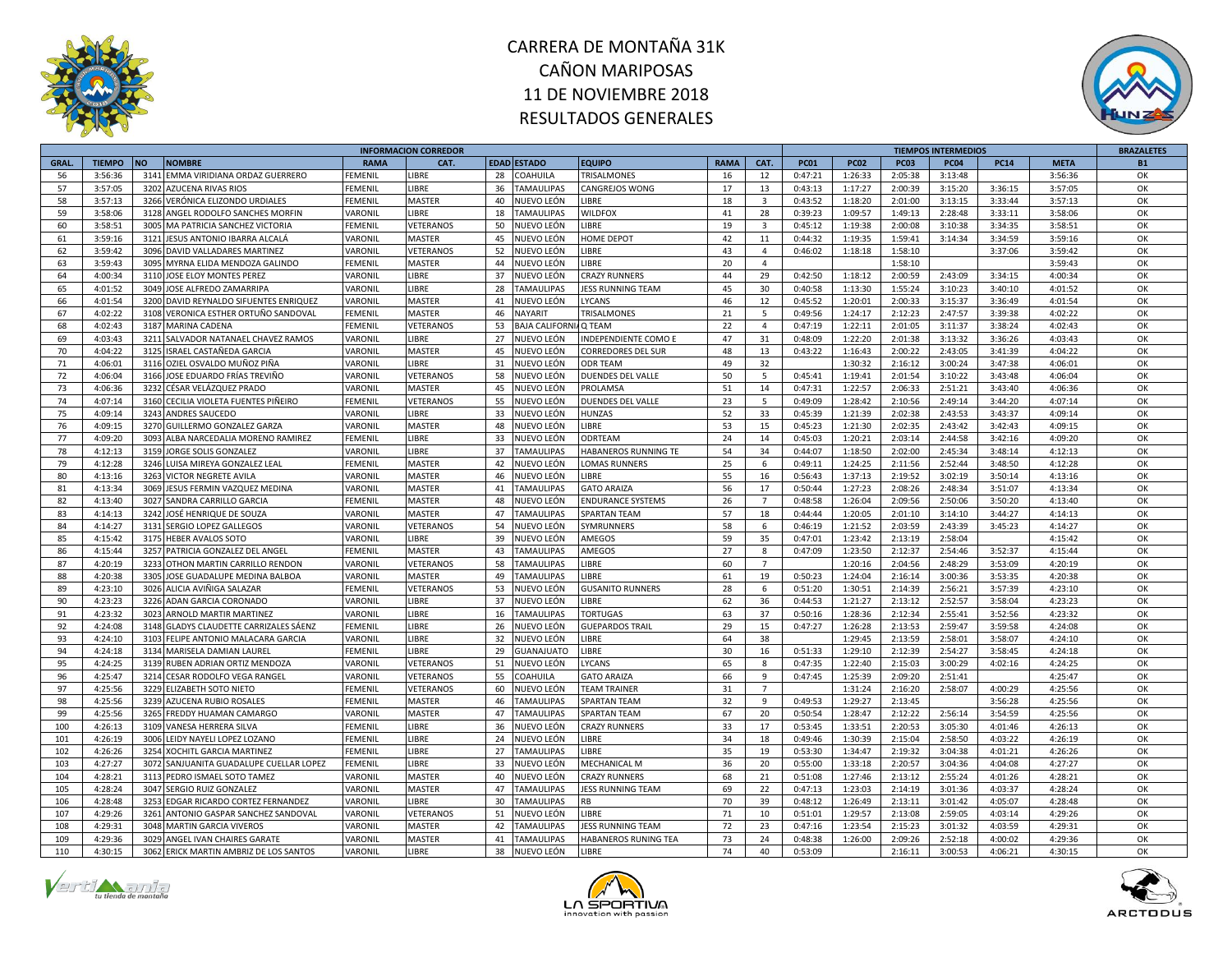



|              |                    |                                                       |             | <b>INFORMACION CORREDOR</b> |    |                        |                             |             |          |             |             |             | <b>TIEMPOS INTERMEDIOS</b> |             |             | <b>BRAZALETES</b> |
|--------------|--------------------|-------------------------------------------------------|-------------|-----------------------------|----|------------------------|-----------------------------|-------------|----------|-------------|-------------|-------------|----------------------------|-------------|-------------|-------------------|
| <b>GRAL.</b> | <b>TIEMPO</b>      | <b>NO</b><br><b>NOMBRE</b>                            | <b>RAMA</b> | CAT.                        |    | EDAD ESTADO            | <b>EQUIPO</b>               | <b>RAMA</b> | CAT.     | <b>PC01</b> | <b>PC02</b> | <b>PC03</b> | <b>PC04</b>                | <b>PC14</b> | <b>META</b> | <b>B1</b>         |
| 111          | 4:30:35            | 3216<br>KARLA CALVILLO                                | FEMENIL     | <b>IBRE</b>                 | 33 | <b>COAHUILA</b>        | <b>GATO ARAIZA/ NORTEK</b>  | 37          | 21       | 0:52:34     | 1:32:50     | 2:15:19     | 2:57:35                    | 4:04:27     | 4:30:35     | OK                |
| 112          | 4:31:01            | 3056<br>HILDA PATIÑO GUZMAN                           | FEMENIL     | LIBRE                       | 38 | <b>TAMAULIPAS</b>      | MUÑECOS TEAM                | 38          | 22       | 0:52:01     | 1:30:55     | 2:16:17     | 3:02:56                    | 4:03:02     | 4:31:01     | OK                |
| 113          | 4:31:57            | CONCEPCION BARAJAS SANDOVAL<br>3140                   | FEMENIL     | VETERANOS                   | 52 | NUEVO LEÓN             | <b>NINGUNO</b>              | 39          | 8        | 0:50:04     | 1:29:00     | 2:16:04     | 3:00:17                    | 4:02:05     | 4:31:57     | OK                |
| 114          | 4:32:07            | 3071<br><b>GABRIELA ROSALES TAPIA</b>                 | FEMENIL     | <b>MASTER</b>               | 43 | NUEVO LEÓN             | TRI SALMONES                | 40          | 10       | 0:52:16     | 1:35:37     | 2:21:40     | 3:04:48                    | 4:08:21     | 4:32:07     | OK                |
| 115          | 4:33:57            | PERLA FLOR GONZALEZ DEL BOSQUE<br>3037                | FEMENIL     | <b>MASTER</b>               | 41 | NUEVO LEÓN             | <b>MMATEAM</b>              | 41          | 11       | 0:47:05     | 1:22:34     | 2:05:59     | 2:52:39                    | 4:03:34     | 4:33:57     | OK                |
| 116          | 4:34:20            | 3217<br>OLGA LIDIA NOYOLA GUTIERREZ                   | FEMENIL     | VETERANOS                   | 50 | <b>TAMAULIPAS</b>      | <b>COYOTES TRAIL NUEVO</b>  | 42          | 9        |             | 1:30:07     | 2:16:01     | 3:05:58                    | 3:56:53     | 4:34:20     | OK                |
| 117          | 4:34:46            | 3054<br><b>ADRIANA DRAGUSTINOVIS</b>                  | FEMENIL     | MASTER                      | 48 | <b>TAMAULIPAS</b>      | <b>HABANEROS</b>            | 43          | 12       | 0:50:09     | 1:27:30     | 2:13:21     | 3:02:08                    |             | 4:34:46     | OK                |
| 118          | 4:36:04            | CARLOS ALBERTO GONZALEZ ALEMAN<br>3094                | VARONIL     | LIBRE                       | 39 | NUEVO LEÓN             | ODRTEAM                     | 75          | 41       |             | 1:22:14     | 2:07:43     | 2:47:52                    | 4:06:27     | 4:36:04     | OK                |
| 119          | 4:37:39            | 3225<br>RAFAEL ORLANDO ELIZONDO LOPEZ                 | VARONIL     | <b>MASTER</b>               | 49 | <b>TAMAULIPAS</b>      | <b>RAFITAS TEAM</b>         | 76          | 25       | 0:46:55     | 1:22:24     | 2:16:24     | 2:56:42                    | 4:06:09     | 4:37:39     | OK                |
|              |                    |                                                       |             |                             |    |                        |                             | 44          |          |             |             |             |                            |             |             | OK                |
| 120          | 4:37:48            | 3124<br>OLIVIA DIAZ                                   | FEMENIL     | <b>/ETERANOS</b>            | 50 | <b>TAMAULIPAS</b>      | HABANEROS                   |             | 10       | 0:48:40     | 1:27:01     | 2:13:50     | 3:02:04                    | 4:08:47     | 4:37:48     |                   |
| 121          | 4:37:49            | 3219<br>MARIO ALFONZO RUIZ RODRIGUEZ                  | VARONIL     | VETERANOS                   | 53 | <b>TAMAULIPAS</b>      | <b>COYOTE TRAIL RUNNERS</b> | 77          | 11       | 0:50:57     | 1:29:51     | 2:16:27     | 3:06:20                    | 4:11:19     | 4:37:49     | OK                |
| 122          | 4:38:17            | 3115<br>CARMEN MENDOZA RUANO                          | FEMENIL     | MASTER                      | 40 | NUEVO LEÓN             | <b>CRAZY RUNNERS</b>        | 45          | 13       |             | 1:34:51     | 2:20:57     | 3:07:42                    | 4:10:12     | 4:38:17     | OK                |
| 123          | 4:38:51            | 3191<br>EDGAR URIBE VAZQUEZ                           | VARONIL     | MASTER                      | 44 | COAHUILA               | <b>JUICY RUNNERS</b>        | 78          | 26       | 0:40:51     | 1:12:57     | 1:49:32     | 2:28:53                    | 3:59:41     | 4:38:51     | OK                |
| 124          | 4:39:01            | 3133<br>ESMERALDA VILLALOBOS SARMIENTO                | FEMENIL     | <b>IBRE</b>                 | 35 | <b>TAMAULIPAS</b>      | LIBRE                       | 46          | 23       | 0:52:26     | 1:33:23     | 2:22:11     | 3:11:00                    | 4:10:49     | 4:39:01     | OK                |
| 125          | 4:39:20            | 3001<br><b>VALERIA RANGEL GUERRA</b>                  | FEMENIL     | LIBRE                       | 15 | NUEVO LEÓN             | <b>HUNZAS</b>               | 47          | 24       | 0:54:47     | 1:35:22     | 2:20:57     | 3:02:13                    | 4:08:33     | 4:39:20     | OK                |
| 126          | 4:40:20            | 3227<br>MIRNA CECILIA PÉREZ CANO                      | FEMENIL     | <b>MASTER</b>               | 40 | <b>TAMAULIPAS</b>      | OLYMPIA                     | 48          | 14       | 0:57:23     | 1:39:01     | 2:22:19     | 3:12:34                    | 4:14:16     | 4:40:20     | OK                |
| 127          | 4:40:25            | 3035<br>ESTEFANIA GARZA LEAI                          | FEMENIL     | LIBRE                       | 29 | <b>TAMAULIPAS</b>      | HABANEROS RUNNING TE        | 49          | 25       | 0:48:33     | 1:27:04     | 2:13:52     | 3:01:55                    | 4:09:55     | 4:40:25     | OK                |
| 128          | 4:40:25            | 3142<br>JOSE ANTONIO VERUETE PEDRAZA                  | VARONIL     | LIBRE                       | 38 | <b>TAMAULIPAS</b>      | HABANEROS RUNNING TE        | 79          | 42       | 0:48:24     | 1:26:58     | 2:13:52     | 3:01:51                    | 4:09:51     | 4:40:25     | OK                |
| 129          | 4:40:40            | 3055<br><b>GERARDO PALACIOS</b>                       | VARONIL     | LIBRE                       | 32 | <b>TAMAULIPAS</b>      | <b>OLYMPIA RUNNERS</b>      | 80          | 43       | 0:56:09     | 1:32:53     | 2:18:47     | 3:09:22                    | 4:14:20     | 4:40:40     | OK                |
| 130          | 4:41:57            | 3189<br>ROSA EDITH RAMIREZ LARA                       | FEMENIL     | MASTER                      | 45 | NUEVO LEÓN             | <b>IRONDOOR RUNNERS</b>     | 50          | 15       | 0:48:52     | 1:27:08     | 2:13:05     | 3:03:55                    | 4:13:31     | 4:41:57     | OK                |
| 131          | 4:42:23            | 3241<br>MÁXIMO VERA ALANIS                            | VARONIL     | VETERANOS                   | 50 | <b>TAMAULIPAS</b>      | <b>SPARTAN TEAM</b>         | 81          | 12       | 0:48:08     | 1:27:27     | 2:11:11     | 2:56:54                    | 4:10:27     | 4:42:23     | OK                |
| 132          | 4:42:27            | 3209<br>JOSE MIGUEL BAHENA GARCIA.                    | VARONIL     | <b>MASTER</b>               | 48 | COAHUILA               | <b>RUN TIME</b>             | 82          | 27       | 0:50:00     | 1:25:10     | 2:13:20     | 2:59:26                    | 4:08:54     | 4:42:27     | OK                |
| 133          | 4:42:41            | MIGUEL ANGEL VILLALOBOS CANDIA<br>3178                | VARONIL     | VETERANOS                   | 52 | NUEVO LEÓN             | COACH KARINA BAILON         | 83          | 13       | 0:55:20     | 1:39:54     | 2:25:54     | 3:13:40                    | 4:15:45     | 4:42:41     | OK                |
| 134          | 4:43:22            | 3092<br>ANDREA GARCIA                                 | FEMENIL     | MASTER                      | 42 | <b>TAMAULIPAS</b>      | HABANEROS RUNNING TE        | 51          | 16       | 0:51:44     | 1:34:16     | 2:21:55     | 3:10:08                    | 4:15:48     | 4:43:22     | OK                |
| 135          | 4:43:32            | 3031<br>JOHANN LARA COLIN                             | VARONIL     | <b>MASTER</b>               | 41 | <b>TAMAULIPAS</b>      | HABANEROS RUNNING TE        | 84          | 28       | 0:49:33     | 1:28:33     | 2:14:41     | 3:12:00                    | 4:14:07     | 4:43:32     | OK                |
| 136          | 4:43:49            | 3162<br>LUIS LAMBARRI GARZA                           | VARONIL     | VETERANOS                   | 59 | <b>TAMAULIPAS</b>      | RUCOS RUNNING TEAM          | 85          | 14       | 0:50:12     | 1:29:55     | 2:19:36     | 3:09:12                    | 4:15:18     | 4:43:49     | OK                |
| 137          | 4:43:51            | 3065<br>JORGE LUIS MEXICANO CAMARGO                   | VARONIL     | LIBRE                       | 29 | NUEVO LEÓN             | DE ACERO                    | 86          | 44       | 0:47:41     | 1:24:13     | 2:14:44     | 2:57:54                    | 4:09:48     | 4:43:51     | OK                |
| 138          | 4:44:18            | 3025<br>HELY ISRAEL COBIAN MENDOZA                    | VARONIL     | <b>IBRE</b>                 | 33 | <b>TAMAULIPAS</b>      | <b>HABANEROS</b>            | 87          | 45       | 0:54:25     | 1:34:08     | 2:27:35     | 3:10:26                    | 4:14:28     | 4:44:18     | OK                |
| 139          | 4:44:46            | DOLORES TENORIO VILLASEÑOR<br>3101                    | FEMENIL     | LIBRE                       | 31 | COAHUILA               | MONTAÑEROS COAHUILA         | 52          | 26       | 0:53:47     |             | 2:21:43     | 3:11:03                    | 4:13:41     | 4:44:46     | OK                |
| 140          | 4:45:06            | 3218<br>CARLOS RODRIGUEZ ARANDA                       | VARONIL     | <b>MASTER</b>               | 48 | COAHUILA               | CENTINELAS EN ACCIÓN        | 88          | 29       | 0:51:16     | 1:31:41     | 2:20:08     | 3:12:44                    | 4:16:53     | 4:45:06     | OK                |
| 141          | 4:45:25            | 3060<br>ELSA ADRIANA LARA                             | FEMENIL     | MASTER                      | 49 | NUEVO LEÓN             | <b>LIBRE</b>                | 53          | 17       | 0:57:28     | 1:38:28     | 2:26:00     | 3:10:52                    | 4:17:56     | 4:45:25     | OK                |
| 142          | 4:46:12            | LAURA CARIDAD CARRASCOSA BRAVO<br>3032                | FEMENIL     | MASTER                      | 41 | <b>TAMAULIPAS</b>      | HABANEROS RUNNING TE        | 54          | 18       | 0:51:58     | 1:32:58     | 2:20:28     | 3:06:30                    | 4:16:11     | 4:46:12     | OK                |
| 143          | 4:47:24            | 3034<br>ANABELLI LÓPEZ TAPIA                          | FEMENIL     | LIBRE                       | 31 | <b>TAMAULIPAS</b>      | HABANEROS RUNNING TE        | 55          | 27       | 0:53:35     | 1:34:19     | 2:21:40     | 3:09:37                    | 4:20:57     | 4:47:24     | OK                |
| 144          | 4:47:46            | 3040<br>FRANCISCO MOYAR MENDOZA                       | VARONIL     | <b>IBRE</b>                 | 34 | <b>TAMAULIPAS</b>      | <b>HABANEROS</b>            | 89          | 46       | 0:53:39     | 1:36:33     | 2:26:47     | 3:14:56                    | 4:20:19     | 4:47:46     | OK                |
| 145          | 4:47:54            | 3168<br>ALEJANDRO MONSIVAIS RODRIGUEZ                 | VARONIL     | MASTER                      | 40 | NUEVO LEÓN             | DE ACERO                    | 90          | 30       | 0:53:00     | 1:32:43     | 2:17:22     | 3:02:50                    |             | 4:47:54     | OK                |
| 146          | 4:47:59            | 3117<br>PABLO ARMANDO TREVIÑO LUNA                    | VARONIL     | LIBRE                       | 37 | NUEVO LEÓN             | LYCANS                      | 91          | 47       | 0:51:04     | 1:31:32     | 2:19:41     | 3:04:56                    | 4:19:53     | 4:47:59     | OK                |
|              |                    |                                                       |             |                             |    |                        |                             |             |          |             |             |             |                            |             |             | OK                |
| 147<br>148   | 4:49:41<br>4:49:45 | 3237<br><b>DIANA MARES</b>                            | FEMENIL     | MASTER<br>VETERANOS         | 46 | NUEVO LEÓN             | LILI FIGUEROA               | 56<br>57    | 19<br>11 | 0:52:54     | 1:36:13     | 2:25:29     | 3:14:53                    | 4:20:28     | 4:49:41     |                   |
|              |                    | MARIA GUADALUPE TREVIÑO HERNANDEZ<br>3235             | FEMENIL     |                             | 50 | COAHUILA               | PILLINES DE MONTERRE        |             |          | 0:53:19     | 1:33:49     | 2:20:50     | 3:06:40                    | 4:19:32     | 4:49:45     | OK                |
| 149          | 4:49:46            | 3234<br><b>GILBERTO GARZA GARZA</b>                   | VARONIL     | MASTER                      | 47 | NUEVO LEÓN             | PILLINES DE MONTERRE        | 92          | 31       | 0:53:17     | 1:33:32     | 2:20:51     | 3:02:33                    |             | 4:49:46     | OK                |
| 150          | 4:51:04            | 3059<br>MARIA DE LOS ANGELES ALVARADO CAMACHO FEMENIL |             | <b>MASTER</b>               | 43 | <b>TAMAULIPAS</b>      | LIBRE                       | 58          | 20       | 0:51:55     | 1:34:23     | 2:22:03     | 3:11:47                    | 4:22:49     | 4:51:04     | OK                |
| 151          | 4:52:23            | 3090<br>DANIEL RORIDRIGUEZ VALDES                     | VARONIL     | MASTER                      | 45 | NUEVO LEÓN             | <b>CLUB EXATEC RUNNERS</b>  | 93          | 32       | 0:39:41     | 1:31:54     | 2:20:50     | 3:10:32                    | 4:25:04     | 4:52:23     | OK                |
| 152          | 4:53:13            | 3075<br>CUAUHTEMOC TORRES CANTU                       | VARONIL     | <b>IBRE</b>                 | 25 | <b>TAMAULIPAS</b>      | LIBRE                       | 94          | 48       | 0:50:19     | 1:15:58     | 2:16:08     | 3:05:21                    | 4:22:06     | 4:53:13     | OK                |
| 153          | 4:53:17            | 3186<br>OMAR LUGO                                     | VARONIL     | MASTER                      | 45 | <b>DISTRITO FEDERA</b> | TRISALMONES                 | 95          | 33       | 0:52:20     | 1:34:45     | 2:21:56     | 3:08:05                    | 4:24:06     | 4:53:17     | OK                |
| 154          | 4:53:24            | 3181<br>MARTHA AURORA SPRECHER                        | FEMENIL     | LIBRE                       | 35 | <b>TAMAULIPAS</b>      | <b>RUN AHOLIC</b>           | 59          | 28       | 0:52:09     | 1:33:54     | 2:23:09     | 3:13:20                    | 4:22:10     | 4:53:24     | OK                |
| 155          | 4:56:18            | 3164<br>PEDRO GUERRERO OLVERA                         | VARONIL     | <b>IBRE</b>                 | 21 | <b>TAMAULIPAS</b>      | RUCOS RUNNING TEAM          | 96          | 49       | 0:54:29     | 1:34:30     | 2:21:21     | 3:09:19                    | 4:23:36     | 4:56:18     | OK                |
| 156          | 4:57:33            | 3190<br>RODOLFO GALINDO MENDEZ                        | VARONIL     | LIBRE                       | 32 | NUEVO LEÓN             | KAMARGS                     | 97          | 50       | 0:50:41     | 1:29:41     | 2:17:08     | 2:11:23                    | 4:26:11     | 4:57:33     | OK                |
| 157          | 4:57:43            | 3063<br>CINTHYA DANIELA PUENTE QUINTERO               | FEMENIL     | LIBRE                       | 22 | COAHUILA               | TEAM BESOS Y ASI            | 60          | 29       | 0:55:13     | 1:36:52     | 2:23:56     | 3:11:52                    | 4:26:20     | 4:57:43     | OK                |
| 158          | 4:57:46            | 3157<br>JOSE DE JESUS CORNEJO FÉLIX                   | VARONIL     | LIBRE                       | 34 | <b>COAHUILA</b>        | LIBRE                       | 98          | 51       | 0:49:30     | 1:27:38     | 2:11:56     | 2:57:21                    | 4:15:09     | 4:57:46     | OK                |
| 159          | 4:57:50            | 3302<br>AGUSTIN ALONSO ZALETA CALDERON                | VARONIL     | LIBRE                       | 33 | <b>TAMAULIPAS</b>      | <b>PODIUM FITNES</b>        | 99          | 52       |             | 1:41:42     | 2:30:39     | 3:17:33                    | 4:28:58     | 4:57:50     | OK                |
| 160          | 4:57:50            | 3303<br>JOSE LUIS CORTES SOTO                         | VARONIL     | <b>MASTER</b>               | 43 | <b>TAMAULIPAS</b>      | PODIUM FITNES               | 100         | 34       | 0:54:13     | 1:41:35     | 2:30:36     | 3:17:26                    | 4:28:55     | 4:57:50     | OK                |
| 161          | 4:58:39            | 3195<br>EDITH AYDEE RAMOS                             | FEMENIL     | MASTER                      | 42 | <b>TAMAULIPAS</b>      | <b>LIBRE</b>                | 61          | 21       | 0:53:52     | 1:34:58     | 2:27:06     | 3:15:49                    | 4:26:42     | 4:58:39     | OK                |
| 162          | 4:58:57            | 3177<br>YAHAIRA ITZEL MONTERO BARRON                  | FEMENIL     | <b>IBRE</b>                 | 35 | NUEVO LEÓN             | <b>IBRE</b>                 | 62          | 30       | 0:55:09     | 1:38:04     | 2:23:35     | 3:10:35                    | 4:30:12     | 4:58:57     | OK                |
| 163          | 5:00:56            | 3036<br>JOSE EMMANUEL SANCHEZ ALANZA                  | VARONIL     | <b>IBRE</b>                 | 29 | COAHUILA               | LIBRE                       | 101         | 53       | 0:51:27     | 1:32:40     | 2:22:05     | 3:14:50                    | 4:28:10     | 5:00:56     | OK                |
| 164          | 5:00:58            | 3114 DIEGO ALEJANDRO MONTES PEREZ                     | VARONIL     | LIBRE                       | 32 | NUEVO LEÓN             | <b>CRAZY RUNNERS</b>        | 102         | 54       | 0:42:09     | 1:21:04     | 2:15:23     | 3:14:44                    | 4:34:13     | 5:00:58     | OK                |
| 165          | 5:01:23            | OSCAR HERNÁNDEZ MARTÍNEZ<br>3028                      | VARONIL     | <b>MASTER</b>               | 41 | NUEVO LEÓN             | <b>KAKTUS</b>               | 103         | 35       | 0:53:33     | 1:35:09     | 2:23:47     | 3:17:01                    | 4:35:36     | 5:01:23     | OK                |





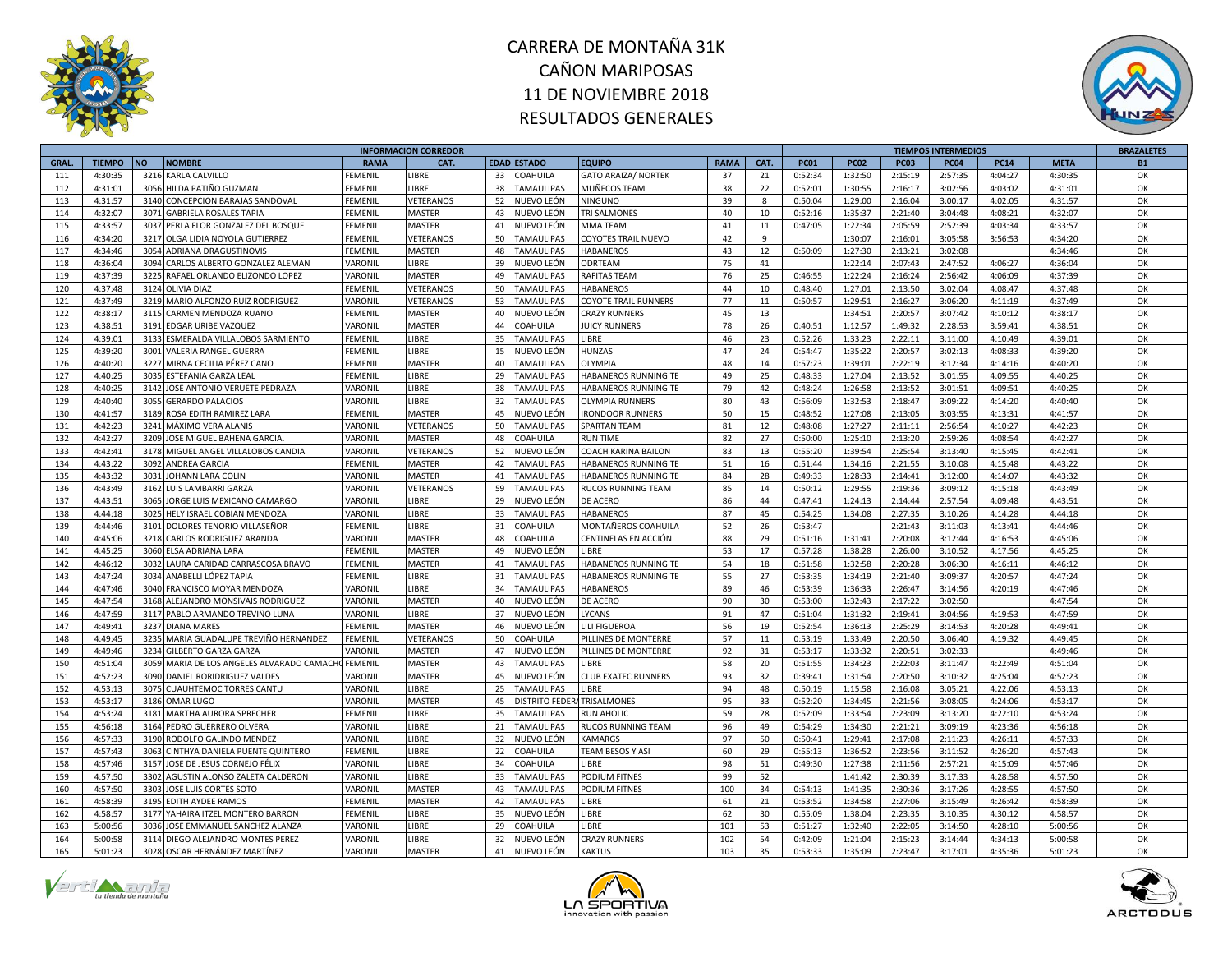



|              |                    |                                                 |             | <b>INFORMACION CORREDOR</b> |    |                   |                             |             |          |             |             |             | <b>TIEMPOS INTERMEDIOS</b> |             |             | <b>BRAZALETES</b> |
|--------------|--------------------|-------------------------------------------------|-------------|-----------------------------|----|-------------------|-----------------------------|-------------|----------|-------------|-------------|-------------|----------------------------|-------------|-------------|-------------------|
| <b>GRAL.</b> | <b>TIEMPO</b>      | <b>NO</b><br><b>NOMBRE</b>                      | <b>RAMA</b> | CAT.                        |    | EDAD ESTADO       | <b>EQUIPO</b>               | <b>RAMA</b> | CAT.     | <b>PC01</b> | <b>PC02</b> | <b>PC03</b> | <b>PC04</b>                | <b>PC14</b> | <b>META</b> | <b>B1</b>         |
| 166          | 5:01:54            | 3184<br>REBECA MARTHA ORTIZ GUERRA              | FEMENIL     | <b>/ETERANOS</b>            | 57 | NUEVO LEÓN        | <b>TORTIGUITAS</b>          | 63          | 12       | 0:55:45     |             | 2:24:09     | 3:11:16                    | 4:29:59     | 5:01:54     | OK                |
| 167          | 5:01:54            | 3185<br>LUCERO GARCIA MASCIAS                   | FEMENIL     | VETERANOS                   | 55 | NUEVO LEÓN        | <b>TORTUGUITAS</b>          | 64          | 13       | 0:55:37     | 1:37:45     | 2:24:08     | 3:11:18                    | 4:30:00     | 5:01:54     | OK                |
| 168          | 5:02:45            | 3250 SERGIO CANDANOZA                           | VARONIL     | VETERANOS                   | 50 | <b>TAMAULIPAS</b> | <b>LIBRE</b>                | 104         | 15       | 0:57:32     |             | 2:22:37     | 3:12:51                    | 4:28:30     | 5:02:45     | OK                |
| 169          | 5:03:33            | 3033<br>LUIS EDMUNDO ORTIZ MARTÍNEZ             | VARONIL     | <b>MASTER</b>               |    | 42 TAMAULIPAS     | HABANEROS RUNNING TE        | 105         | 36       | 0:51:48     | 1:33:03     | 2:21:59     | 3:10:13                    | 4:30:54     | 5:03:33     | OK                |
| 170          | 5:04:16            | 3176<br>ADRIÁN MERLA VILLARREAI                 | VARONIL     | LIBRE                       | 32 | NUEVO LEÓN        | <b>NINGUNO</b>              | 106         | 55       | 0:55:05     | 1:38:07     | 2:24:55     | 3:15:04                    | 4:32:18     | 5:04:16     | OK                |
| 171          | 5:05:17            | 3249<br>ENNIO ULISES GARCIA AGUIRRE             | VARONIL     | <b>MASTER</b>               | 46 | <b>TAMAULIPAS</b> | LIBRE                       | 107         | 37       | 0:53:25     | 1:35:00     | 2:24:02     | 3:14:41                    | 4:34:37     | 5:05:17     | OK                |
| 172          | 5:05:18            | 3238<br>MARCELA REYNA VILLARREAL                | FEMENIL     | <b>IBRE</b>                 | 29 | SONORA            | <b>OLYMPIA RUNNERS</b>      | 65          | 31       |             | 1:33:35     | 2:22:17     | 3:23:59                    |             | 5:05:18     | OK                |
| 173          | 5:05:19            | 3126<br>KARINA LIZBETH PONCE CEPEDA             | FEMENIL     | LIBRE                       | 33 | <b>TAMAULIPAS</b> | LIBRE                       | 66          | 32       | 0:53:12     | 1:34:33     | 2:23:58     |                            | 4:34:54     | 5:05:19     | OK                |
| 174          | 5:05:19            | 3228 MARIA DE LOS ANGELES FLORES BERNAL         | FEMENIL     | LIBRE                       | 34 | <b>TAMAULIPAS</b> | HABANEROS RUNNING TE        | 67          | 33       | 0:53:43     | 1:35:04     | 2:24:04     | 3:21:59                    | 4:34:44     | 5:05:19     | OK                |
|              |                    |                                                 |             |                             |    |                   |                             |             |          |             |             |             |                            |             |             | OK                |
| 175          | 5:06:17            | 3045<br>CRISTINA LEE BRAVO                      | FEMENIL     | LIBRE                       | 31 | <b>TAMAULIPAS</b> | RUNAHOLIC                   | 68          | 34       | 0:56:14     | 1:42:52     | 2:38:54     | 3:27:32                    |             | 5:06:17     |                   |
| 176          | 5:07:28            | 3082<br>JERÓNIMO GARCÍA GÓMEZ                   | VARONIL     | LIBRE                       | 33 | NUEVO LEÓN        | LIBRE                       | 108         | 56       | 0:52:25     | 1:35:11     | 2:22:00     | 3:15:58                    | 4:33:34     | 5:07:28     | OK                |
| 177          | 5:09:50            | 3221<br>LAURA ELIZALDE GONZALEZ                 | FEMENIL     | VETERANOS                   | 55 | <b>TAMAULIPAS</b> | CANGREJOS WONG              | 69          | 14       | 0:52:05     | 1:33:14     | 2:24:39     | 3:20:04                    | 4:38:53     | 5:09:50     | OK                |
| 178          | 5:10:23            | 3208<br>ANA PATRICIA VALLARTA NARANJO           | FEMENIL     | <b>MASTER</b>               | 44 | NUEVO LEÓN        | LIBRE                       | 70          | 22       | 0:50:24     | 1:31:10     | 2:17:21     |                            | 4:39:10     | 5:10:23     | OK                |
| 179          | 5:10:40            | 3085<br>MIRNA CLARA ARRELLANES PACHECO          | FEMENIL     | VETERANOS                   | 51 | NUEVO LEÓN        | CORREDORES MONTERRE         | 71          | 15       | 0:58:27     | 1:42:10     | 2:35:46     | 3:25:53                    | 4:41:31     | 5:10:40     | OK                |
| 180          | 5:11:48            | 3024 HERIBERTO CANTU ORDOÑEZ                    | VARONIL     | <b>MASTER</b>               |    | 41 TAMAULIPAS     | HABANEROS RUNNING TE        | 109         | 38       | 0:56:58     | 1:43:19     | 2:35:39     | 3:22:32                    | 4:40:08     | 5:11:48     | OK                |
| 181          | 5:11:48            | 3123<br>KARLA YADIRA RODRIGUEZ GALVAN           | FEMENIL     | <b>MASTER</b>               | 40 | <b>TAMAULIPAS</b> | HABANEROS RUNNING TE        | 72          | 23       | 0:54:36     | 1:43:46     | 2:36:35     | 3:29:00                    | 4:40:13     | 5:11:48     | OK                |
| 182          | 5:12:16            | 3251<br><b>ANDRES CAZARES</b>                   | VARONIL     | LIBRE                       | 36 | NUEVO LEÓN        | <b>CORREDORES MONTERREY</b> | 110         | 57       | 0:49:41     | 1:29:13     | 2:19:24     | 3:18:19                    | 4:37:10     | 5:12:16     | OK                |
| 183          | 5:12:37            | 3197<br><b>GABRIELA BERENICE JUAREZ AGUILAR</b> | FEMENIL     | LIBRE                       | 25 | NUEVO LEÓN        | <b>HUNZAS</b>               | 73          | 35       | 0:59:58     | 1:48:38     | 2:43:18     | 4:06:27                    | 4:40:17     | 5:12:37     | OK                |
| 184          | 5:12:37            | 3236<br>SALVADOR ANTONIO NOVOA CAVAZOS          | VARONIL     | <b>MASTER</b>               | 49 | NUEVO LEÓN        | <b>CORREDORES MONTERREY</b> | 111         | 39       | 0:50:06     | 1:29:31     | 2:19:47     | 2:56:18                    | 4:39:17     | 5:12:37     | OK                |
| 185          | 5:15:19            | 3223<br><b>CLAUDIA MARTINEZ</b>                 | FEMENIL     | MASTER                      |    | 46 NUEVO LEÓN     | <b>AEN BALANCE</b>          | 74          | 24       | 1:03:46     | 1:48:44     | 2:41:42     | 4:03:37                    | 4:41:26     | 5:15:19     | OK                |
| 186          | 5:15:33            | 3097<br>YAJAIRA YOSELIN LÓPEZ MELGOZA           | FEMENIL     | LIBRE                       | 23 | NUEVO LEÓN        | CLUB YAJAIRA LÓPEZ          | 75          | 36       | 0:53:06     | 1:38:31     | 2:28:51     | 3:18:39                    | 4:39:25     | 5:15:33     | OK                |
| 187          | 5:15:36            | DAVID REYNALDO SIFUENTES ENRIQUEZ<br>3264       | VARONIL     | <b>MASTER</b>               | 41 | NUEVO LEÓN        | LYCANS                      | 112         | 40       | 0:56:27     | 1:38:39     | 2:28:51     | 3:17:52                    | 4:36:43     | 5:15:36     | OK                |
| 188          | 5:15:51            | ELIZABETH RODRIGUEZ SALAZAR<br>3100             | FEMENIL     | <b>MASTER</b>               |    | 41 NUEVO LEÓN     | <b>CORREDORES DEL SUR</b>   | 76          | 25       | 0:48:50     | 1:33:46     | 2:23:24     | 3:12:11                    | 4:39:20     | 5:15:51     | OK                |
| 189          | 5:15:52            | 3102<br>NANCY ELIZABETH ANDRADE SÁNCHEZ         | FEMENIL     | LIBRE                       | 34 | NUEVO LEÓN        | <b>CORREDORES DEL SUR</b>   | 77          | 37       | 0:56:31     | 1:40:36     | 2:30:19     | 3:22:25                    | 4:42:08     | 5:15:52     | OK                |
| 190          | 5:17:17            | 3107<br>HÉCTOR ALEJANDRO ROJAS ORTÍZ            | VARONIL     | LIBRE                       | 33 | NUEVO LEÓN        | COACH KARINA BAILON         | 113         | 58       | 0:57:44     |             | 2:30:22     | 3:21:13                    | 4:42:29     | 5:17:17     | OK                |
| 191          | 5:18:39            | 3021<br>ANA GABRIELA GALVAN FERNANDEZ           | FEMENIL     | LIBRE                       | 32 | <b>TAMAULIPAS</b> | HABANEROS RUNNING TE        | 78          | 38       | 0:56:17     | 1:42:42     | 2:39:05     | 3:28:41                    | 4:45:40     | 5:18:39     | OK                |
| 192          | 5:18:39            | 3077<br>PATRICIA GARZA ORTIZ                    | FEMENIL     | MASTER                      | 48 | TAMAULIPAS        | HABANEROS                   | 79          | 26       | 0:56:46     | 1:42:46     | 2:39:19     | 3:29:58                    | 4:45:43     | 5:18:39     | OK                |
| 193          | 5:19:06            | 3152<br>FERNANDO NAVARRO MATA                   | VARONIL     | MASTER                      | 46 | NUEVO LEÓN        | <b>CABRAS REALES</b>        | 114         | 41       | 0:43:17     | 1:40:46     | 2:27:42     | 3:17:43                    | 4:46:01     | 5:19:06     | OK                |
| 194          | 5:19:33            | RAÚL TORRES MERAZ<br>3207                       | VARONIL     | <b>MASTER</b>               | 41 | <b>DURANGO</b>    | <b>LIBRE</b>                | 115         | 42       | 0:50:26     | 1:30:59     | 2:16:00     | 3:04:45                    | 4:39:02     | 5:19:33     | OK                |
| 195          | 5:20:20            | 3066<br>ANA LAURA GARCIA FIGUEROA               | FEMENIL     | LIBRE                       | 32 | NUEVO LEÓN        | LIBRE                       | 80          | 39       | 1:00:41     | 1:44:35     | 2:35:26     | 3:26:15                    | 4:42:25     | 5:20:20     | OK                |
| 196          | 5:24:55            | 3174<br>MARIA ESPERANZA GARCIA LARA             | FEMENIL     | MASTER                      | 40 | NUEVO LEÓN        | <b>REGIO RUNNER</b>         | 81          | 27       | 0:59:34     | 1:47:02     | 2:41:58     | 4:07:31                    | 4:49:30     | 5:24:55     | OK                |
| 197          | 5:24:57            | 3084<br>MARIA CITLALLI DE LA ROSA MEDINA        | FEMENIL     | LIBRE                       | 32 | COAHUILA          | LIBRE                       | 82          | 40       | 0:57:46     | 1:43:13     | 2:37:35     | 4:05:16                    | 4:49:04     | 5:24:57     | OK                |
| 198          | 5:25:54            | 3224<br>REYNA CARRETERO GONZALEZ                | FEMENIL     | VETERANOS                   | 54 | NUEVO LEÓN        | ODR                         | 83          | 16       | 1:01:28     | 1:47:08     | 2:39:00     | 3:30:53                    | 4:51:12     | 5:25:54     | OK                |
| 199          | 5:26:03            | 3300<br>HEIDY JANETH RAMIREZ RODRIGUEZ          | FEMENIL     | LIBRE                       | 38 | NUEVO LEÓN        | <b>COACH KARINA BAILON</b>  | 84          | 41       | 0:57:39     | 1:42:18     | 2:33:42     | 3:25:04                    | 4:48:58     | 5:26:03     | OK                |
| 200          | 5:26:42            | 3244<br>CECILIA TELLO DÍAZ                      | FEMENIL     | <b>/ETERANOS</b>            | 52 | <b>COAHUILA</b>   | NINGUNO                     | 85          | 17       | 0:57:11     | 1:41:39     | 2:32:51     | 3:23:38                    | 4:48:53     | 5:26:42     | OK                |
| 201          | 5:26:43            | 3215<br>SONIA PEREZ RODRIGUEZ                   | FEMENIL     | <b>MASTER</b>               | 47 | COAHUILA          | <b>GATO ARAIZA</b>          | 86          | 28       | 0:57:16     | 1:42:37     | 2:32:56     | 3:23:11                    | 4:48:55     | 5:26:43     | OK                |
|              |                    | 3043                                            |             | <b>IBRE</b>                 | 33 |                   |                             |             |          |             |             |             |                            |             |             | OK                |
| 202<br>203   | 5:28:02<br>5:28:19 | EDITH QUINTERO AVILA                            | FEMENIL     |                             |    | <b>TAMAULIPAS</b> | <b>OLYMPIA RUNNERS</b>      | 87<br>88    | 42<br>18 | 0:57:38     | 1:42:54     | 2:40:57     | 4:13:41                    | 4:56:11     | 5:28:02     | OK                |
|              |                    | MA GUADALUPE CASTAÑEDA GARCIA<br>3061           | FEMENIL     | VETERANOS                   | 60 | NUEVO LEÓN        | <b>TLALOC</b>               |             |          | 0:59:28     | 1:44:32     | 2:36:45     | 3:30:46                    | 4:52:56     | 5:28:19     |                   |
| 204          | 5:29:09            | 3262<br><b>CARLOS HUMBERTO</b>                  | VARONIL     | <b>MASTER</b>               | 46 | <b>TAMAULIPAS</b> | <b>TORTUGAS</b>             | 116         | 43       |             | 1:36:23     | 2:23:14     | 3:14:32                    | 4:48:49     | 5:29:09     | OK                |
| 205          | 5:29:51            | 3172 MARIA JOSE IZAGUIRRE ALANIS                | FEMENIL     | VETERANOS                   | 52 | NUEVO LEÓN        | LIBRE                       | 89          | 19       | 0:58:52     | 1:43:40     | 2:37:25     | 3:24:54                    | 4:53:10     | 5:29:51     | OK                |
| 206          | 5:30:17            | 3041<br><b>MARTHA CONTRERAS RIVAS</b>           | FEMENIL     | VETERANOS                   | 53 | NUEVO LEÓN        | LIBRE                       | 90          | 20       | 1:04:11     | 1:53:57     | 2:44:28     | 4:06:21                    | 4:58:50     | 5:30:17     | OK                |
| 207          | 5:31:46            | 3030<br>VERONICA MARINA ARISTA RANGEL           | FEMENIL     | LIBRE                       | 39 | NUEVO LEÓN        | KAKTUS                      | 91          | 43       | 1:04:19     | 1:53:25     | 2:45:42     | 3:46:37                    | 4:58:54     | 5:31:46     | OK                |
| 208          | 5:32:32            | 3122<br>CRISTINA ARIAS MIRANDA                  | FEMENIL     | LIBRE                       | 38 | NUEVO LEÓN        | LILI FIGUEROA               | 92          | 44       | 0:57:34     | 1:46:43     | 2:45:59     | 3:48:52                    | 4:58:47     | 5:32:32     | OK                |
| 209          | 5:36:50            | 3188<br><b>NAOMI VALA</b>                       | FEMENIL     | VETERANOS                   | 55 | <b>TAMAULIPAS</b> | GACELAS                     | 93          | 21       | 1:02:04     | 1:47:57     | 2:42:54     | 4:13:47                    | 5:02:51     | 5:36:50     | OK                |
| 210          | 5:40:36            | 3248<br>SANDRA ISABEL UCAN MAGANA               | FEMENIL     | <b>IBRE</b>                 | 37 | NUEVO LEÓN        | LOMAS RUNNERS               | 94          | 45       | 0:53:28     | 1:48:49     | 2:46:20     | 4:14:21                    | 5:02:48     | 5:40:36     | OK                |
| 211          | 5:43:45            | 3119<br>MARIO EDGAR CÁRDENAS SALAZAR            | VARONIL     | MASTER                      | 42 | NUEVO LEÓN        | <b>ODR TEAM</b>             | 117         | 44       | 0:54:57     | 1:35:40     | 2:33:58     | 4:09:25                    | 5:10:02     | 5:43:45     | OK                |
| 212          | 5:44:35            | 3245<br>ARCIDALIA GARCIA SANCHEZ                | FEMENIL     | VETERANOS                   | 53 | NUEVO LEÓN        | <b>LOMAS RUNNERS</b>        | 95          | 22       | 1:00:33     | 1:45:44     | 2:39:33     | 4:09:31                    | 4:39:14     | 5:44:35     | OK                |
| 213          | 5:44:35            | 3247<br>KARLA HAYDEE ALMAGUER MUNOZ             | FEMENIL     | <b>MASTER</b>               | 41 | NUEVO LEÓN        | <b>LOMAS RUNNERS</b>        | 96          | 29       | 1:00:26     | 1:45:22     | 2:39:34     | 4:09:25                    | 5:02:57     | 5:44:35     | OK                |
| 214          | 5:47:06            | 3008<br>SILVESTRE ORTEGA MAYORGA                | VARONIL     | MASTER                      | 44 | NUEVO LEÓN        | AMD RUNNERS                 | 118         | 45       | 1:01:07     | 1:48:19     | 2:41:43     | 4:13:37                    | 5:12:30     | 5:47:06     | OK                |
| 215          | 5:47:10            | 3146 DIANA GONZALEZ CAMPOS                      | FEMENIL     | VETERANOS                   | 59 | NUEVO LEÓN        | LIBRE                       | 97          | 23       | 1:01:58     | 1:49:33     | 2:49:31     | 3:48:07                    | 5:11:47     | 5:47:10     | OK                |
| 216          | 5:50:10            | 3076<br>ERIKA ROCIO MONTELONGO RUIZ             | FEMENIL     | <b>IBRE</b>                 | 35 | <b>TAMAULIPAS</b> | <b>LIBRE</b>                | 98          | 46       | 0:59:24     | 1:47:05     | 2:46:24     | 3:47:51                    | 5:05:55     | 5:50:10     | OK                |
| 217          | 5:51:09            | 3173<br>MARIA DE LA CRUZ ALCALA SIMENTAL        | FEMENIL     | <b>/ETERANOS</b>            | 52 | <b>COAHUILA</b>   | HIJOS DEL CERRO.            | 99          | 24       | 1:06:20     | 1:55:24     | 2:51:48     | 3:48:13                    | 5:14:52     | 5:51:09     | OK                |
| 218          | 5:59:00            | 3087<br>ERIKA YADIRA MORALES CHACÓN             | FEMENIL     | MASTER                      | 40 | COAHUILA          | <b>BESOS Y ASÍ</b>          | 100         | 30       | 1:09:46     | 1:46:27     |             | 4:10:20                    | 5:23:15     | 5:59:00     | OK                |
| 219          | 5:59:05            | <b>RUBEN RAMIREZ TREJO</b><br>3039              | VARONIL     | <b>MASTER</b>               | 43 | <b>TAMAULIPAS</b> | HABANEROS RUNNING TE        | 119         | 46       | 1:03:51     | 1:51:46     | 2:46:27     | 3:48:03                    | 5:21:08     | 5:59:05     | OK                |
| 220          | 5:59:11            | 3105<br>SASHA SOLORZANO                         | FEMENIL     | <b>LIBRE</b>                | 34 | <b>COAHUILA</b>   | LIBRE                       | 101         | 47       | 1:04:15     | 1:53:47     | 2:50:26     | 3:45:21                    | 5:23:19     | 5:59:11     | OK                |





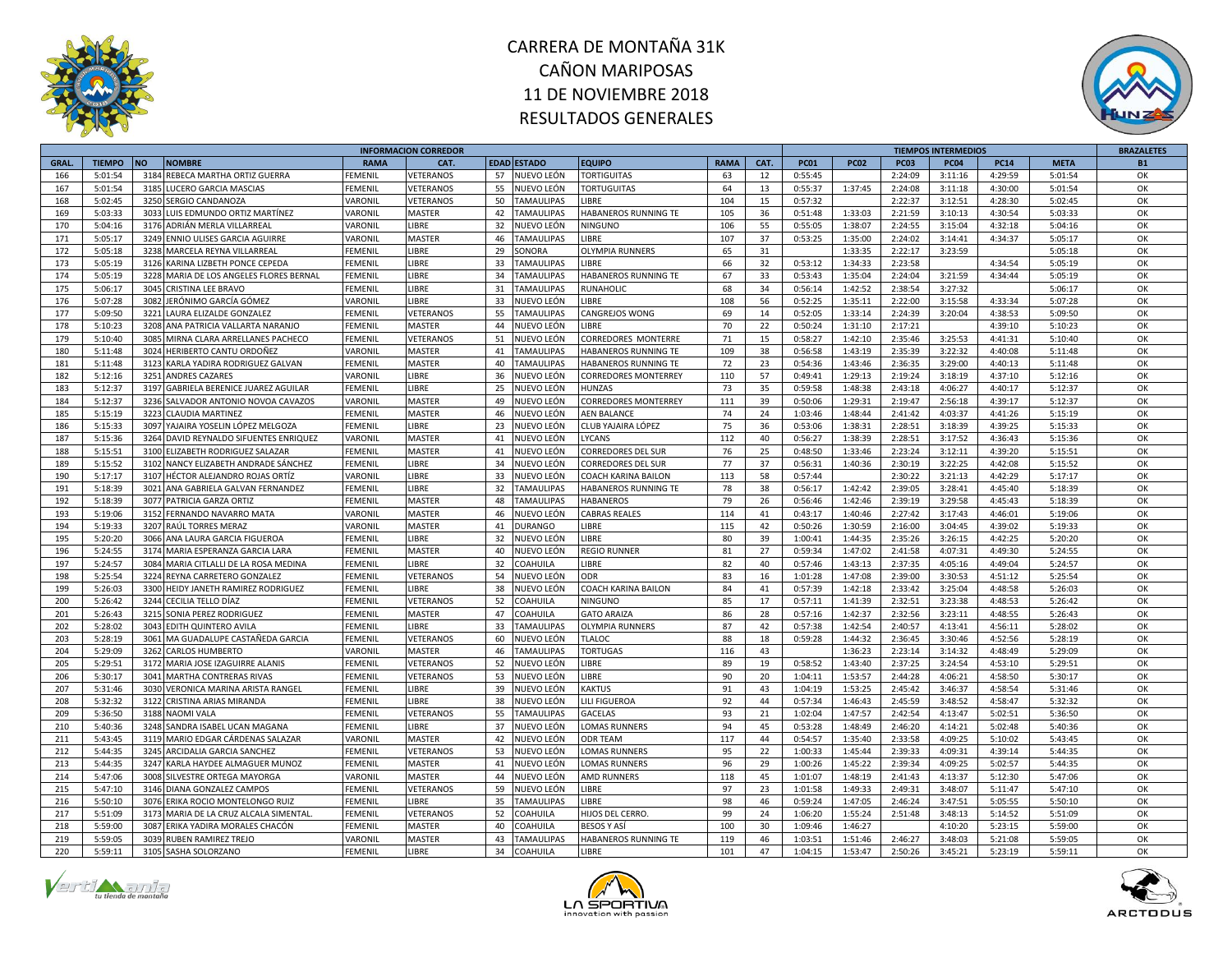



|              |               |                                        |                       | <b>INFORMACION CORREDOR</b> |    |                    |                            |             |      |             |             |             | <b>TIEMPOS INTERMEDIOS</b> |             |             | <b>BRAZALETES</b> |
|--------------|---------------|----------------------------------------|-----------------------|-----------------------------|----|--------------------|----------------------------|-------------|------|-------------|-------------|-------------|----------------------------|-------------|-------------|-------------------|
| <b>GRAL.</b> | <b>TIEMPO</b> | <b>NO</b><br><b>NOMBRE</b>             | <b>RAMA</b>           | CAT.                        |    | <b>EDAD ESTADO</b> | <b>EQUIPO</b>              | <b>RAMA</b> | CAT. | <b>PC01</b> | <b>PC02</b> | <b>PC03</b> | <b>PC04</b>                | <b>PC14</b> | <b>META</b> | <b>B1</b>         |
| 221          | 5:59:17       | 3038 JESUS A. VAZQUEZ DELGADO          | VARONIL               | MASTER                      | 43 | <b>TAMAULIPAS</b>  | LIBRE                      | 120         | 47   | 0:58:47     | 1:47:11     | 2:43:43     | 3:47:45                    | 5:21:06     | 5:59:17     | OK                |
| 222          | 6:08:59       | 3301 JESUS LUNA MARTINEZ               | VARONIL               | MASTER                      | 48 | TAMAULIPAS         | <b>PODIUM FITNES</b>       | 121         | 48   | 0:59:43     | 1:47:37     | 2:51:24     | 3:57:19                    | 5:29:37     | 6:08:59     | OK                |
| 223          | 6:16:18       | 3161 MARIO ANTONIO GUTIERREZ SANCHEZ   | VARONIL               | VETERANOS                   | 57 | <b>TAMAULIPAS</b>  | <b>RUCOS RUNNING TEAM</b>  | 122         | 16   | 1:00:22     | 1:45:11     | 2:44:48     | 3:55:23                    | 5:36:16     | 6:16:18     | OK                |
| 224          | 6:19:27       | 3205 EBERARDO RODRIGUEZ GARCIA         | VARONIL               | LIBRE                       | 39 | NUEVO LEÓN         | <b>APODACA RUNNERS</b>     | 123         | 59   | 1:04:56     | 1:52:36     | 2:49:18     | 3:05:02                    |             | 6:19:27     | OK                |
| 225          | 6:26:17       | 3058 OLGA PATRICIA JUÁREZ RODRIGUEZ    | FEMENIL               | LIBRE                       | 31 | NUEVO LEÓN         | <b>NA</b>                  | 102         | 48   | 1:02:21     | 1:55:14     | 2:54:42     | 3:55:01                    | 5:40:55     | 6:26:17     | ОК                |
| 226          | <b>DNF</b>    | 3098 JENNIFER BRIDGE                   | FEMENIL               | LIBRE                       | 20 | COAHUILA           | CAT                        | 103         | 49   | 1:23:12     | 2:05:32     |             |                            | 3:14:28     |             |                   |
| 227          | <b>DNF</b>    | 3106 HILDA SAENZ ZAMORANO              | FEMENIL               | LIBRE                       | 37 | NUEVO LEÓN         |                            | 104         | 50   | 1:03:23     | 1:53:00     |             |                            | 3:22:16     |             |                   |
| 228          | <b>DNF</b>    | 3169 GPE ELIZABETH CORTES VILLAFUERTE  | <b>FEMENIL</b>        | LIBRE                       | 32 | COAHUILA           | <b>CORREDORES DEL LAGO</b> | 105         | 51   | 0:40:01     | 1:10:41     |             | 2:30:29                    | 3:28:00     |             |                   |
| 229          | <b>DNF</b>    | 3183 MIGDALIA ARIZPE TELLEZ            | FEMENIL               | <b>MASTER</b>               | 48 | NUEVO LEÓN         | <b>TORTUGUITAS</b>         | 106         | 31   | 0:55:48     | 1:37:54     |             | 3:11:12                    | 4:29:54     |             |                   |
| 230          | <b>DNF</b>    | 3022 IVETTE HERNANDEZ MARTÍNEZ         | FEMENIL               | MASTER                      | 43 | NUEVO LEÓN         | <b>KAKTUS</b>              | 107         | 32   |             | 1:02:57     | 1:47:04     | 2:27:18                    |             |             |                   |
| 231          | <b>DNF</b>    | 3150 DANIEL EUGENIO SANCHEZ ALVAREZ    | VARONIL               | LIBRE                       | 32 | NUEVO LEÓN         |                            | 124         | 60   | 1:02:16     | 1:55:17     |             | 3:55:16                    |             |             |                   |
| 232          | <b>DNF</b>    | 3067 GERARDO ALANIS LAMBRETON          | VARONIL               | VETERANOS                   | 51 | NUEVO LEÓN         | LIBRE                      | 125         | 17   | 0:52:13     | 1:32:20     | 2:18:01     |                            |             |             |                   |
| 233          | <b>DNF</b>    | 3086 ERNESTO EDGARDO DUARTE JUAREZ     | VARONIL               | <b>MASTER</b>               | 41 | NUEVO LEÓN         | <b>APODACA RUNNERS</b>     | 126         | 49   | 0:53:55     |             | 2:27:10     |                            |             |             |                   |
| 234          | <b>DNF</b>    | 3179 ALBERTO DE JESUS GONZALEZ CABRERA | VARONIL               | LIBRE                       | 33 | NUEVO LEÓN         | <b>SPARTANS ZONE VIP</b>   | 127         | 61   | 0:56:08     | 1:39:27     | 2:37:32     |                            |             |             |                   |
| 235          | <b>DNF</b>    | 3088 CHRISTIAN PANTOJA GUTIÉRREZ       | VARONIL               | LIBRE                       | 39 | NUEVO LEÓN         | NEGROCONGO                 | 128         | 62   | 1:04:00     | 1:57:53     | 2:54:28     |                            |             |             |                   |
| 236          | <b>DNF</b>    | 3130 LIZANIA GODINA YOUNG              | <b>FEMENIL</b>        | MASTER                      | 40 | COAHUILA           | <b>BBYASÍ</b>              | 108         | 33   | 1:05:05     | 1:54:32     | 2:58:26     |                            |             |             |                   |
| 237          | <b>DNF</b>    | 3199 DIANA ESCOBEDO ACOSTA             | FEMENIL               | MASTER                      | 40 | COAHUILA           | TEAM BESOS Y ASI           | 109         | 34   | 0:52:45     | 1:33:26     |             |                            |             |             |                   |
| 238          | <b>DNF</b>    | 3163 PLACIDO GONZALEZ MARTINEZ         | VARONIL               | VETERANOS                   | 52 | <b>TAMAULIPAS</b>  | <b>RUCOSS RUNING TEAM</b>  | 129         | 18   | 1:06:11     | 1:58:28     |             |                            |             |             |                   |
| 239          | <b>DNF</b>    | 3081 GERARDO MARTINEZ LOPEZ            | VARONIL               | VETERANOS                   | 58 | NUEVO LEÓN         | <b>CERREY</b>              | 130         | 19   | 1:34:21     | 2:18:10     |             |                            |             |             |                   |
| 240          | <b>DNS</b>    | 3003 OSCAR TADEO LOPEZ RIVERO          | VARONIL               | LIBRE                       | 39 | NUEVO LEÓN         |                            | 131         | 63   |             |             |             |                            |             |             |                   |
| 241          | <b>DNS</b>    | 3052 NORA P. GARCIA RDZ.               | FEMENIL               | MASTER                      | 43 | TAMAULIPAS         | <b>IBRE</b>                | 110         | 35   |             |             |             |                            |             |             |                   |
| 242          | <b>DNS</b>    | 3252 DIANA MARCELA GARZA TORRES        | FEMENIL               | MASTER                      | 41 | NUEVO LEÓN         | <b>COACH KARINA BAILON</b> | 111         | 36   |             |             |             |                            |             |             |                   |
| 243          | <b>DNS</b>    | 3042 KAREN CARCINI                     | FEMENIL               | LIBRE                       | 33 | TAMAULIPAS         | HABANEROS RUNNING TEAM     | 112         | 52   |             |             |             |                            |             |             |                   |
| 244          | <b>DNS</b>    | 3046 URIEL JACOBO LARES                | VARONIL               | LIBRE                       | 35 | COAHUILA           | <b>ICARUS</b>              | 132         | 64   |             |             |             |                            |             |             |                   |
| 245          | <b>DNS</b>    | 3051 JOSÉ LEÓN CERDA                   | VARONIL               | VETERANOS                   | 50 | NUEVO LEÓN         |                            | 133         | 20   |             |             |             |                            |             |             |                   |
| 246          | <b>DNS</b>    | 3064 JUAN CARLOS RAMIREZ ANDRADE       | VARONIL               | MASTER                      | 47 | <b>TAMAULIPAS</b>  | <b>TORTUGAS</b>            | 134         | 50   |             |             |             |                            |             |             |                   |
| 247          | <b>DNS</b>    | 3068 MARIA LUISA RAMONES GONZALEZ      | FEMENIL               | VETERANOS                   | 53 | NUEVO LEÓN         | <b>IBRE</b>                | 113         | 25   |             |             |             |                            |             |             |                   |
| 248          | <b>DNS</b>    | 3070 JOSE AMATITLA DIAZ                | VARONIL               | MASTER                      | 44 | NUEVO LEÓN         |                            | 135         | 51   |             |             |             |                            |             |             |                   |
| 249          | <b>DNS</b>    | 3083 FRANCISCO VALENCIA RIVERA         | VARONIL               | VETERANOS                   | 61 | NUEVO LEÓN         | <b>TUCAN</b>               | 136         | 21   |             |             |             |                            |             |             |                   |
| 250          | <b>DNS</b>    | 3091 FRANCISCO MANUEL VALLARTA MENDOZA | VARONIL               | VETERANOS                   | 52 | COAHUILA           | <b>BESOS Y ASI</b>         | 137         | 22   |             |             |             |                            |             |             |                   |
| 251          | <b>DNS</b>    | 3120 JESUS ALBERTO ALLWOOD RODRIGUEZ   | VARONIL               | LIBRE                       | 36 | NUEVO LEÓN         |                            | 138         | 65   |             |             |             |                            |             |             |                   |
| 252          | <b>DNS</b>    | 3137 CARLOS ALBERTO TAMEZ GAYTÁN       | VARONIL               | LIBRE                       | 37 | NUEVO LEÓN         | <b>EVEN</b>                | 139         | 66   |             |             |             |                            |             |             |                   |
| 253          | <b>DNS</b>    | 3138 ROCIO ARIZPE                      | FEMENIL               | MASTER                      | 47 | COAHUILA           | <b>ICARUS</b>              | 114         | 37   |             |             |             |                            |             |             |                   |
| 254          | <b>DNS</b>    | 3145 CARLOS SUAREZ GARZA               | VARONIL               | MASTER                      | 49 | NUEVO LEÓN         | <b>HOSTILES</b>            | 140         | 52   |             |             |             |                            |             |             |                   |
| 255          | <b>DNS</b>    | 3147 ARMANDO MUNOZ GIL LAMADRID        | VARONIL               | <b>MASTER</b>               | 40 | NUEVO LEÓN         | <b>HOSTILES</b>            | 141         | 53   |             |             |             |                            |             |             |                   |
| 256          | <b>DNS</b>    | 3154 MARGARITA AGUILAR                 | FEMENIL               | LIBRE                       | 28 | COAHUILA           | TRX TEAM SALTILLO          | 115         | 53   |             |             |             |                            |             |             |                   |
| 257          | <b>DNS</b>    | 3155 PATTY BONILLA                     | FEMENIL               | MASTER                      | 46 | COAHUILA           | <b>TRX TEAM SALTILLO</b>   | 116         | 38   |             |             |             |                            |             |             |                   |
| 258          | <b>DNS</b>    | 3158 CARLOS ALEJANDRO SENA GAMEZ       | VARONIL               | MASTER                      | 43 | COAHUILA           |                            | 142         | 54   |             |             |             |                            |             |             |                   |
| 259          | <b>DNS</b>    | 3165 VICTOR HUGO CASAS LÓPEZ           | VARONIL               | MASTER                      | 40 | NUEVO LEÓN         | DUENDES DEL VALLE A.C.     | 143         | 55   |             |             |             |                            |             |             |                   |
| 260          | <b>DNS</b>    | 3167 JOSE ISIDRO GALVAN BALDERAS       | VARONIL               | <b>MASTER</b>               | 47 | TAMAULIPAS         |                            | 144         | 56   |             |             |             |                            |             |             |                   |
| 261          | <b>DNS</b>    | 3182 MAYRA ISABEL BUSTOS NAJERA        | FEMENIL               | <b>LIBRE</b>                | 39 | COAHUILA           | <b>TEAM BESOS Y ASI</b>    | 117         | 54   |             |             |             |                            |             |             |                   |
| 262          | <b>DNS</b>    | 3212 GÉNESIS ELIZABETH TREVIÑO RAZO    | FEMENIL               | LIBRE                       | 29 | NUEVO LEÓN         | <b>LYCANS</b>              | 118         | 55   |             |             |             |                            |             |             |                   |
| 263          | <b>DNS</b>    | 3256 MODESTO RADILLA CHAVEZ            | <b><i>JARONIL</i></b> | <b>MASTER</b>               | 40 | TAMAULIPAS         | <b>LOBOS REYNOSA</b>       | 145         | 57   |             |             |             |                            |             |             |                   |
| 264          | <b>DNS</b>    | 3258 MIGUEL ANGEL RAMIREZ NUÑEZ        | VARONIL               | MASTER                      | 47 | TAMAULIPAS         | <b>JESS RUNNING TEAM</b>   | 146         | 58   |             |             |             |                            |             |             |                   |
| 265          | <b>DNS</b>    | 3260 RAUL LOPEZ                        | VARONIL               | LIBRE                       |    | 39 DURANGO         | CENTINELA                  | 146         | 66   |             |             |             |                            |             |             |                   |





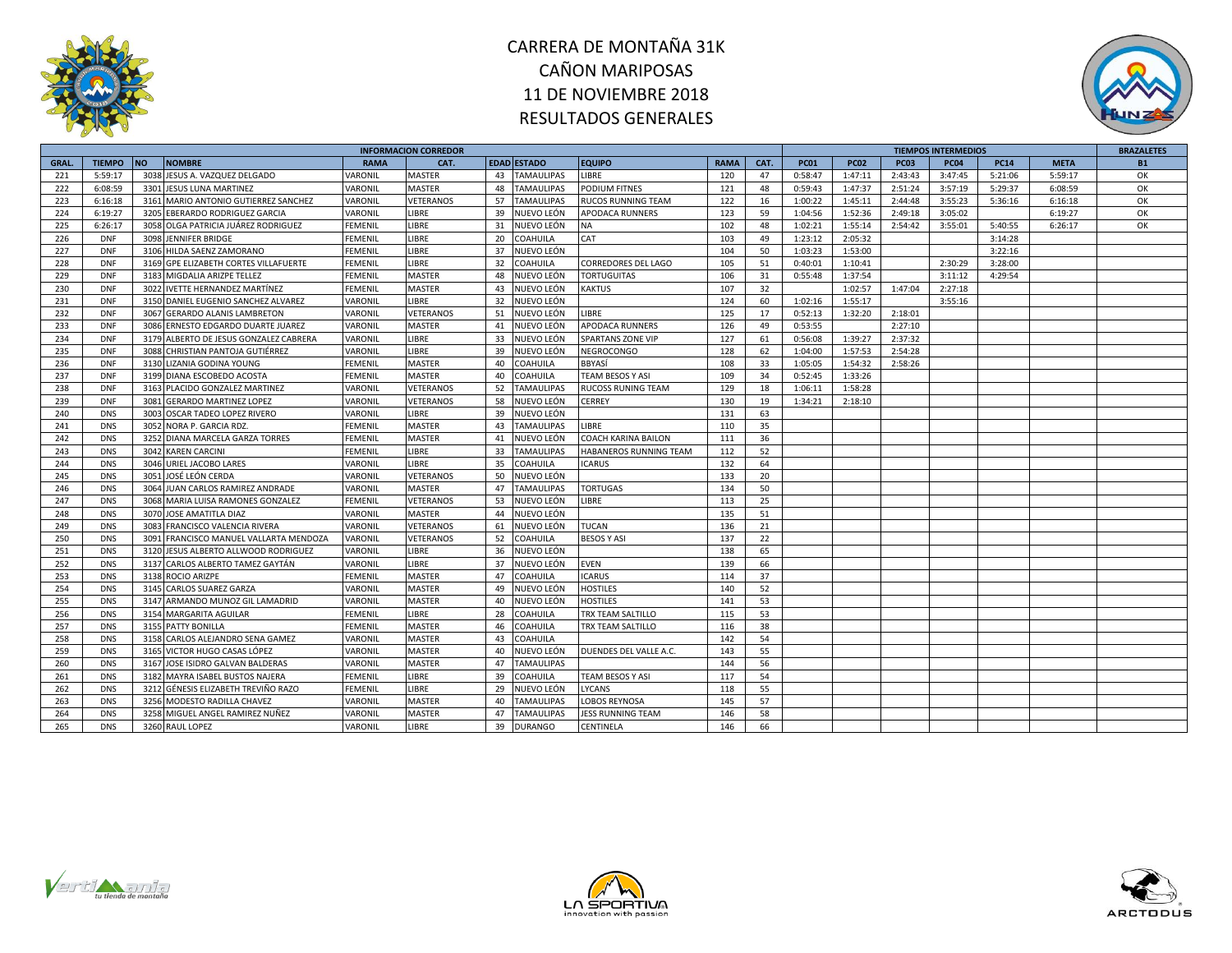



|              |               |           |                                        |                | <b>INFORMACION CORREDOR</b> |    |                          |                             |                |                                  |             |             |             | <b>TIEMPOS INTERMEDIOS</b> |             |             | <b>BRAZALETES</b> |
|--------------|---------------|-----------|----------------------------------------|----------------|-----------------------------|----|--------------------------|-----------------------------|----------------|----------------------------------|-------------|-------------|-------------|----------------------------|-------------|-------------|-------------------|
| <b>GRAL.</b> | <b>TIEMPO</b> | <b>NO</b> | <b>NOMBRE</b>                          | <b>RAMA</b>    | CAT.                        |    | <b>EDAD ESTADO</b>       | <b>EQUIPO</b>               | <b>RAMA</b>    | CAT.                             | <b>PC01</b> | <b>PC02</b> | <b>PC03</b> | <b>PC04</b>                | <b>PC14</b> | <b>META</b> | <b>B1</b>         |
| $\mathbf{A}$ | 2:51:20       | 3002      | NOEMI GUZMAN GUITERREZ                 | <b>FEMENII</b> | <b>IBRE</b>                 | 34 | <b>JALISCO</b>           | VERTIMANIA                  | $\mathbf{1}$   | $\overline{1}$                   | 0:34:29     | 1:00:12     | 1:32:15     | 1:57:14                    | 2:32:58     | 2:51:20     | OK                |
| 12           | 3:05:48       |           | 3259 MIRIAM BANDERAS RODRIGUEZ         | FEMENII        | <b>IBRE</b>                 | 39 | DURANGO                  | CENTINELAS                  | $\overline{2}$ | $\overline{2}$                   | 0:36:38     | 1:04:41     | 1:40:52     | 2:09:57                    | 2:48:21     | 3:05:48     | OK                |
| 22           | 3:22:59       |           | 3053 LUCIA GÓMEZ MENDÉZ                | FEMENIL        | <b>IBRE</b>                 | 30 | COAHUILA                 | <b>ICARUS</b>               | 3              | $\overline{\mathbf{3}}$          | 0:37:50     | 1:03:03     |             | 2:11:49                    | 3:00:40     | 3:22:59     | ОК                |
| 24           | 3:27:44       |           | 3268 KAREN DE LA LUZ ESPINOSA SANCHEZ  | <b>FEMENIL</b> | <b>LIBRE</b>                | 31 | NUEVO LEÓN               | KAMARGS                     | $\overline{4}$ | $\overline{4}$                   | 0:41:54     | 1:15:12     | 1:50:03     | 2:20:15                    | 3:04:01     | 3:27:44     | OK                |
| 26           | 3:35:04       | 3112      | BRENDA YANET ARELLANO PEREZ            | FEMENII        | <b>IBRE</b>                 | 39 | NUEVO LEÓN               | <b>CRAZY RUNNERS</b>        | $5^{\circ}$    | 5                                | 0:40:46     | 1:11:51     | 1:50:51     | 2:25:19                    | 3:15:57     | 3:35:04     | OK                |
| 32           | 3:41:22       |           | 3180 KARINA ISABEL SALDAÑA JARAMILLO   | FEMENIL        | <b>IBRE</b>                 | 29 | NUEVO LEÓN               | KAMARGS                     | 6              | 6                                | 0:40:04     | 1:11:56     | 1:51:21     | 3:05:17                    | 3:18:38     | 3:41:22     | ОK                |
| 33           | 3:42:05       | 3194      | MAGALI DE LA CUEVA AGUILERA            | <b>FEMENIL</b> | <b>IBRE</b>                 | 32 | <b>COAHUILA</b>          | <b>IBRE</b>                 | $\overline{7}$ | $\overline{7}$                   |             |             | 1:52:22     | 2:29:44                    | 3:17:45     | 3:42:05     | ОК                |
| 34           | 3:42:14       | 3127      | DORA ALICIA TRUJILLO MARTINEZ          | <b>FEMENIL</b> | VETERANOS                   | 54 | <b>TAMAULIPAS</b>        | <b>WILDFOX</b>              | 8              | $\overline{1}$                   | 0:42:49     | 1:14:49     | 1:53:18     | 2:29:35                    | 3:18:14     | 3:42:14     | OK                |
| 37           | 3:45:09       |           | 3149 CECILIA OLGUÍN ROMERO             | FEMENIL        | <b>IBRE</b>                 | 28 | COAHUILA                 | <b>GATO ARAIZA</b>          | 9              | 8                                | 0:43:57     | 1:16:02     | 1:55:24     | 3:04:47                    | 3:22:50     | 3:45:09     | ОK                |
| 41           | 3:48:38       | 3074      | ZOILA CASAS HERNANDEZ                  | FEMENII        | <b>IBRE</b>                 | 29 | TAMAULIPAS               | CCR                         | 10             | $\overline{9}$                   | 0:44:17     | 1:18:45     | 1:59:41     | 3:09:20                    | 3:27:13     | 3:48:38     | OK                |
| 44           | 3:50:02       |           | 3222 ALMA MARIA DE LA PAZ SANTOY ROS   | <b>FEMENIL</b> | VETERANOS                   | 53 | NUEVO LEÓN               | <b>GUSANITOS RUNNERS</b>    | 11             | $\overline{2}$                   | 0:45:28     | 1:19:28     | 2:00:56     | 3:11:13                    | 3:26:03     | 3:50:02     | OK                |
| 47           | 3:51:37       |           | 3213 ZAMARA YARENI DE LA ROSA BERMAN   | FEMENIL        | <b>IBRE</b>                 | 38 | NUEVO LEÓN               | PEDAL XTREME                | 12             | 10                               | 0:45:44     | 1:23:00     | 2:03:49     | 3:14:47                    | 3:28:51     | 3:51:37     | ОK                |
| 48           | 3:51:50       |           | 3193 PALOMA RAMOS ZERTUCHE             | FEMENIL        | <b>IBRE</b>                 | 38 | COAHUILA                 | CDL:                        | 13             | 11                               | 0:45:58     | 1:20:51     | 2:01:15     | 3:11:34                    | 3:28:06     | 3:51:50     | OK                |
| 49           | 3:52:37       |           | 3129 VIRGINIA URIBE DORIA              | <b>FEMENII</b> | MASTER                      | 49 | <b>TAMAULIPAS</b>        | WILDFOX                     | 14             | 1                                | 0:43:33     | 1:17:24     | 1:59:05     | 3:11:16                    | 3:30:55     | 3:52:37     | OK                |
| 51           | 3:54:21       |           | 3050 REBECA CID MAYA                   | <b>FEMENIL</b> | MASTER                      | 46 | NUEVO LEÓN               | <b>GM FINANCIAL</b>         | 15             | $\overline{2}$                   | 0:43:08     | 1:17:29     | 1:57:07     | 3:07:41                    | 3:33:47     | 3:54:21     | OK                |
| 56           | 3:56:36       | 3141      | EMMA VIRIDIANA ORDAZ GUERRERO          | FEMENII        | <b>IBRE</b>                 | 28 | COAHUILA                 | TRISALMONES                 | 16             | 12                               | 0:47:21     | 1:26:33     | 2:05:38     | 3:13:48                    |             | 3:56:36     | OK                |
| 57           | 3:57:05       |           | 3202 AZUCENA RIVAS RIOS                | FEMENIL        | <b>IBRE</b>                 | 36 | TAMAULIPAS               | CANGREJOS WONG              | 17             | 13                               | 0:43:13     | 1:17:27     | 2:00:39     | 3:15:20                    | 3:36:15     | 3:57:05     | OK                |
| 58           | 3:57:13       |           | 3266 VERÓNICA ELIZONDO URDIALES        | <b>FEMENIL</b> | MASTER                      | 40 | NUEVO LEÓN               | LIBRE                       | 18             | $\overline{\mathbf{3}}$          | 0:43:52     | 1:18:20     | 2:01:00     | 3:13:15                    | 3:33:44     | 3:57:13     | OK                |
| 60           | 3:58:51       | 3005      |                                        | FEMENII        | VETERANOS                   | 50 | NUEVO LEÓN               | <b>IBRE</b>                 | 19             | $\overline{\mathbf{3}}$          | 0:45:12     | 1:19:38     |             | 3:10:38                    | 3:34:35     | 3:58:51     | OK                |
| 63           | 3:59:43       |           | MA PATRICIA SANCHEZ VICTORIA           |                |                             |    |                          | <b>IBRE</b>                 | 20             |                                  |             |             | 2:00:08     |                            |             | 3:59:43     | OK                |
|              |               |           | 3095 MYRNA ELIDA MENDOZA GALINDO       | FEMENIL        | MASTER                      | 44 | NUEVO LEÓN               |                             |                | $\overline{4}$<br>$\overline{5}$ |             |             | 1:58:10     |                            |             |             | OK                |
| 67           | 4:02:22       |           | 3108 VERONICA ESTHER ORTUÑO SANDOVAL   | <b>FEMENIL</b> | <b>MASTER</b>               | 46 | <b>VAYARIT</b>           | TRISALMONES                 | 21             |                                  | 0:49:56     | 1:24:17     | 2:12:23     | 2:47:57                    | 3:39:38     | 4:02:22     |                   |
| 68           | 4:02:43       | 3187      | <b>MARINA CADENA</b>                   | FEMENIL        | VETERANOS                   | 53 | <b>BAJA CALIFORN</b>     | Q TEAM                      | 22             | $\overline{4}$                   | 0:47:19     | 1:22:11     | 2:01:05     | 3:11:37                    | 3:38:24     | 4:02:43     | OK                |
| 74           | 4:07:14       | 3160      | CECILIA VIOLETA FUENTES PIÑEIRO        | FEMENIL        | VETERANOS                   | 55 | NUEVO LEÓN               | DUENDES DEL VALLE           | 23             | 5                                | 0:49:09     | 1:28:42     | 2:10:56     | 2:49:14                    | 3:44:20     | 4:07:14     | OK                |
| 77           | 4:09:20       | 3093      | ALBA NARCEDALIA MORENO RAMIREZ         | FEMENIL        | <b>IBRE</b>                 | 33 | NUEVO LEÓN               | ODRTEAM                     | 24             | 14                               | 0:45:03     | 1:20:21     | 2:03:14     | 2:44:58                    | 3:42:16     | 4:09:20     | OK                |
| 79           | 4:12:28       | 3246      | LUISA MIREYA GONZALEZ LEAL             | <b>FEMENIL</b> | <b>MASTER</b>               | 42 | NUEVO LEÓN               | <b>LOMAS RUNNERS</b>        | 25             | 6                                | 0:49:11     | 1:24:25     | 2:11:56     | 2:52:44                    | 3:48:50     | 4:12:28     | OK                |
| 82           | 4:13:40       |           | 3027 SANDRA CARRILLO GARCIA            | FEMENIL        | MASTER                      | 48 | NUEVO LEÓN               | <b>ENDURANCE SYSTEMS</b>    | 26             | $\overline{7}$                   | 0:48:58     | 1:26:04     | 2:09:56     | 2:50:06                    | 3:50:20     | 4:13:40     | OK                |
| 86           | 4:15:44       |           | 3257 PATRICIA GONZALEZ DEL ANGEL       | FEMENIL        | MASTER                      | 43 | <b>TAMAULIPAS</b>        | AMEGOS                      | 27             | 8                                | 0:47:09     | 1:23:50     | 2:12:37     | 2:54:46                    | 3:52:37     | 4:15:44     | OK                |
| 89           | 4:23:10       | 3026      | ALICIA AVIÑIGA SALAZAR                 | <b>FEMENIL</b> | VETERANOS                   | 53 | NUEVO LEÓN               | <b>GUSANITO RUNNERS</b>     | 28             | 6                                | 0:51:20     | 1:30:51     | 2:14:39     | 2:56:21                    | 3:57:39     | 4:23:10     | OK                |
| 92           | 4:24:08       |           | 3148 GLADYS CLAUDETTE CARRIZALES SÁENZ | <b>FEMENIL</b> | <b>IBRE</b>                 | 26 | NUEVO LEÓN               | <b>GUEPARDOS TRAIL</b>      | 29             | 15                               | 0:47:27     | 1:26:28     | 2:13:53     | 2:59:47                    | 3:59:58     | 4:24:08     | OK                |
| 94           | 4:24:18       |           | 3134 MARISELA DAMIAN LAUREI            | FEMENII        | <b>LIBRE</b>                | 29 | <b>GUANAJUATO</b>        | <b>IBRE</b>                 | 30             | 16                               | 0:51:33     | 1:29:10     | 2:12:39     | 2:54:27                    | 3:58:45     | 4:24:18     | OK                |
| 97           | 4:25:56       |           | 3229 ELIZABETH SOTO NIETO              | FEMENII        | VETERANOS                   | 60 | NUEVO LEÓN               | <b>FEAM TRAINER</b>         | 31             | $\overline{7}$                   |             | 1:31:24     | 2:16:20     | 2:58:07                    | 4:00:29     | 4:25:56     | OK                |
| 98           | 4:25:56       | 3239      | AZUCENA RUBIO ROSALES                  | <b>FEMENIL</b> | MASTER                      | 46 | <b>TAMAULIPAS</b>        | <b>SPARTAN TEAM</b>         | 32             | $\overline{9}$                   | 0:49:53     | 1:29:27     | 2:13:45     |                            | 3:56:28     | 4:25:56     | OK                |
| 100          | 4:26:13       |           | 3109 VANESA HERRERA SILVA              | FEMENII        | <b>LIBRE</b>                | 36 | NUEVO LEÓN               | <b>CRAZY RUNNERS</b>        | 33             | 17                               | 0:53:45     | 1:33:51     | 2:20:53     | 3:05:30                    | 4:01:46     | 4:26:13     | OK                |
| 101          | 4:26:19       |           | 3006 LEIDY NAYELI LOPEZ LOZANO         | <b>FEMENIL</b> | <b>IBRE</b>                 | 24 | NUEVO LEÓN               | <b>IBRE</b>                 | 34             | 18                               | 0:49:46     | 1:30:39     | 2:15:04     | 2:58:50                    | 4:03:22     | 4:26:19     | OK                |
| 102          | 4:26:26       |           | 3254 XOCHITL GARCIA MARTINEZ           | <b>FEMENIL</b> | <b>IBRE</b>                 | 27 | <b><i>FAMAULIPAS</i></b> | <b>IBRE</b>                 | 35             | 19                               | 0:53:30     | 1:34:47     | 2:19:32     | 3:04:38                    | 4:01:21     | 4:26:26     | OK                |
| 103          | 4:27:27       | 3072      | SANJUANITA GUADALUPE CUELLAR LOPEZ     | FEMENII        | <b>IBRE</b>                 | 33 | NUEVO LEÓN               | MECHANICAL M                | 36             | 20                               | 0:55:00     | 1:33:18     | 2:20:57     | 3:04:36                    | 4:04:08     | 4:27:27     | OK                |
| 111          | 4:30:35       |           | 3216 KARLA CALVILLO                    | FEMENIL        | <b>IBRE</b>                 | 33 | COAHUILA                 | <b>GATO ARAIZA/ NORTEK</b>  | 37             | 21                               | 0:52:34     | 1:32:50     | 2:15:19     | 2:57:35                    | 4:04:27     | 4:30:35     | OK                |
| 112          | 4:31:01       |           | 3056 HILDA PATIÑO GUZMAN               | FEMENIL        | <b>IBRE</b>                 | 38 | <b>TAMAULIPAS</b>        | MUÑECOS TEAM                | 38             | 22                               | 0:52:01     | 1:30:55     | 2:16:17     | 3:02:56                    | 4:03:02     | 4:31:01     | OK                |
| 113          | 4:31:57       | 3140      | CONCEPCION BARAJAS SANDOVAL            | FEMENII        | VETERANOS                   | 52 | NUEVO LEÓN               | NINGUNO                     | 39             | 8                                | 0:50:04     | 1:29:00     | 2:16:04     | 3:00:17                    | 4:02:05     | 4:31:57     | OK                |
| 114          | 4:32:07       |           | 3071 GABRIELA ROSALES TAPIA            | FEMENIL        | <b>MASTER</b>               | 43 | NUEVO LEÓN               | <b>TRI SALMONES</b>         | 40             | 10                               | 0:52:16     | 1:35:37     | 2:21:40     | 3:04:48                    | 4:08:21     | 4:32:07     | ОК                |
| 115          | 4:33:57       | 3037      | PERLA FLOR GONZALEZ DEL BOSQUE         | <b>FEMENII</b> | MASTER                      | 41 | IUEVO LEÓN               | <b>MMA TEAM</b>             | 41             | 11                               | 0:47:05     | 1:22:34     | 2:05:59     | 2:52:39                    | 4:03:34     | 4:33:57     | OK                |
| 116          | 4:34:20       |           | 3217 OLGA LIDIA NOYOLA GUTIERREZ       | FEMENII        | VETERANOS                   | 50 | TAMAULIPAS               | COYOTES TRAIL NUEVO         | 42             | 9                                |             | 1:30:07     | 2:16:01     | 3:05:58                    | 3:56:53     | 4:34:20     | OK                |
| 117          | 4:34:46       |           | 3054 ADRIANA DRAGUSTINOVIS             | FEMENIL        | <b>MASTER</b>               | 48 | TAMAULIPAS               | HABANEROS                   | 43             | 12                               | 0:50:09     | 1:27:30     | 2:13:21     | 3:02:08                    |             | 4:34:46     | ОК                |
| 120          | 4:37:48       |           | 3124 OLIVIA DIAZ                       | FEMENIL        | VETERANOS                   | 50 | <b>TAMAULIPAS</b>        | <b>HABANEROS</b>            | 44             | 10                               | 0:48:40     | 1:27:01     | 2:13:50     | 3:02:04                    | 4:08:47     | 4:37:48     | OK                |
| 122          | 4:38:17       | 3115      | CARMEN MENDOZA RUANO                   | <b>FEMENII</b> | MASTER                      | 40 | NUEVO LEÓN               | <b>CRAZY RUNNERS</b>        | 45             | 13                               |             | 1:34:51     | 2:20:57     | 3:07:42                    | 4:10:12     | 4:38:17     | OK                |
| 124          | 4:39:01       |           | 3133 ESMERALDA VILLALOBOS SARMIENTO    | FEMENIL        | <b>IBRE</b>                 | 35 | TAMAULIPAS               | <b>IBRE</b>                 | 46             | 23                               | 0:52:26     | 1:33:23     | 2:22:11     | 3:11:00                    | 4:10:49     | 4:39:01     | OK                |
| 125          | 4:39:20       |           | 3001 VALERIA RANGEL GUERRA             | FEMENIL        | <b>IBRE</b>                 | 15 | NUEVO LEÓN               | HUNZAS                      | 47             | 24                               | 0:54:47     | 1:35:22     | 2:20:57     | 3:02:13                    | 4:08:33     | 4:39:20     | OK                |
| 126          | 4:40:20       |           | 3227 MIRNA CECILIA PÉREZ CANO          | <b>FEMENIL</b> | MASTER                      | 40 | <b>TAMAULIPAS</b>        | OLYMPIA                     | 48             | 14                               | 0:57:23     | 1:39:01     | 2:22:19     | 3:12:34                    | 4:14:16     | 4:40:20     | OK                |
| 127          | 4:40:25       |           | 3035 ESTEFANIA GARZA LEAL              | FEMENIL        | <b>IBRE</b>                 | 29 | <b>TAMAULIPAS</b>        | HABANEROS RUNNING TE        | 49             | 25                               | 0:48:33     | 1:27:04     | 2:13:52     | 3:01:55                    | 4:09:55     | 4:40:25     | OK                |
| 130          | 4:41:57       |           | 3189 ROSA EDITH RAMIREZ LARA           | FEMENIL        | <b>MASTER</b>               | 45 | NUEVO LEÓN               | <b>IRONDOOR RUNNERS</b>     | 50             | 15                               | 0:48:52     | 1:27:08     | 2:13:05     | 3:03:55                    | 4:13:31     | 4:41:57     | OK                |
| 134          | 4:43:22       |           | 3092 ANDREA GARCIA                     | FEMENIL        | MASTER                      | 42 | <b>TAMAULIPAS</b>        | HABANEROS RUNNING TE        | 51             | 16                               | 0:51:44     | 1:34:16     | 2:21:55     | 3:10:08                    | 4:15:48     | 4:43:22     | OK                |
| 139          | 4:44:46       | 3101      | DOLORES TENORIO VILLASEÑOR             | FEMENIL        | <b>IBRE</b>                 | 31 | <b>OAHUILA</b>           | MONTAÑEROS COAHUILA         | 52             | 26                               | 0:53:47     |             | 2:21:43     | 3:11:03                    | 4:13:41     | 4:44:46     | OK                |
| 141          | 4:45:25       | 3060      | ELSA ADRIANA LARA                      | FEMENII        | MASTER                      | 49 | NUEVO LEÓN               | <b>IBRE</b>                 | 53             | 17                               | 0:57:28     | 1:38:28     | 2:26:00     | 3:10:52                    | 4:17:56     | 4:45:25     | OK                |
| 142          | 4:46:12       | 3032      | LAURA CARIDAD CARRASCOSA BRAVO         | FEMENIL        | MASTER                      | 41 | <b>TAMAULIPAS</b>        | <b>HABANEROS RUNNING TE</b> | 54             | 18                               | 0:51:58     | 1:32:58     | 2:20:28     | 3:06:30                    | 4:16:11     | 4:46:12     | OK                |
| 143          | 4:47:24       | 3034      | ANABELLI LÓPEZ TAPIA                   | <b>FEMENIL</b> | LIBRE                       | 31 | <b>TAMAULIPAS</b>        | <b>HABANEROS RUNNING TE</b> | 55             | 27                               | 0:53:35     | 1:34:19     | 2:21:40     | 3:09:37                    | 4:20:57     | 4:47:24     | OK                |





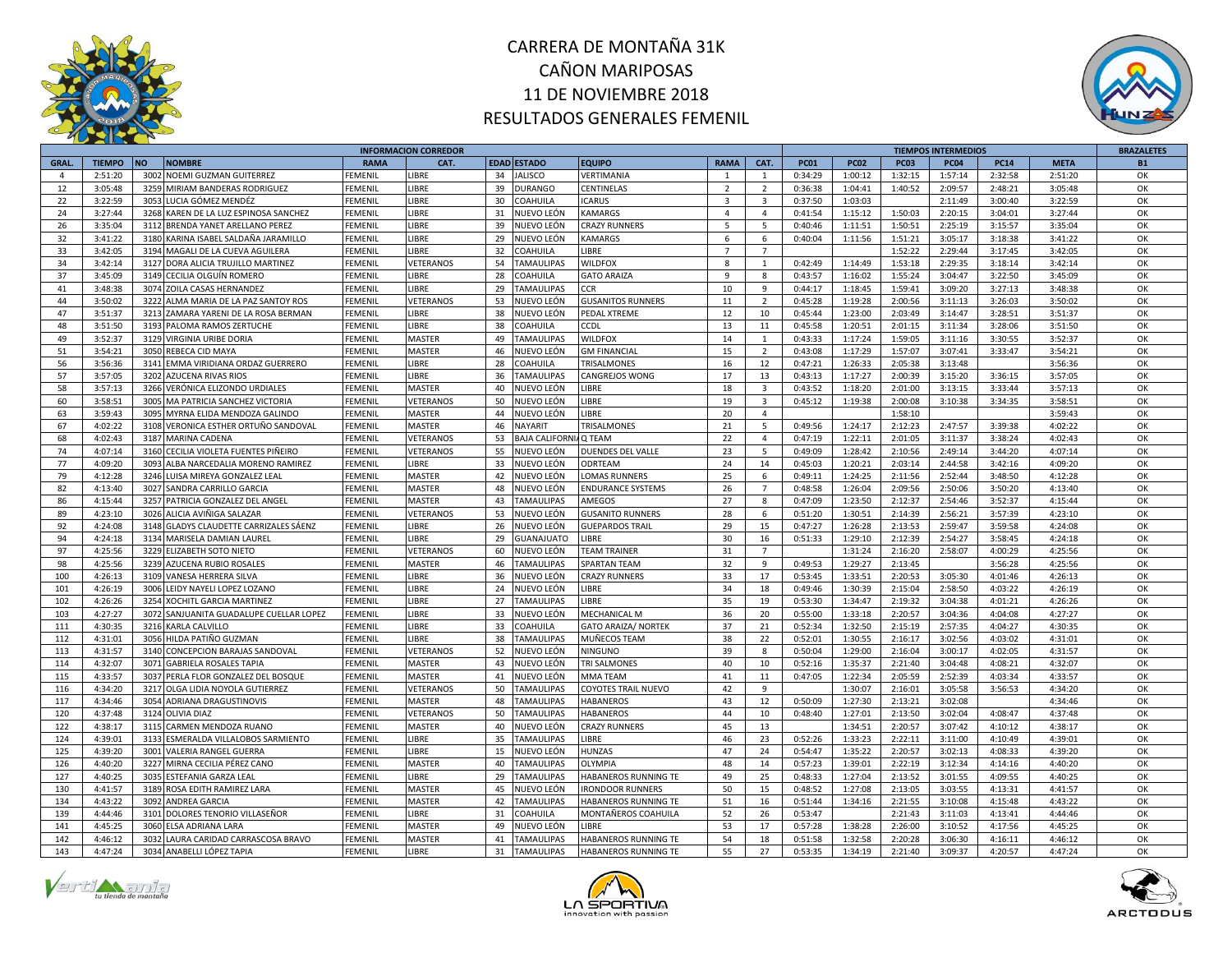



|              |               |                                            |             | <b>INFORMACION CORREDOR</b> |                         |                         |             |      |             |             |             | <b>TIEMPOS INTERMEDIOS</b> |             |             | <b>BRAZALETES</b> |
|--------------|---------------|--------------------------------------------|-------------|-----------------------------|-------------------------|-------------------------|-------------|------|-------------|-------------|-------------|----------------------------|-------------|-------------|-------------------|
| <b>GRAL.</b> | <b>TIEMPO</b> | <b>NOMBRE</b><br><b>NO</b>                 | <b>RAMA</b> | CAT.                        | <b>EDAD ESTADO</b>      | <b>EQUIPO</b>           | <b>RAMA</b> | CAT. | <b>PC01</b> | <b>PC02</b> | <b>PC03</b> | <b>PC04</b>                | <b>PC14</b> | <b>META</b> | <b>B1</b>         |
| 147          | 4:49:41       | 3237 DIANA MARES                           | FEMENIL     | <b>MASTER</b>               | 46<br>NUEVO LEÓN        | LILI FIGUEROA           | 56          | 19   | 0:52:54     | 1:36:13     | 2:25:29     | 3:14:53                    | 4:20:28     | 4:49:41     | OK                |
| 148          | 4:49:45       | 3235 MARIA GUADALUPE TREVIÑO HERNANDEZ     | FEMENIL     | VETERANOS                   | 50<br>COAHUILA          | PILLINES DE MONTERRE    | 57          | 11   | 0:53:19     | 1:33:49     | 2:20:50     | 3:06:40                    | 4:19:32     | 4:49:45     | OK                |
| 150          | 4:51:04       | 3059 MARIA DE LOS ANGELES ALVARADO CAMACHO | FEMENIL     | <b>MASTER</b>               | 43<br><b>TAMAULIPAS</b> | LIBRE                   | 58          | 20   | 0:51:55     | 1:34:23     | 2:22:03     | 3:11:47                    | 4:22:49     | 4:51:04     | OK                |
| 154          | 4:53:24       | 3181 MARTHA AURORA SPRECHER                | FEMENIL     | LIBRE                       | 35<br><b>TAMAULIPAS</b> | <b>RUN AHOLIC</b>       | 59          | 28   | 0:52:09     | 1:33:54     | 2:23:09     | 3:13:20                    | 4:22:10     | 4:53:24     | OK                |
| 157          | 4:57:43       | 3063 CINTHYA DANIELA PUENTE QUINTERO       | FEMENIL     | LIBRE                       | 22<br>COAHUILA          | TEAM BESOS Y ASI        | 60          | 29   | 0:55:13     | 1:36:52     | 2:23:56     | 3:11:52                    | 4:26:20     | 4:57:43     | OK                |
| 161          | 4:58:39       | 3195 EDITH AYDEE RAMOS                     | FEMENIL     | <b>MASTER</b>               | 42<br><b>TAMAULIPAS</b> | LIBRE                   | 61          | 21   | 0:53:52     | 1:34:58     | 2:27:06     | 3:15:49                    | 4:26:42     | 4:58:39     | OK                |
| 162          | 4:58:57       | 3177 YAHAIRA ITZEL MONTERO BARRON          | FEMENIL     | <b>IBRE</b>                 | 35<br>NUEVO LEÓN        | LIBRE                   | 62          | 30   | 0:55:09     | 1:38:04     | 2:23:35     | 3:10:35                    | 4:30:12     | 4:58:57     | OK                |
| 166          | 5:01:54       | 3184 REBECA MARTHA ORTIZ GUERRA            | FEMENIL     | VETERANOS                   | 57<br>NUEVO LEÓN        | <b>TORTIGUITAS</b>      | 63          | 12   | 0:55:45     |             | 2:24:09     | 3:11:16                    | 4:29:59     | 5:01:54     | OK                |
| 167          | 5:01:54       | 3185 LUCERO GARCIA MASCIAS                 | FEMENIL     | VETERANOS                   | 55<br>NUEVO LEÓN        | <b>TORTUGUITAS</b>      | 64          | 13   | 0:55:37     | 1:37:45     | 2:24:08     | 3:11:18                    | 4:30:00     | 5:01:54     | ОK                |
| 172          | 5:05:18       | 3238 MARCELA REYNA VILLARREAL              | FEMENIL     | LIBRE                       | 29<br><b>ONORA</b>      | OLYMPIA RUNNERS         | 65          | 31   |             | 1:33:35     | 2:22:17     | 3:23:59                    |             | 5:05:18     | OK                |
| 173          | 5:05:19       | 3126 KARINA LIZBETH PONCE CEPEDA           | FEMENIL     | LIBRE                       | 33<br><b>TAMAULIPAS</b> | LIBRE                   | 66          | 32   | 0:53:12     | 1:34:33     | 2:23:58     |                            | 4:34:54     | 5:05:19     | OK                |
| 174          | 5:05:19       | 3228 MARIA DE LOS ANGELES FLORES BERNAL    | FEMENIL     | LIBRE                       | 34<br><b>TAMAULIPAS</b> | HABANEROS RUNNING TE    | 67          | 33   | 0:53:43     | 1:35:04     | 2:24:04     | 3:21:59                    | 4:34:44     | 5:05:19     | OK                |
| 175          | 5:06:17       | 3045 CRISTINA LEE BRAVO                    | FEMENIL     | LIBRE                       | 31<br><b>TAMAULIPAS</b> | RUNAHOLIC               | 68          | 34   | 0:56:14     | 1:42:52     | 2:38:54     | 3:27:32                    |             | 5:06:17     | OK                |
| 177          | 5:09:50       | 3221 LAURA ELIZALDE GONZALEZ               | FEMENIL     | VETERANOS                   | 55<br><b>AMAULIPAS</b>  | CANGREJOS WONG          | 69          | 14   | 0:52:05     | 1:33:14     | 2:24:39     | 3:20:04                    | 4:38:53     | 5:09:50     | OK                |
| 178          | 5:10:23       | 3208 ANA PATRICIA VALLARTA NARANJO         | FEMENIL     | <b>MASTER</b>               | 44<br>NUEVO LEÓN        | <b>IBRE</b>             | 70          | 22   | 0:50:24     | 1:31:10     | 2:17:21     |                            | 4:39:10     | 5:10:23     | OK                |
| 179          | 5:10:40       | 3085 MIRNA CLARA ARRELLANES PACHECO        | FEMENIL     | VETERANOS                   | 51<br>NUEVO LEÓN        | CORREDORES MONTERRE     | 71          | 15   | 0:58:27     | 1:42:10     | 2:35:46     | 3:25:53                    | 4:41:31     | 5:10:40     | OK                |
| 181          | 5:11:48       | 3123 KARLA YADIRA RODRIGUEZ GALVAN         | FEMENIL     | <b>MASTER</b>               | 40<br><b>TAMAULIPAS</b> | HABANEROS RUNNING TE    | 72          | 23   | 0:54:36     | 1:43:46     | 2:36:35     | 3:29:00                    | 4:40:13     | 5:11:48     | OK                |
| 183          | 5:12:37       | 3197 GABRIELA BERENICE JUAREZ AGUILAR      | FEMENIL     | LIBRE                       | NUEVO LEÓN<br>25        | HUNZAS                  | 73          | 35   | 0:59:58     | 1:48:38     | 2:43:18     | 4:06:27                    | 4:40:17     | 5:12:37     | OK                |
| 185          | 5:15:19       | 3223 CLAUDIA MARTINEZ                      | FEMENIL     | <b>MASTER</b>               | 46<br>NUEVO LEÓN        | <b>AEN BALANCE</b>      | 74          | 24   | 1:03:46     | 1:48:44     | 2:41:42     | 4:03:37                    | 4:41:26     | 5:15:19     | OK                |
| 186          | 5:15:33       | 3097 YAJAIRA YOSELIN LÓPEZ MELGOZA         | FEMENIL     | <b>IBRE</b>                 | 23<br>NUEVO LEÓN        | CLUB YAJAIRA LÓPEZ      | 75          | 36   | 0:53:06     | 1:38:31     | 2:28:51     | 3:18:39                    | 4:39:25     | 5:15:33     | OK                |
| 188          | 5:15:51       | 3100 ELIZABETH RODRIGUEZ SALAZAR           | FEMENIL     | MASTER                      | 41<br>NUEVO LEÓN        | CORREDORES DEL SUR      | 76          | 25   | 0:48:50     | 1:33:46     | 2:23:24     | 3:12:11                    | 4:39:20     | 5:15:51     | OK                |
| 189          | 5:15:52       |                                            | FEMENIL     | LIBRE                       | NUEVO LEÓN<br>34        |                         | 77          | 37   |             | 1:40:36     | 2:30:19     | 3:22:25                    | 4:42:08     | 5:15:52     | OK                |
|              |               | 3102<br>NANCY ELIZABETH ANDRADE SÁNCHEZ    |             |                             |                         | CORREDORES DEL SUR      |             |      | 0:56:31     |             |             |                            |             |             |                   |
| 191          | 5:18:39       | 3021 ANA GABRIELA GALVAN FERNANDEZ         | FEMENIL     | LIBRE                       | <b>TAMAULIPAS</b><br>32 | HABANEROS RUNNING TE    | 78          | 38   | 0:56:17     | 1:42:42     | 2:39:05     | 3:28:41                    | 4:45:40     | 5:18:39     | OK                |
| 192          | 5:18:39       | 3077 PATRICIA GARZA ORTIZ                  | FEMENIL     | <b>MASTER</b>               | 48<br><b>TAMAULIPAS</b> | HABANEROS               | 79          | 26   | 0:56:46     | 1:42:46     | 2:39:19     | 3:29:58                    | 4:45:43     | 5:18:39     | OK                |
| 195          | 5:20:20       | 3066 ANA LAURA GARCIA FIGUEROA             | FEMENIL     | <b>LIBRE</b>                | 32<br>NUEVO LEÓN        | <b>IBRE</b>             | 80          | 39   | 1:00:41     | 1:44:35     | 2:35:26     | 3:26:15                    | 4:42:25     | 5:20:20     | OK                |
| 196          | 5:24:55       | 3174 MARIA ESPERANZA GARCIA LARA           | FEMENIL     | MASTER                      | 40<br>NUEVO LEÓN        | REGIO RUNNER            | 81          | 27   | 0:59:34     | 1:47:02     | 2:41:58     | 4:07:31                    | 4:49:30     | 5:24:55     | OK                |
| 197          | 5:24:57       | 3084<br>MARIA CITLALLI DE LA ROSA MEDINA   | FEMENIL     | LIBRE                       | 32<br><b>COAHUILA</b>   | LIBRE                   | 82          | 40   | 0:57:46     | 1:43:13     | 2:37:35     | 4:05:16                    | 4:49:04     | 5:24:57     | OK                |
| 198          | 5:25:54       | 3224 REYNA CARRETERO GONZALEZ              | FEMENIL     | VETERANOS                   | 54<br>NUEVO LEÓN        | ODR                     | 83          | 16   | 1:01:28     | 1:47:08     | 2:39:00     | 3:30:53                    | 4:51:12     | 5:25:54     | OK                |
| 199          | 5:26:03       | 3300 HEIDY JANETH RAMIREZ RODRIGUEZ        | FEMENIL     | LIBRE                       | 38<br>NUEVO LEÓN        | COACH KARINA BAILON     | 84          | 41   | 0:57:39     | 1:42:18     | 2:33:42     | 3:25:04                    | 4:48:58     | 5:26:03     | OK                |
| 200          | 5:26:42       | 3244 CECILIA TELLO DÍAZ                    | FEMENIL     | VETERANOS                   | 52<br>COAHUILA          | NINGUNO                 | 85          | 17   | 0:57:11     | 1:41:39     | 2:32:51     | 3:23:38                    | 4:48:53     | 5:26:42     | OK                |
| 201          | 5:26:43       | 3215 SONIA PEREZ RODRIGUEZ                 | FEMENIL     | MASTER                      | 47<br><b>COAHUILA</b>   | <b>GATO ARAIZA</b>      | 86          | 28   | 0:57:16     | 1:42:37     | 2:32:56     | 3:23:11                    | 4:48:55     | 5:26:43     | ОК                |
| 202          | 5:28:02       | 3043 EDITH QUINTERO AVILA                  | FEMENIL     | <b>IBRE</b>                 | 33<br><b>TAMAULIPAS</b> | <b>OLYMPIA RUNNERS</b>  | 87          | 42   | 0:57:38     | 1:42:54     | 2:40:57     | 4:13:41                    | 4:56:11     | 5:28:02     | OK                |
| 203          | 5:28:19       | 3061 MA GUADALUPE CASTAÑEDA GARCIA         | FEMENIL     | VETERANOS                   | 60<br>NUEVO LEÓN        | <b>TLALOC</b>           | 88          | 18   | 0:59:28     | 1:44:32     | 2:36:45     | 3:30:46                    | 4:52:56     | 5:28:19     | OK                |
| 205          | 5:29:51       | 3172 MARIA JOSE IZAGUIRRE ALANIS           | FEMENIL     | VETERANOS                   | 52<br>NUEVO LEÓN        | <b>IBRE</b>             | 89          | 19   | 0:58:52     | 1:43:40     | 2:37:25     | 3:24:54                    | 4:53:10     | 5:29:51     | OK                |
| 206          | 5:30:17       | 3041 MARTHA CONTRERAS RIVAS                | FEMENIL     | <b>/ETERANOS</b>            | 53<br>NUEVO LEÓN        | <b>IBRE</b>             | 90          | 20   | 1:04:11     | 1:53:57     | 2:44:28     | 4:06:21                    | 4:58:50     | 5:30:17     | OK                |
| 207          | 5:31:46       | 3030<br>VERONICA MARINA ARISTA RANGEL      | FEMENIL     | LIBRE                       | 39<br>NUEVO LEÓN        | KAKTUS                  | 91          | 43   | 1:04:19     | 1:53:25     | 2:45:42     | 3:46:37                    | 4:58:54     | 5:31:46     | OK                |
| 208          | 5:32:32       | 3122 CRISTINA ARIAS MIRANDA                | FEMENIL     | LIBRE                       | 38<br>NUEVO LEÓN        | LILI FIGUEROA           | 92          | 44   | 0:57:34     | 1:46:43     | 2:45:59     | 3:48:52                    | 4:58:47     | 5:32:32     | OK                |
| 209          | 5:36:50       | 3188 NAOMI VALA                            | FEMENIL     | VETERANOS                   | <b>TAMAULIPAS</b><br>55 | GACELAS                 | 93          | 21   | 1:02:04     | 1:47:57     | 2:42:54     | 4:13:47                    | 5:02:51     | 5:36:50     | OK                |
| 210          | 5:40:36       | 3248 SANDRA ISABEL UCAN MAGANA             | FEMENIL     | LIBRE                       | 37<br>NUEVO LEÓN        | OMAS RUNNERS            | 94          | 45   | 0:53:28     | 1:48:49     | 2:46:20     | 4:14:21                    | 5:02:48     | 5:40:36     | OK                |
| 212          | 5:44:35       | 3245 ARCIDALIA GARCIA SANCHEZ              | FEMENIL     | VETERANOS                   | 53<br>NUEVO LEÓN        | LOMAS RUNNERS           | 95          | 22   | 1:00:33     | 1:45:44     | 2:39:33     | 4:09:31                    | 4:39:14     | 5:44:35     | OK                |
| 213          | 5:44:35       | 3247 KARLA HAYDEE ALMAGUER MUNOZ           | FEMENIL     | <b>MASTER</b>               | 41<br>NUEVO LEÓN        | LOMAS RUNNERS           | 96          | 29   | 1:00:26     | 1:45:22     | 2:39:34     | 4:09:25                    | 5:02:57     | 5:44:35     | OK                |
| 215          | 5:47:10       | 3146 DIANA GONZALEZ CAMPOS                 | FEMENIL     | VETERANOS                   | 59<br>NUEVO LEÓN        | LIBRE                   | 97          | 23   | 1:01:58     | 1:49:33     | 2:49:31     | 3:48:07                    | 5:11:47     | 5:47:10     | OK                |
| 216          | 5:50:10       | 3076 ERIKA ROCIO MONTELONGO RUIZ           | FEMENIL     | <b>IBRE</b>                 | <b>TAMAULIPAS</b><br>35 | LIBRE                   | 98          | 46   | 0:59:24     | 1:47:05     | 2:46:24     | 3:47:51                    | 5:05:55     | 5:50:10     | OK                |
| 217          | 5:51:09       | 3173 MARIA DE LA CRUZ ALCALA SIMENTAL      | FEMENIL     | VETERANOS                   | <b>COAHUILA</b><br>52   | HIJOS DEL CERRO.        | 99          | 24   | 1:06:20     | 1:55:24     | 2:51:48     | 3:48:13                    | 5:14:52     | 5:51:09     | OK                |
| 218          | 5:59:00       | 3087 ERIKA YADIRA MORALES CHACÓN           | FEMENIL     | MASTER                      | 40<br>COAHUILA          | BESOS Y ASÍ             | 100         | 30   | 1:09:46     | 1:46:27     |             | 4:10:20                    | 5:23:15     | 5:59:00     | OK                |
| 220          | 5:59:11       | 3105 SASHA SOLORZANO                       | FEMENIL     | LIBRE                       | 34<br>COAHUILA          | LIBRE                   | 101         | 47   | 1:04:15     | 1:53:47     | 2:50:26     | 3:45:21                    | 5:23:19     | 5:59:11     | ОК                |
| 225          | 6:26:17       | 3058 OLGA PATRICIA JUÁREZ RODRIGUEZ        | FEMENIL     | LIBRE                       | 31<br>NUEVO LEÓN        | NA                      | 102         | 48   | 1:02:21     | 1:55:14     | 2:54:42     | 3:55:01                    | 5:40:55     | 6:26:17     | OK                |
| 226          | <b>DNF</b>    | 3098 JENNIFER BRIDGE                       | FEMENIL     | LIBRE                       | 20<br><b>COAHUILA</b>   | CAT                     | 103         | 49   | 1:23:12     | 2:05:32     |             |                            | 3:14:28     |             |                   |
| 227          | <b>DNF</b>    | 3106 HILDA SAENZ ZAMORANO                  | FEMENIL     | LIBRE                       | 37<br>NUEVO LEÓN        |                         | 104         | 50   | 1:03:23     | 1:53:00     |             |                            | 3:22:16     |             |                   |
| 228          | <b>DNF</b>    | 3169 GPE ELIZABETH CORTES VILLAFUERTE      | FEMENIL     | LIBRE                       | 32<br>COAHUILA          | CORREDORES DEL LAGO     | 105         | 51   | 0:40:01     | 1:10:41     |             | 2:30:29                    | 3:28:00     |             |                   |
| 229          | <b>DNF</b>    | 3183 MIGDALIA ARIZPE TELLEZ                | FEMENIL     | MASTER                      | 48 NUEVO LEÓN           | <b>TORTUGUITAS</b>      | 106         | 31   | 0:55:48     | 1:37:54     |             | 3:11:12                    | 4:29:54     |             |                   |
| 230          | <b>DNF</b>    | 3022<br>IVETTE HERNANDEZ MARTÍNEZ          | FEMENIL     | MASTER                      | 43<br>NUEVO LEÓN        | KAKTUS                  | 107         | 32   |             | 1:02:57     | 1:47:04     | 2:27:18                    |             |             |                   |
| 236          | <b>DNF</b>    | 3130<br>LIZANIA GODINA YOUNG               | FEMENIL     | MASTER                      | 40<br>COAHUILA          | BBYASÍ                  | 108         | 33   | 1:05:05     | 1:54:32     | 2:58:26     |                            |             |             |                   |
| 237          | <b>DNF</b>    | DIANA ESCOBEDO ACOSTA<br>3199              | FEMENIL     | <b>MASTER</b>               | 40<br>COAHUILA          | <b>TEAM BESOS Y ASI</b> | 109         | 34   | 0:52:45     | 1:33:26     |             |                            |             |             |                   |
| 241          | <b>DNS</b>    | 3052 NORA P. GARCIA RDZ.                   | FEMENIL     | <b>MASTER</b>               | 43<br><b>TAMAULIPAS</b> | LIBRE                   | 110         | 35   |             |             |             |                            |             |             |                   |





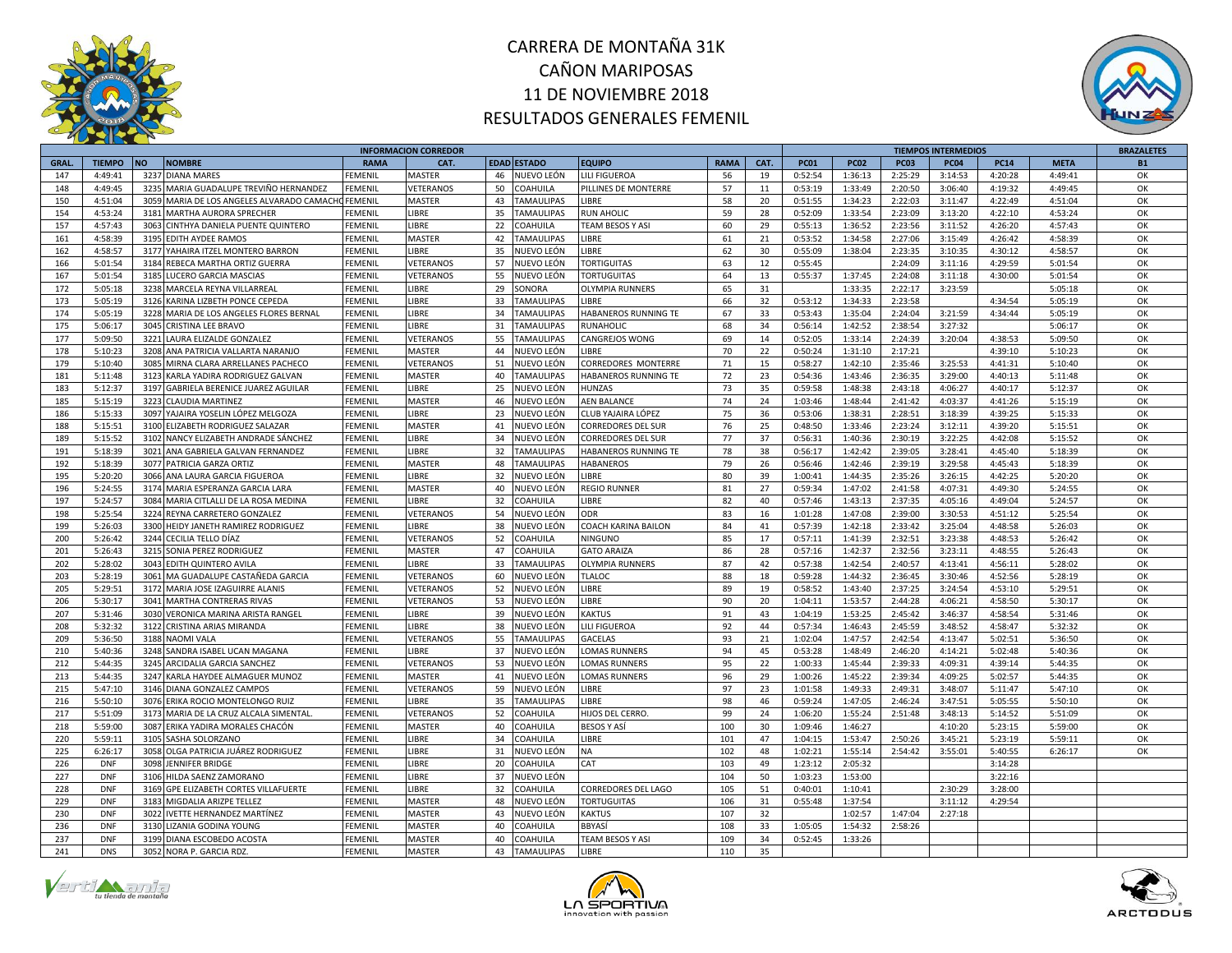



|             |            |                                     |                | <b>INFORMACION CORREDOR</b> |                    |                            |             |      |             |             |             | <b>TIEMPOS INTERMEDIOS</b> |             |             | <b>BRAZALETES</b> |
|-------------|------------|-------------------------------------|----------------|-----------------------------|--------------------|----------------------------|-------------|------|-------------|-------------|-------------|----------------------------|-------------|-------------|-------------------|
| <b>GRAL</b> | TIEMPO NO  | <b>NOMBRE</b>                       | <b>RAMA</b>    | CAT.                        | <b>EDAD ESTADO</b> | <b>EQUIPO</b>              | <b>RAMA</b> | CAT. | <b>PC01</b> | <b>PC02</b> | <b>PC03</b> | <b>PC04</b>                | <b>PC14</b> | <b>META</b> |                   |
|             | <b>DNS</b> | 3252 DIANA MARCELA GARZA TORRES     | <b>FEMENIL</b> | <b>MASTER</b>               | NUEVO LEÓN         | <b>COACH KARINA BAILON</b> | 111         |      |             |             |             |                            |             |             |                   |
| 243         | <b>DNS</b> | 3042 KAREN CARCINI                  | <b>FEMENIL</b> | LIBRE                       | 33 TAMAULIPAS      | HABANEROS RUNNING TEAM     | 112         | 52   |             |             |             |                            |             |             |                   |
| 247         | <b>DNS</b> | 3068 MARIA LUISA RAMONES GONZALEZ   | <b>FEMENIL</b> | <b>VETERANOS</b>            | NUEVO LEÓN         | <b>LIBRE</b>               | 113         | 25   |             |             |             |                            |             |             |                   |
| 253         | <b>DNS</b> | 3138 ROCIO ARIZPE                   | <b>FEMENIL</b> | <b>MASTER</b>               | COAHUILA           | <b>ICARUS</b>              | 114         |      |             |             |             |                            |             |             |                   |
|             | <b>DNS</b> | 3154 MARGARITA AGUILAR              | <b>FEMENIL</b> | LIBRE                       | 28 COAHUILA        | TRX TEAM SALTILLO          | 115         |      |             |             |             |                            |             |             |                   |
| 257         | <b>DNS</b> | 3155 PATTY BONILLA                  | <b>FEMENIL</b> | <b>MASTER</b>               | 46 COAHUILA        | TRX TEAM SALTILLO          | 116         | 38   |             |             |             |                            |             |             |                   |
| 261         | <b>DNS</b> | 3182 MAYRA ISABEL BUSTOS NAJERA     | <b>FEMENIL</b> | LIBRE                       | 39 COAHUILA        | TEAM BESOS Y ASI           | 117         | 54   |             |             |             |                            |             |             |                   |
|             | <b>DNS</b> | 3212 GÉNESIS ELIZABETH TREVIÑO RAZO | <b>FEMENIL</b> | LIBRE                       | NUEVO LEÓN         | <b>LYCANS</b>              | 118         | 55   |             |             |             |                            |             |             |                   |





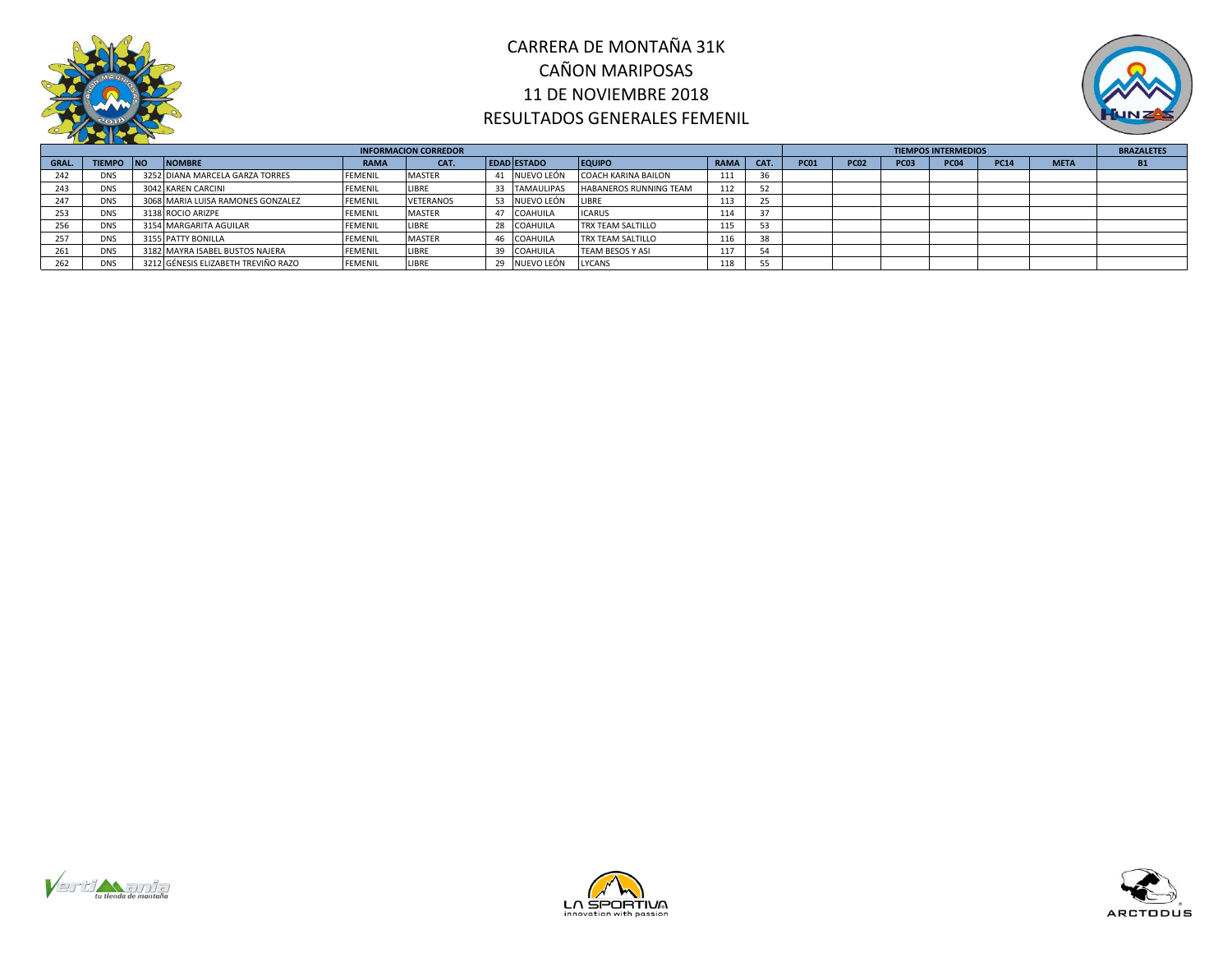



|                |               |                                        |                       | <b>INFORMACION CORREDOR</b> |    |                   |                           |                         |                         |             |             |             | <b>TIEMPOS INTERMEDIOS</b> |             |             | <b>BRAZALETES</b> |
|----------------|---------------|----------------------------------------|-----------------------|-----------------------------|----|-------------------|---------------------------|-------------------------|-------------------------|-------------|-------------|-------------|----------------------------|-------------|-------------|-------------------|
| <b>GRAL.</b>   | <b>TIEMPO</b> | <b>NOMBRE</b><br><b>NO</b>             | <b>RAMA</b>           | CAT.                        |    | EDAD ESTADO       | <b>EQUIPO</b>             | <b>RAMA</b>             | CAT.                    | <b>PC01</b> | <b>PC02</b> | <b>PC03</b> | <b>PC04</b>                | <b>PC14</b> | <b>META</b> | <b>B1</b>         |
| $\mathbf{1}$   | 2:42:24       | 3111 ENRIQUE VALERIO MARTINEZ          | <b><i>VARONIL</i></b> | <b>IBRE</b>                 | 34 | NUEVO LEÓN        | <b>CRAZY RUNNERS</b>      | $\overline{1}$          | $\mathbf{1}$            | 0:30:31     | 0:59:19     | 1:21:50     | 1:43:42                    | 2:22:52     | 2:42:24     | OK                |
| $\overline{2}$ | 2:45:19       | 3007 JUAN CARLOS FLORES FLORES         | VARONIL               | LIBRE                       | 32 | NUEVO LEÓN        | <b>IBRE</b>               | $\overline{2}$          | $\overline{2}$          | 0:35:03     | 0:58:41     | 1:30:43     | 1:55:27                    | 2:29:26     | 2:45:19     | OK                |
| 3              | 2:51:05       | 3151 JOSE ANTONIO VALDEZ LEAL          | VARONIL               | LIBRE                       | 18 | NUEVO LEÓN        | <b>CABRAS REALES</b>      | $\overline{\mathbf{3}}$ | $\overline{\mathbf{3}}$ | 0:33:43     | 0:59:09     | 1:32:00     | 1:59:10                    | 2:33:34     | 2:51:05     | OK                |
| $\overline{5}$ | 2:52:31       | 3240 ENRIQUE GARCÍA RUBIO              | VARONIL               | LIBRE                       | 23 | <b>TAMAULIPAS</b> | <b>SPARTAN TEAM</b>       | $\overline{4}$          | $\overline{4}$          | 0:35:08     | 0:58:45     | 1:30:37     | 1:56:00                    | 2:33:38     | 2:52:31     | OK                |
| 6              | 2:54:40       | 3080 CARLOS ALONSO GARZA TAMEZ         | <b><i>JARONIL</i></b> | LIBRE                       | 25 | NUEVO LEÓN        | <b>YCANS</b>              | 5                       | $5^{\circ}$             | 0:35:57     | 1:00:57     | 1:35:32     | 1:59:24                    | 2:37:18     | 2:54:40     | OK                |
| $\overline{7}$ | 3:02:31       | 3153 JESUS ALEJANDRO ARENAS DE LA CRUZ | VARONIL               | LIBRE                       | 25 | NUEVO LEÓN        | IBRE                      | 6                       | 6                       | 0:34:40     | 1:00:09     | 1:35:19     | 2:00:53                    | 2:41:05     | 3:02:31     | OK                |
| 8              | 3:02:43       | 3079 IVAN CAMILO LUNA FIERRO           | VARONIL               | LIBRE                       | 32 | NUEVO LEÓN        | YCANS.                    | $\overline{7}$          | $\overline{7}$          | 0:38:16     | 1:05:54     | 1:38:01     | 2:05:49                    | 2:44:25     | 3:02:43     | OK                |
| $\mathbf{q}$   | 3:02:54       | 3231 AUGUSTO SANTIAGO SANTIAGO         | <b><i>VARONIL</i></b> | LIBRE                       | 37 | NUEVO LEÓN        | PROLAMSA                  | 8                       | 8                       | 0:34:26     | 1:00:41     | 1:36:12     | 2:05:15                    | 2:43:22     | 3:02:54     | OK                |
| 10             | 3:03:06       | 3136 RUY ZAVALA DESCHAMPS              | VARONIL               | MASTER                      | 49 | NUEVO LEÓN        | REGIOMONTAÑISTAS          | $\mathbf{q}$            | 1                       | 0:36:18     | 1:03:00     | 1:38:30     | 2:08:27                    | 2:46:03     | 3:03:06     | ОK                |
| 11             | 3:04:59       | 3144 LUIS AMARO ZAVALA                 | VARONIL               | LIBRE                       | 37 | NUEVO LEÓN        | <b>HOSTILES</b>           | 10                      | 9                       |             | 1:05:26     | 1:40:05     | 2:06:44                    | 2:47:14     | 3:04:59     | OK                |
| 13             | 3:07:18       | 3206 ENOC ROBLEDO GONZÁLEZ             | VARONIL               | MASTER                      | 41 | NUEVO LEÓN        | <b>IRONDOOR RUNNERS</b>   | 11                      | $\overline{2}$          | 0:37:45     | 1:19:52     | 1:40:08     | 2:09:36                    | 2:48:27     | 3:07:18     | OK                |
| 14             | 3:08:13       | 3009 JAVIER FERNANDEZ FLORES           | VARONIL               | MASTER                      | 44 | NUEVO LEÓN        | <b>EVEN LABS</b>          | 12                      | $\overline{\mathbf{3}}$ | 0:39:37     | 1:07:46     | 1:41:11     | 2:08:22                    | 2:49:18     | 3:08:13     | OK                |
| 15             | 3:10:01       | 3118 CESAR ALEJANDRO VAZQUEZ GUERRA    | VARONIL               | LIBRE                       | 32 | IUEVO LEÓN        | TRISALMONES               | 13                      | 10                      | 0:35:15     | 1:02:10     | 1:36:34     | 2:07:03                    | 2:49:14     | 3:10:01     | OK                |
| 16             | 3:11:03       | 3267 MARIO ALBERTO SANCHEZ ORTIZ       | <b><i>VARONIL</i></b> | LIBRE                       | 38 | NUEVO LEÓN        | <b>DARK SIDE RUNNERS</b>  | 14                      | 11                      | 0:38:13     | 1:07:36     | 1:41:23     |                            | 2:52:10     | 3:11:03     | OK                |
| 17             | 3:13:31       |                                        | VARONIL               | LIBRE                       | 25 | NUEVO LEÓN        | <b>KAMARGS</b>            | 15                      | 12                      | 0:37:32     | 1:05:50     | 1:38:57     | 2:07:47                    | 2:51:45     | 3:13:31     | OK                |
|                |               | 3269 JUAN MARTIN RIVERA RODRIGUEZ      |                       |                             |    |                   |                           |                         |                         |             |             |             |                            |             |             |                   |
| 18             | 3:16:55       | 3204 JUAN CARLOS REYES HERNANDEZ       | VARONIL               | LIBRE                       | 28 | NUEVO LEÓN        | <b>CIMARRONES</b>         | 16                      | 13                      | 0:37:29     |             | 1:40:26     | 2:12:29                    | 2:55:53     | 3:16:55     | OK                |
| 19             | 3:18:03       | 3044 GERARDO ALVAREZ                   | <b><i>JARONIL</i></b> | MASTER                      | 41 | IUEVO LEÓN        | <b>KAMARGS</b>            | 17                      | $\overline{4}$          | 0:36:45     | 1:05:42     | 1:39:55     | 2:10:26                    | 2:56:20     | 3:18:03     | OK                |
| 20             | 3:19:04       | 3196 FRANCISCO SILVA MAGALLON          | VARONIL               | LIBRE                       | 35 | NUEVO LEÓN        | <b>IBRE</b>               | 18                      | 14                      |             | 1:01:05     | 1:37:02     |                            | 2:57:06     | 3:19:04     | OK                |
| 21             | 3:22:06       | 3203 IVÁN FRANCISCO                    | VARONIL               | LIBRE                       | 32 | NUEVO LEÓN        | <b>GRUPO SENDA</b>        | 19                      | 15                      | 0:36:57     | 1:04:27     | 1:40:18     | 2:11:54                    |             | 3:22:06     | OK                |
| 23             | 3:23:18       | 3255 CATARINO ZAVALA ESPINOSA          | VARONIL               | MASTER                      | 45 | <b>COAHUILA</b>   | <b>GATO ARAIZA</b>        | 20                      | 5                       | 0:38:29     | 1:07:02     | 1:41:59     | 2:14:46                    | 3:02:28     | 3:23:18     | OK                |
| 25             | 3:34:15       | 3198 JOSE MARIA MARTÍNEZ CHÁVEZ        | <b><i>VARONIL</i></b> | <b>MASTER</b>               | 48 | IUEVO LEÓN        | <b>IBRE</b>               | 21                      | 6                       | 0:41:03     | 1:10:21     | 1:47:10     | 2:24:42                    | 3:14:51     | 3:34:15     | OK                |
| 27             | 3:39:30       | 3135 DILEAN OBED LOPEZ QUIÑONES        | VARONIL               | LIBRE                       | 26 | NUEVO LEÓN        | <b>IBRE</b>               | 22                      | 16                      | 0:39:34     | 1:10:18     | 1:48:23     | 2:22:54                    | 3:13:27     | 3:39:30     | OK                |
| 28             | 3:39:37       | 3170 GUMARO MARQUEZ DAVILA             | VARONIL               | MASTER                      | 40 | NUEVO LEÓN        | DE ACERO                  | 23                      | $\overline{7}$          | 0:41:12     | 1:11:45     | 1:51:22     | 2:25:36                    | 3:15:29     | 3:39:37     | OK                |
| 29             | 3:39:39       | 3171 PEDRO AMADOR                      | VARONIL               | LIBRE                       | 28 | NUEVO LEÓN        | <b>FAKE RUNNERS</b>       | 24                      | 17                      | 0:38:07     | 1:08:31     | 1:47:07     | 2:23:53                    | 3:13:31     | 3:39:39     | OK                |
| 30             | 3:39:43       | 3073 ADALBERTO GAYTAN VALDEZ           | VARONIL               | <b>MASTER</b>               | 40 | NUEVO LEÓN        | YCANS.                    | 25                      | 8                       | 0:44:21     | 1:16:19     | 1:52:57     | 2:27:47                    | 3:15:14     | 3:39:43     | OK                |
| 31             | 3:40:19       | 3201 EDUARDO CAZARES BENAVIDES         | VARONIL               | VETERANOS                   | 52 | NUEVO LEÓN        | <b>MUTANTS</b>            | 26                      | 1                       | 0:40:22     | 1:10:47     | 1:47:22     | 2:24:21                    | 3:13:53     | 3:40:19     | ОК                |
| 35             | 3:42:15       | 3156 EDUARDO JEOVANI MENDEZ JAUREGUI   | <b><i>JARONIL</i></b> | LIBRE                       | 29 | IUEVO LEÓN        | <b>GUEPARDOS TRAIL</b>    | 27                      | 18                      | 0:41:25     | 1:12:19     | 1:50:14     | 2:23:32                    | 3:19:02     | 3:42:15     | OK                |
| 36             | 3:42:48       | 3220 ERIK ALFONSO MUÑOZ ELIZALDE       | <b><i>VARONIL</i></b> | LIBRE                       | 29 | <b>TAMAULIPAS</b> | CANGREJOS WONG            | 28                      | 19                      | 0:37:55     | 1:08:43     | 1:48:40     | 2:27:14                    | 3:19:05     | 3:42:48     | OK                |
| 38             | 3:46:07       | 3089 LUIS EDUARDO RODRIGUEZ GARCIA     | VARONIL               | LIBRE                       | 35 | NUEVO LEÓN        | TRISALMONES               | 29                      | 20                      | 0:44:00     | 1:18:09     | 2:00:19     | 3:08:20                    | 3:23:28     | 3:46:07     | OK                |
| 39             | 3:46:27       | 3004 LUIS GENARO ALEMAN AVILA          | VARONIL               | VETERANOS                   | 63 | NUEVO LEÓN        | <b>IRONDOOR RUNNERS</b>   | 30                      | $\overline{2}$          | 0:43:45     | 1:17:46     | 1:57:19     | 3:08:49                    | 3:22:20     | 3:46:27     | OK                |
| 40             | 3:46:42       | 3143 GERARDO GUZMAN                    | VARONIL               | LIBRE                       | 18 | NUEVO LEÓN        | <b>IBRE</b>               | 31                      | 21                      | 0:48:46     | 1:25:25     | 2:05:24     | 3:11:27                    | 3:26:58     | 3:46:42     | OK                |
| 42             | 3:49:15       | 3192 MIGUEL ANGEL LIRA GARZA           | <b><i>VARONIL</i></b> | MASTER                      | 46 | NUEVO LEÓN        | <b>ILI FIGUEROA</b>       | 32                      | 9                       | 0:43:02     | 1:14:34     | 1:56:46     | 3:08:35                    | 3:28:56     | 3:49:15     | OK                |
| 43             | 3:49:17       | 3132 MIGUEL ANGEL CORTES ESCOBEDO      | VARONIL               | LIBRE                       | 33 | NUEVO LEÓN        | <b>IBRE</b>               | 33                      | 22                      | 0:45:34     | 1:18:22     | 1:58:24     | 3:06:20                    | 3:27:17     | 3:49:17     | OK                |
| 45             | 3:50:17       | 3078 PAUL ENRIQUE REYES GALLARDO       | <b><i>JARONIL</i></b> | LIBRE                       | 38 | NUEVO LEÓN        | <b>IBRE</b>               | 34                      | 23                      | 0:41:59     | 1:13:17     | 1:59:00     | 3:11:37                    | 3:28:23     | 3:50:17     | OK                |
| 46             | 3:51:20       | 3210 SERGIO ERIK SANCHEZ GARCIA        | <b><i>VARONIL</i></b> | LIBRE                       | 39 | OAHUILA           | <b>RUN TIME</b>           | 35                      | 24                      | 0:44:37     | 1:20:31     | 2:01:22     |                            | 3:30:01     | 3:51:20     | OK                |
| 50             | 3:53:22       | 3230 ALDO IGNACIO BORJAS VILLELA       | VARONIL               | LIBRE                       | 34 | NUEVO LEÓN        | PROLAMSA                  | 36                      | 25                      | 0:40:43     | 1:12:44     | 1:51:08     | 2:30:56                    | 3:29:34     | 3:53:22     | OK                |
| 52             | 3:55:02       | 3010 DAVID GOVEA LOPEZ                 | VARONIL               | MASTER                      | 48 | NUEVO LEÓN        | <b>ALFA RUNNERS</b>       | 37                      | 10                      | 0:47:49     | 1:21:48     | 2:00:29     | 3:05:44                    | 3:31:11     | 3:55:02     | OK                |
| 53             | 3:56:15       | 3104 JUAN ANTONIO CHAVEZ PEREYRA       | <b><i>VARONIL</i></b> | LIBRE                       | 38 | IUEVO LEÓN        | <b>ALFA RUNNERS</b>       | 38                      | 26                      | 0:40:32     | 1:16:27     | 1:55:36     | 3:08:38                    | 3:32:36     | 3:56:15     | OK                |
| 54             | 3:56:35       | 3057 JONATHAN OLAN DE LA ROSA          | VARONIL               | LIBRE                       | 36 | NUEVO LEÓN        | CORREDORES NUEVA GUÍ      | 39                      | 27                      | 0:42:14     | 1:16:08     | 1:55:57     | 3:07:46                    | 3:33:41     | 3:56:35     | OK                |
| 55             | 3:56:36       | 3099 FERNANDO CASTRO SÁNCHEZ           | VARONIL               | VETERANOS                   | 58 | NUEVO LEÓN        | <b>ROL MTY</b>            | 40                      | $\overline{\mathbf{3}}$ | 0:44:02     | 1:18:02     | 2:00:19     | 2:43:44                    |             | 3:56:36     | ОК                |
| 59             | 3:58:06       | 3128 ANGEL RODOLFO SANCHES MORFIN      | <b><i>JARONIL</i></b> | LIBRE                       | 18 | <b>TAMAULIPAS</b> | <b>WILDFOX</b>            | 41                      | 28                      | 0:39:23     | 1:09:57     | 1:49:13     | 2:28:48                    | 3:33:11     | 3:58:06     | OK                |
| 61             | 3:59:16       | 3121 JESUS ANTONIO IBARRA ALCALÁ       | <b><i>JARONIL</i></b> | MASTER                      | 45 | NUEVO LEÓN        | <b>HOME DEPOT</b>         | 42                      | 11                      | 0:44:32     | 1:19:35     | 1:59:41     | 3:14:34                    | 3:34:59     | 3:59:16     | OK                |
| 62             | 3:59:42       | 3096 DAVID VALLADARES MARTINEZ         | <b><i>JARONIL</i></b> | VETERANOS                   | 52 | NUEVO LEÓN        | <b>IBRE</b>               | 43                      | $\overline{4}$          | 0:46:02     | 1:18:18     | 1:58:10     |                            | 3:37:06     | 3:59:42     | OK                |
| 64             | 4:00:34       | 3110 JOSE ELOY MONTES PEREZ            | VARONIL               | LIBRE                       | 37 | NUEVO LEÓN        | <b>CRAZY RUNNERS</b>      | 44                      | 29                      | 0:42:50     | 1:18:12     | 2:00:59     | 2:43:09                    | 3:34:15     | 4:00:34     | OK                |
| 65             | 4:01:52       | 3049 JOSE ALFREDO ZAMARRIPA            | <b><i>VARONIL</i></b> | LIBRE                       | 28 | <b>TAMAULIPAS</b> | <b>JESS RUNNING TEAM</b>  | 45                      | 30                      | 0:40:58     | 1:13:30     | 1:55:24     | 3:10:23                    | 3:40:10     | 4:01:52     | OK                |
| 66             | 4:01:54       | 3200 DAVID REYNALDO SIFUENTES ENRIQUEZ | <b><i>JARONIL</i></b> | MASTER                      | 41 | NUEVO LEÓN        | YCANS.                    | 46                      | 12                      | 0:45:52     | 1:20:01     | 2:00:33     | 3:15:37                    | 3:36:49     | 4:01:54     | OK                |
| 69             | 4:03:43       | 3211 SALVADOR NATANAEL CHAVEZ RAMOS    | VARONIL               | LIBRE                       | 27 | NUEVO LEÓN        | INDEPENDIENTE COMO E      | 47                      | 31                      | 0:48:09     | 1:22:20     | 2:01:38     | 3:13:32                    | 3:36:26     | 4:03:43     | OK                |
| 70             | 4:04:22       | 3125 ISRAEL CASTAÑEDA GARCIA           |                       |                             | 45 | NUEVO LEÓN        | <b>CORREDORES DEL SUR</b> | 48                      | 13                      | 0:43:22     | 1:16:43     | 2:00:22     | 2:43:05                    | 3:41:39     | 4:04:22     | OK                |
| 71             | 4:06:01       |                                        | VARONIL<br>VARONIL    | MASTER<br>LIBRE             |    | NUEVO LEÓN        | <b>ODR TEAM</b>           | 49                      | 32                      |             | 1:30:32     | 2:16:12     | 3:00:24                    | 3:47:38     | 4:06:01     | OK                |
|                |               | 3116 OZIEL OSVALDO MUÑOZ PIÑA          |                       |                             | 31 |                   |                           |                         |                         |             |             |             |                            |             |             |                   |
| 72             | 4:06:04       | 3166 JOSE EDUARDO FRÍAS TREVIÑO        | VARONIL               | VETERANOS                   | 58 | NUEVO LEÓN        | <b>DUENDES DEL VALLE</b>  | 50                      | -5                      | 0:45:41     | 1:19:41     | 2:01:54     | 3:10:22                    | 3:43:48     | 4:06:04     | OK                |
| 73             | 4:06:36       | 3232 CÉSAR VELÁZQUEZ PRADO             | VARONIL               | MASTER                      | 45 | NUEVO LEÓN        | PROLAMSA                  | 51                      | 14                      | 0:47:31     | 1:22:57     | 2:06:33     | 2:51:21                    | 3:43:40     | 4:06:36     | OK                |
| 75             | 4:09:14       | 3243 ANDRES SAUCEDO                    | <b><i>JARONIL</i></b> | LIBRE                       | 33 | IUEVO LEÓN        | HUNZAS                    | 52                      | 33                      | 0:45:39     | 1:21:39     | 2:02:38     | 2:43:53                    | 3:43:37     | 4:09:14     | OK                |
| 76             | 4:09:15       | 3270 GUILLERMO GONZALEZ GARZA          | <b><i>JARONIL</i></b> | MASTER                      | 48 | IUEVO LEÓN        | <b>IBRE</b>               | 53                      | 15                      | 0:45:23     | 1:21:30     | 2:02:35     | 2:43:42                    | 3:42:43     | 4:09:15     | OK                |
| 78             | 4:12:13       | 3159 JORGE SOLIS GONZALEZ              | VARONIL               | LIBRE                       | 37 | <b>TAMAULIPAS</b> | HABANEROS RUNNING TE      | 54                      | 34                      | 0:44:07     | 1:18:50     | 2:02:00     | 2:45:34                    | 3:48:14     | 4:12:13     | OK                |
| 80             | 4:13:16       | 3263 VICTOR NEGRETE AVILA              | VARONIL               | <b>MASTER</b>               | 46 | NUEVO LEÓN        | LIBRE                     | 55                      | 16                      | 0:56:43     | 1:37:13     | 2:19:52     | 3:02:19                    | 3:50:14     | 4:13:16     | OK                |





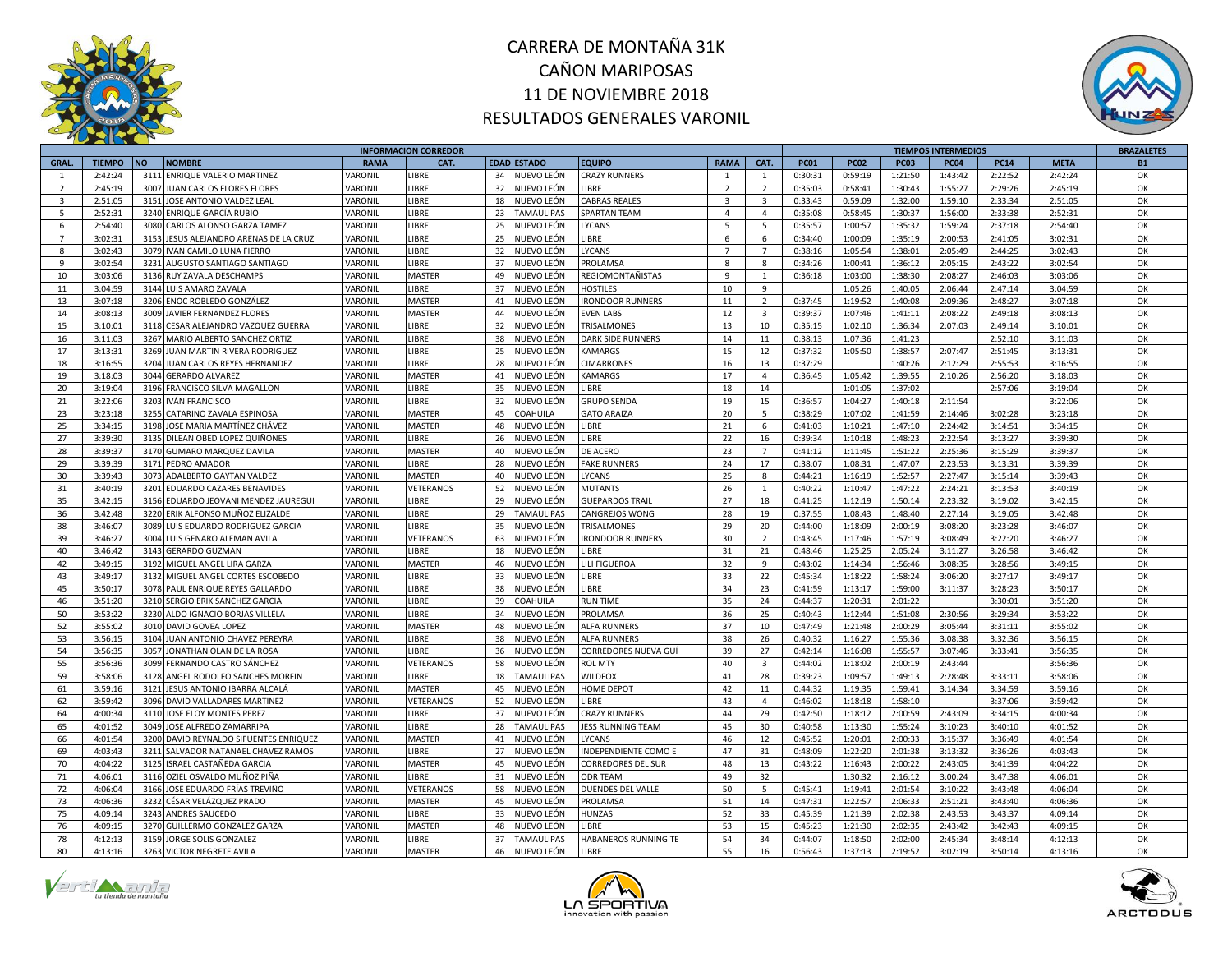



|              |               |                                         |             | <b>INFORMACION CORREDOR</b> |                                      |                             |             |                |             |             |                    | <b>TIEMPOS INTERMEDIOS</b> |             |             | <b>BRAZALETES</b> |
|--------------|---------------|-----------------------------------------|-------------|-----------------------------|--------------------------------------|-----------------------------|-------------|----------------|-------------|-------------|--------------------|----------------------------|-------------|-------------|-------------------|
| <b>GRAL.</b> | <b>TIEMPO</b> | <b>NO</b><br><b>NOMBRE</b>              | <b>RAMA</b> | CAT.                        | <b>EDAD ESTADO</b>                   | <b>EQUIPO</b>               | <b>RAMA</b> | CAT.           | <b>PC01</b> | <b>PC02</b> | <b>PC03</b>        | <b>PC04</b>                | <b>PC14</b> | <b>META</b> | <b>B1</b>         |
| 81           | 4:13:34       | JESUS FERMIN VAZQUEZ MEDINA<br>3069     | VARONIL     | <b>MASTER</b>               | 41<br><b>TAMAULIPAS</b>              | <b>GATO ARAIZA</b>          | 56          | 17             | 0:50:44     | 1:27:23     | 2:08:26            | 2:48:34                    | 3:51:07     | 4:13:34     | OK                |
| 83           | 4:14:13       | 3242<br>JOSÉ HENRIQUE DE SOUZA          | VARONIL     | <b>MASTER</b>               | 47<br><b>TAMAULIPAS</b>              | <b>SPARTAN TEAM</b>         | 57          | 18             | 0:44:44     | 1:20:05     | 2:01:10            | 3:14:10                    | 3:44:27     | 4:14:13     | OK                |
| 84           | 4:14:27       | 3131 SERGIO LOPEZ GALLEGOS              | VARONIL     | VETERANOS                   | 54<br>NUEVO LEÓN                     | SYMRUNNERS                  | 58          | 6              | 0:46:19     | 1:21:52     | 2:03:59            | 2:43:39                    | 3:45:23     | 4:14:27     | OK                |
| 85           | 4:15:42       | 3175 HEBER AVALOS SOTO                  | VARONIL     | LIBRE                       | 39<br>NUEVO LEÓN                     | AMEGOS                      | 59          | 35             | 0:47:01     | 1:23:42     | 2:13:19            | 2:58:04                    |             | 4:15:42     | OK                |
| 87           | 4:20:19       | 3233 OTHON MARTIN CARRILLO RENDON       | VARONIL     | VETERANOS                   | 58<br><b>TAMAULIPAS</b>              | LIBRE                       | 60          | $\overline{7}$ |             | 1:20:16     | 2:04:56            | 2:48:29                    | 3:53:09     | 4:20:19     | OK                |
| 88           | 4:20:38       | 3305 JOSE GUADALUPE MEDINA BALBOA       | VARONIL     | <b>MASTER</b>               | 49<br><b>TAMAULIPAS</b>              | <b>IBRE</b>                 | 61          | 19             | 0:50:23     | 1:24:04     | 2:16:14            | 3:00:36                    | 3:53:35     | 4:20:38     | ОK                |
| 90           | 4:23:23       | 3226 ADAN GARCIA CORONADO               | VARONIL     | <b>IBRE</b>                 | 37<br>NUEVO LEÓN                     | LIBRE                       | 62          | 36             | 0:44:53     | 1:21:27     | 2:13:12            | 2:52:57                    | 3:58:04     | 4:23:23     | OK                |
| 91           | 4:23:32       | 3023 ARNOLD MARTIR MARTINEZ             | VARONIL     | LIBRE                       | 16<br><b>TAMAULIPAS</b>              | <b>TORTUGAS</b>             | 63          | 37             | 0:50:16     | 1:28:36     | 2:12:34            | 2:55:41                    | 3:52:56     | 4:23:32     | OK                |
| 93           | 4:24:10       | 3103 FELIPE ANTONIO MALACARA GARCIA     | VARONIL     | LIBRE                       | 32<br>NUEVO LEÓN                     | LIBRE                       | 64          | 38             |             | 1:29:45     | 2:13:59            | 2:58:01                    | 3:58:07     | 4:24:10     | ОK                |
| 95           | 4:24:25       | 3139<br>RUBEN ADRIAN ORTIZ MENDOZA      | VARONIL     | VETERANOS                   | NUEVO LEÓN<br>51                     | LYCANS                      | 65          | 8              | 0:47:35     | 1:22:40     | 2:15:03            | 3:00:29                    | 4:02:16     | 4:24:25     | OK                |
| 96           | 4:25:47       | 3214 CESAR RODOLFO VEGA RANGEL          | VARONIL     | VETERANOS                   | 55<br>COAHUILA                       | <b>GATO ARAIZA</b>          | 66          | 9              | 0:47:45     | 1:25:39     | 2:09:20            | 2:51:41                    |             | 4:25:47     | OK                |
| 99           | 4:25:56       | 3265 FREDDY HUAMAN CAMARGO              | VARONIL     | MASTER                      | 47<br><b>TAMAULIPAS</b>              | <b>SPARTAN TEAM</b>         | 67          | 20             | 0:50:54     | 1:28:47     | 2:12:22            | 2:56:14                    | 3:54:59     | 4:25:56     | OK                |
| 104          | 4:28:21       | 3113 PEDRO ISMAEL SOTO TAMEZ            | VARONIL     | MASTER                      | 40<br>NUEVO LEÓN                     | <b>CRAZY RUNNERS</b>        | 68          | 21             | 0:51:08     | 1:27:46     | 2:13:12            | 2:55:24                    | 4:01:26     | 4:28:21     | OK                |
| 105          | 4:28:24       | 3047 SERGIO RUIZ GONZALEZ               | VARONIL     | MASTER                      | 47<br><b>TAMAULIPAS</b>              | <b>IESS RUNNING TEAM</b>    | 69          | 22             | 0:47:13     | 1:23:03     | 2:14:19            | 3:01:36                    | 4:03:37     | 4:28:24     | OK                |
| 106          | 4:28:48       | 3253 EDGAR RICARDO CORTEZ FERNANDEZ     | VARONIL     | LIBRE                       | 30 <sup>2</sup><br><b>TAMAULIPAS</b> | <b>RB</b>                   | 70          | 39             | 0:48:12     | 1:26:49     | 2:13:11            | 3:01:42                    | 4:05:07     | 4:28:48     | OK                |
| 107          | 4:29:26       | 3261<br>ANTONIO GASPAR SANCHEZ SANDOVAL | VARONIL     | VETERANOS                   | 51<br>NUEVO LEÓN                     | LIBRE                       | 71          | 10             | 0:51:01     | 1:29:57     | 2:13:08            | 2:59:05                    | 4:03:14     | 4:29:26     | OK                |
| 108          | 4:29:31       | 3048 MARTIN GARCIA VIVEROS              | VARONIL     | MASTER                      | 42<br>TAMAULIPAS                     | JESS RUNNING TEAM           | 72          | 23             | 0:47:16     | 1:23:54     | 2:15:23            | 3:01:32                    | 4:03:59     | 4:29:31     | OK                |
| 109          | 4:29:36       | 3029 ANGEL IVAN CHAIRES GARATE          | VARONIL     | <b>MASTER</b>               | 41<br><b>TAMAULIPAS</b>              | HABANEROS RUNING TEA        | 73          | 24             | 0:48:38     | 1:26:00     | 2:09:26            | 2:52:18                    | 4:00:02     | 4:29:36     | OK                |
| 110          | 4:30:15       | 3062                                    |             | LIBRE                       | 38                                   | <b>IBRE</b>                 | 74          | 40             |             |             |                    | 3:00:53                    |             | 4:30:15     | OK                |
|              | 4:36:04       | ERICK MARTIN AMBRIZ DE LOS SANTOS       | VARONIL     | <b>IBRE</b>                 | NUEVO LEÓN                           |                             | 75          |                | 0:53:09     | 1:22:14     | 2:16:11<br>2:07:43 |                            | 4:06:21     |             | OK                |
| 118          |               | 3094 CARLOS ALBERTO GONZALEZ ALEMAN     | VARONIL     |                             | 39<br>NUEVO LEÓN                     | ODRTEAM                     |             | 41             |             |             |                    | 2:47:52                    | 4:06:27     | 4:36:04     |                   |
| 119          | 4:37:39       | 3225 RAFAEL ORLANDO ELIZONDO LOPEZ      | VARONIL     | MASTER                      | 49<br><b>TAMAULIPAS</b>              | RAFITAS TEAM                | 76          | 25             | 0:46:55     | 1:22:24     | 2:16:24            | 2:56:42                    | 4:06:09     | 4:37:39     | OK                |
| 121          | 4:37:49       | 3219 MARIO ALFONZO RUIZ RODRIGUEZ       | VARONIL     | VETERANOS                   | 53<br><b>TAMAULIPAS</b>              | COYOTE TRAIL RUNNERS        | 77          | 11             | 0:50:57     | 1:29:51     | 2:16:27            | 3:06:20                    | 4:11:19     | 4:37:49     | OK                |
| 123          | 4:38:51       | 3191 EDGAR URIBE VAZQUEZ                | VARONIL     | MASTER                      | 44<br>COAHUILA                       | <b>IUICY RUNNERS</b>        | 78          | 26             | 0:40:51     | 1:12:57     | 1:49:32            | 2:28:53                    | 3:59:41     | 4:38:51     | OK                |
| 128          | 4:40:25       | 3142 JOSE ANTONIO VERUETE PEDRAZA       | VARONIL     | LIBRE                       | 38<br>TAMAULIPAS                     | HABANEROS RUNNING TE        | 79          | 42             | 0:48:24     | 1:26:58     | 2:13:52            | 3:01:51                    | 4:09:51     | 4:40:25     | OK                |
| 129          | 4:40:40       | 3055 GERARDO PALACIOS                   | VARONIL     | LIBRE                       | 32<br><b>TAMAULIPAS</b>              | <b>OLYMPIA RUNNERS</b>      | 80          | 43             | 0:56:09     | 1:32:53     | 2:18:47            | 3:09:22                    | 4:14:20     | 4:40:40     | OK                |
| 131          | 4:42:23       | 3241 MÁXIMO VERA ALANIS                 | VARONIL     | VETERANOS                   | 50<br>TAMAULIPAS                     | <b>SPARTAN TEAM</b>         | 81          | 12             | 0:48:08     | 1:27:27     | 2:11:11            | 2:56:54                    | 4:10:27     | 4:42:23     | OK                |
| 132          | 4:42:27       | 3209<br>JOSE MIGUEL BAHENA GARCIA       | VARONIL     | <b>MASTER</b>               | <b>COAHUILA</b><br>48                | RUN TIME                    | 82          | 27             | 0:50:00     | 1:25:10     | 2:13:20            | 2:59:26                    | 4:08:54     | 4:42:27     | OK                |
| 133          | 4:42:41       | 3178 MIGUEL ANGEL VILLALOBOS CANDIA     | VARONIL     | VETERANOS                   | 52<br>NUEVO LEÓN                     | COACH KARINA BAILON         | 83          | 13             | 0:55:20     | 1:39:54     | 2:25:54            | 3:13:40                    | 4:15:45     | 4:42:41     | OK                |
| 135          | 4:43:32       | 3031 JOHANN LARA COLIN                  | VARONIL     | MASTER                      | 41<br><b>TAMAULIPAS</b>              | HABANEROS RUNNING TE        | 84          | 28             | 0:49:33     | 1:28:33     | 2:14:41            | 3:12:00                    | 4:14:07     | 4:43:32     | OK                |
| 136          | 4:43:49       | 3162 LUIS LAMBARRI GARZA                | VARONIL     | VETERANOS                   | 59<br><b>TAMAULIPAS</b>              | RUCOS RUNNING TEAM          | 85          | 14             | 0:50:12     | 1:29:55     | 2:19:36            | 3:09:12                    | 4:15:18     | 4:43:49     | OK                |
| 137          | 4:43:51       | JORGE LUIS MEXICANO CAMARGO<br>3065     | VARONIL     | LIBRE                       | 29<br>NUEVO LEÓN                     | DE ACERO                    | 86          | 44             | 0:47:41     | 1:24:13     | 2:14:44            | 2:57:54                    | 4:09:48     | 4:43:51     | ОК                |
| 138          | 4:44:18       | HELY ISRAEL COBIAN MENDOZA<br>3025      | VARONIL     | <b>IBRE</b>                 | <b>TAMAULIPAS</b><br>33              | HABANEROS                   | 87          | 45             | 0:54:25     | 1:34:08     | 2:27:35            | 3:10:26                    | 4:14:28     | 4:44:18     | OK                |
| 140          | 4:45:06       | 3218 CARLOS RODRIGUEZ ARANDA            | VARONIL     | MASTER                      | 48<br>COAHUILA                       | CENTINELAS EN ACCIÓN        | 88          | 29             | 0:51:16     | 1:31:41     | 2:20:08            | 3:12:44                    | 4:16:53     | 4:45:06     | OK                |
| 144          | 4:47:46       | 3040 FRANCISCO MOYAR MENDOZA            | VARONIL     | <b>IBRE</b>                 | 34<br><b>TAMAULIPAS</b>              | HABANEROS                   | 89          | 46             | 0:53:39     | 1:36:33     | 2:26:47            | 3:14:56                    | 4:20:19     | 4:47:46     | OK                |
| 145          | 4:47:54       | 3168<br>ALEJANDRO MONSIVAIS RODRIGUEZ   | VARONIL     | MASTER                      | 40<br>NUEVO LEÓN                     | DE ACERO                    | 90          | 30             | 0:53:00     | 1:32:43     | 2:17:22            | 3:02:50                    |             | 4:47:54     | OK                |
| 146          | 4:47:59       | 3117 PABLO ARMANDO TREVIÑO LUNA         | VARONIL     | LIBRE                       | 37<br>NUEVO LEÓN                     | LYCANS                      | 91          | 47             | 0:51:04     | 1:31:32     | 2:19:41            | 3:04:56                    | 4:19:53     | 4:47:59     | OK                |
| 149          | 4:49:46       | 3234 GILBERTO GARZA GARZA               | VARONIL     | MASTER                      | 47<br>NUEVO LEÓN                     | PILLINES DE MONTERRE        | 92          | 31             | 0:53:17     | 1:33:32     | 2:20:51            | 3:02:33                    |             | 4:49:46     | OK                |
| 151          | 4:52:23       | 3090<br>DANIEL RORIDRIGUEZ VALDES       | VARONIL     | <b>MASTER</b>               | NUEVO LEÓN<br>45                     | <b>CLUB EXATEC RUNNERS</b>  | 93          | 32             | 0:39:41     | 1:31:54     | 2:20:50            | 3:10:32                    | 4:25:04     | 4:52:23     | OK                |
| 152          | 4:53:13       | 3075<br><b>CUAUHTEMOC TORRES CANTL</b>  | VARONIL     | LIBRE                       | 25<br><b>TAMAULIPAS</b>              | LIBRE                       | 94          | 48             | 0:50:19     | 1:15:58     | 2:16:08            | 3:05:21                    | 4:22:06     | 4:53:13     | OK                |
| 153          | 4:53:17       | 3186 OMAR LUGO                          | VARONIL     | <b>MASTER</b>               | 45<br><b>DISTRITO FEDER</b>          | TRISALMONES                 | 95          | 33             | 0:52:20     | 1:34:45     | 2:21:56            | 3:08:05                    | 4:24:06     | 4:53:17     | OK                |
| 155          | 4:56:18       | 3164 PEDRO GUERRERO OLVERA              | VARONIL     | LIBRE                       | 21<br><b>TAMAULIPAS</b>              | RUCOS RUNNING TEAM          | 96          | 49             | 0:54:29     | 1:34:30     | 2:21:21            | 3:09:19                    | 4:23:36     | 4:56:18     | OK                |
| 156          | 4:57:33       | 3190 RODOLFO GALINDO MENDEZ             | VARONIL     | LIBRE                       | 32<br>NUEVO LEÓN                     | KAMARGS                     | 97          | 50             | 0:50:41     | 1:29:41     | 2:17:08            | 2:11:23                    | 4:26:11     | 4:57:33     | OK                |
| 158          | 4:57:46       | 3157 JOSE DE JESUS CORNEJO FÉLIX        | VARONIL     | <b>IBRE</b>                 | 34<br>COAHUILA                       | LIBRE                       | 98          | 51             | 0:49:30     | 1:27:38     | 2:11:56            | 2:57:21                    | 4:15:09     | 4:57:46     | OK                |
| 159          | 4:57:50       | 3302<br>AGUSTIN ALONSO ZALETA CALDERON  | VARONIL     | LIBRE                       | <b>TAMAULIPAS</b><br>33              | PODIUM FITNES               | 99          | 52             |             | 1:41:42     | 2:30:39            | 3:17:33                    | 4:28:58     | 4:57:50     | OK                |
| 160          | 4:57:50       | 3303<br>JOSE LUIS CORTES SOTO           | VARONIL     | MASTER                      | 43<br><b>AMAULIPAS</b>               | <b>PODIUM FITNES</b>        | 100         | 34             | 0:54:13     | 1:41:35     | 2:30:36            | 3:17:26                    | 4:28:55     | 4:57:50     | OK                |
| 163          | 5:00:56       | 3036 JOSE EMMANUEL SANCHEZ ALANZA       | VARONIL     | LIBRE                       | 29<br>COAHUILA                       | LIBRE                       | 101         | 53             | 0:51:27     | 1:32:40     | 2:22:05            | 3:14:50                    | 4:28:10     | 5:00:56     | OK                |
| 164          | 5:00:58       | 3114 DIEGO ALEJANDRO MONTES PEREZ       | VARONIL     | LIBRE                       | 32<br>NUEVO LEÓN                     | <b>CRAZY RUNNERS</b>        | 102         | 54             | 0:42:09     | 1:21:04     | 2:15:23            | 3:14:44                    | 4:34:13     | 5:00:58     | OK                |
| 165          | 5:01:23       | 3028 OSCAR HERNÁNDEZ MARTÍNEZ           | VARONIL     | <b>MASTER</b>               | NUEVO LEÓN<br>41                     | <b>KAKTUS</b>               | 103         | 35             | 0:53:33     | 1:35:09     | 2:23:47            | 3:17:01                    | 4:35:36     | 5:01:23     | OK                |
| 168          | 5:02:45       | 3250 SERGIO CANDANOZA                   | VARONIL     | VETERANOS                   | 50<br>TAMAULIPAS                     | LIBRE                       | 104         | 15             | 0:57:32     |             | 2:22:37            | 3:12:51                    | 4:28:30     | 5:02:45     | OK                |
| 169          | 5:03:33       | 3033 LUIS EDMUNDO ORTIZ MARTÍNEZ        | VARONIL     | <b>MASTER</b>               | 42<br><b>TAMAULIPAS</b>              | HABANEROS RUNNING TE        | 105         | 36             | 0:51:48     | 1:33:03     | 2:21:59            | 3:10:13                    | 4:30:54     | 5:03:33     | OK                |
| 170          | 5:04:16       | 3176 ADRIÁN MERLA VILLARREAL            | VARONIL     | <b>IBRE</b>                 | 32 NUEVO LEÓN                        | NINGUNO                     | 106         | 55             | 0:55:05     | 1:38:07     | 2:24:55            | 3:15:04                    | 4:32:18     | 5:04:16     | OK                |
| 171          | 5:05:17       | 3249 ENNIO ULISES GARCIA AGUIRRE        | VARONIL     | MASTER                      | 46<br><b>TAMAULIPAS</b>              | <b>IBRE</b>                 | 107         | 37             | 0:53:25     | 1:35:00     | 2:24:02            | 3:14:41                    | 4:34:37     | 5:05:17     | OK                |
| 176          | 5:07:28       | 3082<br>JERÓNIMO GARCÍA GÓMEZ           | VARONIL     | <b>IBRE</b>                 | 33<br>NUEVO LEÓN                     | <b>IBRE</b>                 | 108         | 56             | 0:52:25     | 1:35:11     | 2:22:00            | 3:15:58                    | 4:33:34     | 5:07:28     | OK                |
| 180          | 5:11:48       | 3024 HERIBERTO CANTU ORDOÑEZ            | VARONIL     | <b>MASTER</b>               | 41<br><b>TAMAULIPAS</b>              | HABANEROS RUNNING TE        | 109         | 38             | 0:56:58     | 1:43:19     | 2:35:39            | 3:22:32                    | 4:40:08     | 5:11:48     | OK                |
| 182          | 5:12:16       | 3251 ANDRES CAZARES                     | VARONIL     | LIBRE                       | 36<br>NUEVO LEÓN                     | <b>CORREDORES MONTERREY</b> | 110         | 57             | 0:49:41     | 1:29:13     | 2:19:24            | 3:18:19                    | 4:37:10     | 5:12:16     | OK                |





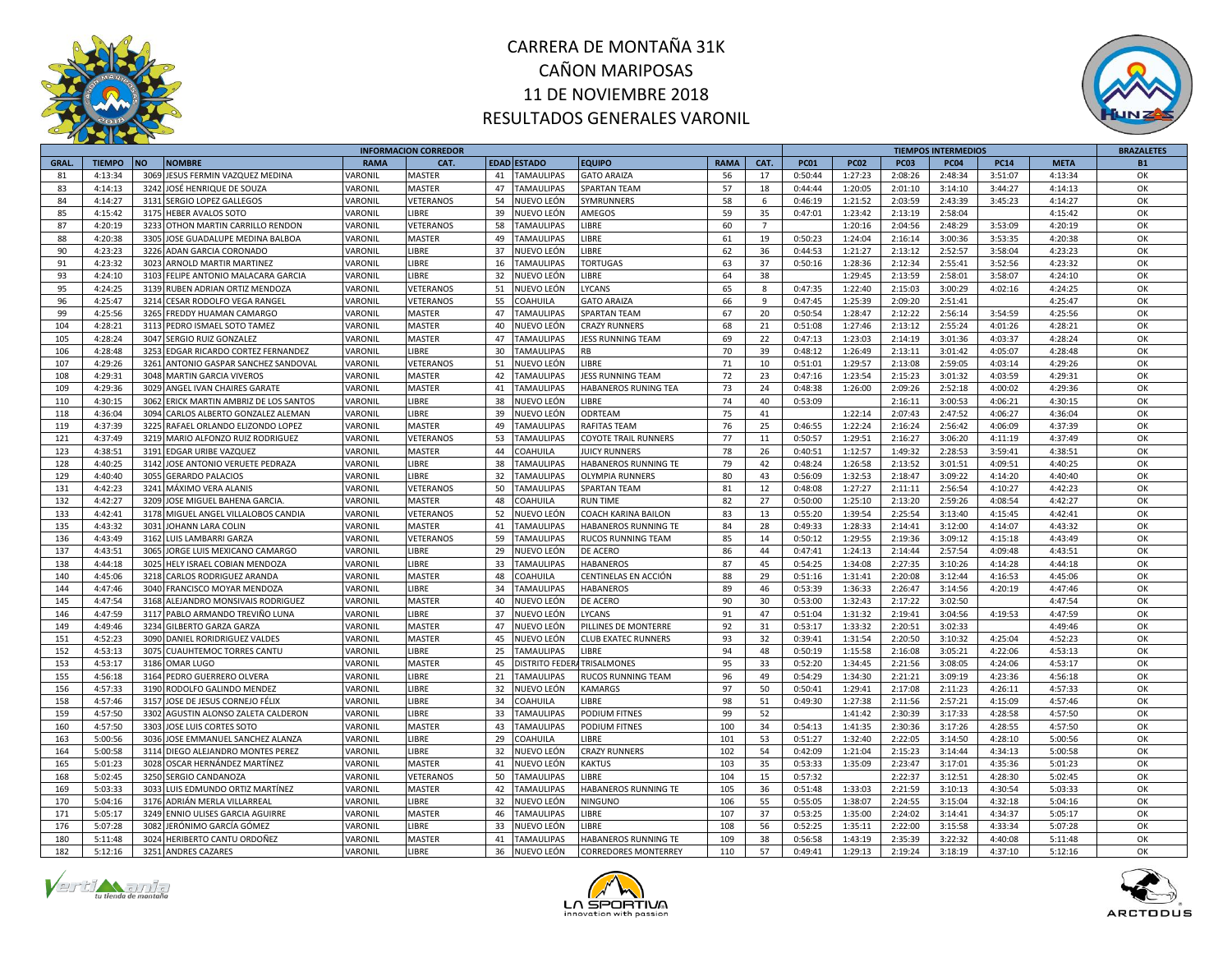



|             |               |                                           |             | <b>INFORMACION CORREDOR</b> |    |                    |                             |             |      |             |             | <b>TIEMPOS INTERMEDIOS</b> |             |             | <b>BRAZALETES</b> |           |
|-------------|---------------|-------------------------------------------|-------------|-----------------------------|----|--------------------|-----------------------------|-------------|------|-------------|-------------|----------------------------|-------------|-------------|-------------------|-----------|
| <b>GRAL</b> | <b>TIEMPO</b> | <b>NO</b><br><b>NOMBRE</b>                | <b>RAMA</b> | CAT.                        |    | <b>EDAD ESTADO</b> | <b>EQUIPO</b>               | <b>RAMA</b> | CAT. | <b>PC01</b> | <b>PC02</b> | <b>PC03</b>                | <b>PC04</b> | <b>PC14</b> | <b>META</b>       | <b>B1</b> |
| 184         | 5:12:37       | 3236 SALVADOR ANTONIO NOVOA CAVAZOS       | VARONIL     | MASTER                      | 49 | NUEVO LEÓN         | <b>CORREDORES MONTERREY</b> | 111         | 39   | 0:50:06     | 1:29:31     | 2:19:47                    | 2:56:18     | 4:39:17     | 5:12:37           | OK        |
| 187         | 5:15:36       | 3264 DAVID REYNALDO SIFUENTES ENRIQUEZ    | VARONIL     | MASTER                      | 41 | NUEVO LEÓN         | <b>LYCANS</b>               | 112         | 40   | 0:56:27     | 1:38:39     | 2:28:51                    | 3:17:52     | 4:36:43     | 5:15:36           | OK        |
| 190         | 5:17:17       | 3107 HÉCTOR ALEJANDRO ROJAS ORTÍZ         | VARONIL     | LIBRE                       | 33 | NUEVO LEÓN         | <b>COACH KARINA BAILON</b>  | 113         | 58   | 0:57:44     |             | 2:30:22                    | 3:21:13     | 4:42:29     | 5:17:17           | ОК        |
| 193         | 5:19:06       | 3152 FERNANDO NAVARRO MATA                | VARONIL     | <b>MASTER</b>               | 46 | NUEVO LEÓN         | <b>CABRAS REALES</b>        | 114         | 41   | 0:43:17     | 1:40:46     | 2:27:42                    | 3:17:43     | 4:46:01     | 5:19:06           | OK        |
| 194         | 5:19:33       | 3207 RAÚL TORRES MERAZ                    | VARONIL     | MASTER                      | 41 | <b>DURANGO</b>     | <b>LIBRE</b>                | 115         | 42   | 0:50:26     | 1:30:59     | 2:16:00                    | 3:04:45     | 4:39:02     | 5:19:33           | OK        |
| 204         | 5:29:09       | 3262 CARLOS HUMBERTO                      | VARONIL     | <b>MASTER</b>               | 46 | <b>TAMAULIPAS</b>  | <b>TORTUGAS</b>             | 116         | 43   |             | 1:36:23     | 2:23:14                    | 3:14:32     | 4:48:49     | 5:29:09           | OK        |
| 211         | 5:43:45       | 3119 MARIO EDGAR CÁRDENAS SALAZAR         | VARONIL     | <b>MASTER</b>               | 42 | NUEVO LEÓN         | <b>ODR TEAM</b>             | 117         | 44   | 0:54:57     | 1:35:40     | 2:33:58                    | 4:09:25     | 5:10:02     | 5:43:45           | OK        |
| 214         | 5:47:06       | 3008 SILVESTRE ORTEGA MAYORGA             | VARONIL     | MASTER                      | 44 | NUEVO LEÓN         | <b>AMD RUNNERS</b>          | 118         | 45   | 1:01:07     | 1:48:19     | 2:41:43                    | 4:13:37     | 5:12:30     | 5:47:06           | OK        |
| 219         | 5:59:05       | 3039 RUBEN RAMIREZ TREJO                  | VARONIL     | <b>MASTER</b>               | 43 | <b>TAMAULIPAS</b>  | <b>HABANEROS RUNNING TE</b> | 119         | 46   | 1:03:51     | 1:51:46     | 2:46:27                    | 3:48:03     | 5:21:08     | 5:59:05           | OK        |
| 221         | 5:59:17       | 3038 JESUS A. VAZQUEZ DELGADO             | VARONIL     | <b>MASTER</b>               | 43 | <b>TAMAULIPAS</b>  | LIBRE                       | 120         | 47   | 0:58:47     | 1:47:11     | 2:43:43                    | 3:47:45     | 5:21:06     | 5:59:17           | ОК        |
| 222         | 6:08:59       | 3301<br><b>JESUS LUNA MARTINEZ</b>        | VARONIL     | <b>MASTER</b>               | 48 | <b>TAMAULIPAS</b>  | <b>PODIUM FITNES</b>        | 121         | 48   | 0:59:43     | 1:47:37     | 2:51:24                    | 3:57:19     | 5:29:37     | 6:08:59           | OK        |
| 223         | 6:16:18       | 3161<br>MARIO ANTONIO GUTIERREZ SANCHEZ   | VARONIL     | VETERANOS                   | 57 | TAMAULIPAS         | <b>RUCOS RUNNING TEAM</b>   | 122         | 16   | 1:00:22     | 1:45:11     | 2:44:48                    | 3:55:23     | 5:36:16     | 6:16:18           | ОК        |
| 224         | 6:19:27       | 3205 EBERARDO RODRIGUEZ GARCIA            | VARONIL     | LIBRE                       | 39 | NUEVO LEÓN         | <b>APODACA RUNNERS</b>      | 123         | 59   | 1:04:56     | 1:52:36     | 2:49:18                    | 3:05:02     |             | 6:19:27           | ОК        |
| 231         | <b>DNF</b>    | DANIEL EUGENIO SANCHEZ ALVAREZ<br>3150    | VARONIL     | <b>LIBRE</b>                | 32 | NUEVO LEÓN         |                             | 124         | 60   | 1:02:16     | 1:55:17     |                            | 3:55:16     |             |                   |           |
| 232         | <b>DNF</b>    | 3067<br><b>GERARDO ALANIS LAMBRETON</b>   | VARONIL     | VETERANOS                   | 51 | NUEVO LEÓN         | LIBRE                       | 125         | 17   | 0:52:13     | 1:32:20     | 2:18:01                    |             |             |                   |           |
| 233         | <b>DNF</b>    | 3086<br>ERNESTO EDGARDO DUARTE JUAREZ     | VARONIL     | MASTER                      | 41 | NUEVO LEÓN         | <b>APODACA RUNNERS</b>      | 126         | 49   | 0:53:55     |             | 2:27:10                    |             |             |                   |           |
| 234         | <b>DNF</b>    | 3179<br>ALBERTO DE JESUS GONZALEZ CABRERA | VARONIL     | LIBRE                       | 33 | NUEVO LEÓN         | <b>SPARTANS ZONE VIP</b>    | 127         | 61   | 0:56:08     | 1:39:27     | 2:37:32                    |             |             |                   |           |
| 235         | <b>DNF</b>    | 3088 CHRISTIAN PANTOJA GUTIÉRREZ          | VARONIL     | <b>LIBRE</b>                | 39 | NUEVO LEÓN         | <b>NEGROCONGO</b>           | 128         | 62   | 1:04:00     | 1:57:53     | 2:54:28                    |             |             |                   |           |
| 238         | <b>DNF</b>    | 3163 PLACIDO GONZALEZ MARTINEZ            | VARONIL     | VETERANOS                   | 52 | <b>TAMAULIPAS</b>  | <b>RUCOSS RUNING TEAM</b>   | 129         | 18   | 1:06:11     | 1:58:28     |                            |             |             |                   |           |
| 239         | <b>DNF</b>    | 3081 GERARDO MARTINEZ LOPEZ               | VARONIL     | VETERANOS                   | 58 | NUEVO LEÓN         | <b>CERREY</b>               | 130         | 19   | 1:34:21     | 2:18:10     |                            |             |             |                   |           |
| 240         | <b>DNS</b>    | 3003 OSCAR TADEO LOPEZ RIVERO             | VARONIL     | LIBRE                       |    | 39 NUEVO LEÓN      |                             | 131         | 63   |             |             |                            |             |             |                   |           |
| 244         | <b>DNS</b>    | 3046 URIEL JACOBO LARES                   | VARONIL     | <b>LIBRE</b>                | 35 | <b>COAHUILA</b>    | <b>ICARUS</b>               | 132         | 64   |             |             |                            |             |             |                   |           |
| 245         | <b>DNS</b>    | JOSÉ LEÓN CERDA<br>3051                   | VARONIL     | VETERANOS                   | 50 | NUEVO LEÓN         |                             | 133         | 20   |             |             |                            |             |             |                   |           |
| 246         | <b>DNS</b>    | 3064 JUAN CARLOS RAMIREZ ANDRADE          | VARONIL     | <b>MASTER</b>               | 47 | <b>TAMAULIPAS</b>  | <b>TORTUGAS</b>             | 134         | 50   |             |             |                            |             |             |                   |           |
| 248         | <b>DNS</b>    | 3070<br>JOSE AMATITLA DIAZ                | VARONIL     | <b>MASTER</b>               | 44 | NUEVO LEÓN         |                             | 135         | 51   |             |             |                            |             |             |                   |           |
| 249         | <b>DNS</b>    | 3083<br><b>FRANCISCO VALENCIA RIVERA</b>  | VARONIL     | VETERANOS                   | 61 | NUEVO LEÓN         | <b>TUCAN</b>                | 136         | 21   |             |             |                            |             |             |                   |           |
| 250         | <b>DNS</b>    | 3091<br>FRANCISCO MANUEL VALLARTA MENDOZA | VARONIL     | VETERANOS                   | 52 | COAHUILA           | <b>BESOS Y ASI</b>          | 137         | 22   |             |             |                            |             |             |                   |           |
| 251         | <b>DNS</b>    | 3120<br>JESUS ALBERTO ALLWOOD RODRIGUEZ   | VARONIL     | LIBRE                       | 36 | NUEVO LEÓN         |                             | 138         | 65   |             |             |                            |             |             |                   |           |
| 252         | <b>DNS</b>    | 3137 CARLOS ALBERTO TAMEZ GAYTÁN          | VARONIL     | LIBRE                       | 37 | NUEVO LEÓN         | <b>EVEN</b>                 | 139         | 66   |             |             |                            |             |             |                   |           |
| 254         | <b>DNS</b>    | 3145 CARLOS SUAREZ GARZA                  | VARONIL     | MASTER                      | 49 | NUEVO LEÓN         | <b>HOSTILES</b>             | 140         | 52   |             |             |                            |             |             |                   |           |
| 255         | <b>DNS</b>    | 3147 ARMANDO MUNOZ GIL LAMADRID           | VARONIL     | <b>MASTER</b>               | 40 | NUEVO LEÓN         | <b>HOSTILES</b>             | 141         | 53   |             |             |                            |             |             |                   |           |
| 258         | <b>DNS</b>    | 3158 CARLOS ALEJANDRO SENA GAMEZ          | VARONIL     | <b>MASTER</b>               | 43 | COAHUILA           |                             | 142         | 54   |             |             |                            |             |             |                   |           |
| 259         | <b>DNS</b>    | 3165 VICTOR HUGO CASAS LÓPEZ              | VARONIL     | <b>MASTER</b>               | 40 | NUEVO LEÓN         | DUENDES DEL VALLE A.C.      | 143         | 55   |             |             |                            |             |             |                   |           |
| 260         | <b>DNS</b>    | 3167 JOSE ISIDRO GALVAN BALDERAS          | VARONIL     | MASTER                      |    | 47 TAMAULIPAS      |                             | 144         | 56   |             |             |                            |             |             |                   |           |
| 263         | <b>DNS</b>    | 3256 MODESTO RADILLA CHAVEZ               | VARONIL     | <b>MASTER</b>               | 40 | TAMAULIPAS         | <b>LOBOS REYNOSA</b>        | 145         | 57   |             |             |                            |             |             |                   |           |
| 264         | <b>DNS</b>    | MIGUEL ANGEL RAMIREZ NUÑEZ<br>3258        | VARONIL     | MASTER                      | 47 | <b>TAMAULIPAS</b>  | <b>JESS RUNNING TEAM</b>    | 146         | 58   |             |             |                            |             |             |                   |           |
| 265         | <b>DNS</b>    | 3260 RAUL LOPEZ                           | VARONIL     | <b>LIBRE</b>                | 39 | <b>DURANGO</b>     | CENTINELA                   | 146         | 66   |             |             |                            |             |             |                   |           |





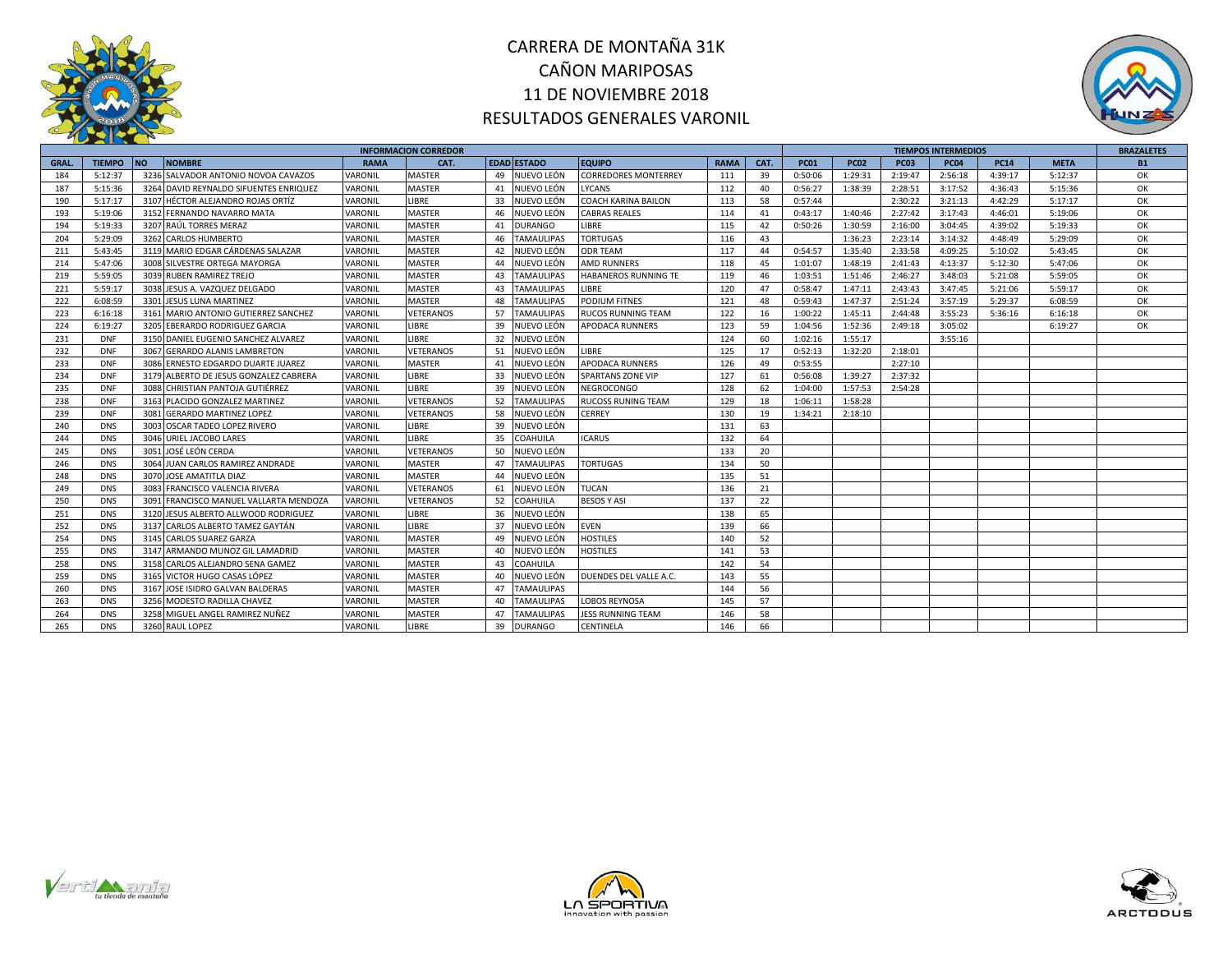



|              |               |                                         |                | <b>INFORMACION CORREDOR</b> |    |                    |                            |                         |                         |             |             |             | <b>TIEMPOS INTERMEDIOS</b> |             |             | <b>BRAZALETES</b> |
|--------------|---------------|-----------------------------------------|----------------|-----------------------------|----|--------------------|----------------------------|-------------------------|-------------------------|-------------|-------------|-------------|----------------------------|-------------|-------------|-------------------|
| <b>GRAL.</b> | <b>TIEMPO</b> | <b>NOMBRE</b><br><b>NO</b>              | <b>RAMA</b>    | CAT.                        |    | <b>EDAD ESTADO</b> | <b>EQUIPO</b>              | <b>RAMA</b>             | CAT.                    | <b>PC01</b> | <b>PC02</b> | <b>PC03</b> | <b>PC04</b>                | <b>PC14</b> | <b>META</b> | <b>B1</b>         |
| $\Lambda$    | 2:51:20       | 3002 NOEMI GUZMAN GUITERREZ             | FEMENIL        | <b>IBRE</b>                 | 34 | <b>ALISCO</b>      | VERTIMANIA                 | $\overline{1}$          | $\mathbf{1}$            | 0:34:29     | 1:00:12     | 1:32:15     | 1:57:14                    | 2:32:58     | 2:51:20     | OK                |
| 12           | 3:05:48       | 3259 MIRIAM BANDERAS RODRIGUEZ          | FEMENIL        | LIBRE                       | 39 | <b>DURANGO</b>     | <b>CENTINELAS</b>          | $\overline{2}$          | $\overline{2}$          | 0:36:38     | 1:04:41     | 1:40:52     | 2:09:57                    | 2:48:21     | 3:05:48     | OK                |
| 22           | 3:22:59       | 3053 LUCIA GÓMEZ MENDÉZ                 | FEMENIL        | LIBRE                       | 30 | COAHUILA           | <b>ICARUS</b>              | $\overline{\mathbf{3}}$ | $\overline{\mathbf{3}}$ | 0:37:50     | 1:03:03     |             | 2:11:49                    | 3:00:40     | 3:22:59     | OK                |
| 24           | 3:27:44       | 3268 KAREN DE LA LUZ ESPINOSA SANCHEZ   | FEMENIL        | LIBRE                       | 31 | NUEVO LEÓN         | <b>KAMARGS</b>             | $\overline{4}$          | $\overline{4}$          | 0:41:54     | 1:15:12     | 1:50:03     | 2:20:15                    | 3:04:01     | 3:27:44     | OK                |
| 26           | 3:35:04       | 3112 BRENDA YANET ARELLANO PEREZ        | FEMENIL        | LIBRE                       | 39 | IUEVO LEÓN         | <b>CRAZY RUNNERS</b>       | 5                       | $5^{\circ}$             | 0:40:46     | 1:11:51     | 1:50:51     | 2:25:19                    | 3:15:57     | 3:35:04     | OK                |
| 32           | 3:41:22       | 3180 KARINA ISABEL SALDAÑA JARAMILLO    | FEMENIL        | LIBRE                       | 29 | NUEVO LEÓN         | <b>KAMARGS</b>             | 6                       | 6                       | 0:40:04     | 1:11:56     | 1:51:21     | 3:05:17                    | 3:18:38     | 3:41:22     | OK                |
| 33           | 3:42:05       | 3194 MAGALI DE LA CUEVA AGUILERA        | FEMENIL        | <b>IBRE</b>                 | 32 | <b>COAHUILA</b>    | <b>IBRE</b>                | $\overline{7}$          | $\overline{7}$          |             |             | 1:52:22     | 2:29:44                    | 3:17:45     | 3:42:05     | OK                |
| 37           | 3:45:09       | 3149 CECILIA OLGUÍN ROMERO              | FEMENIL        | LIBRE                       | 28 | COAHUILA           | <b>GATO ARAIZA</b>         | $\overline{9}$          | 8                       | 0:43:57     | 1:16:02     | 1:55:24     | 3:04:47                    | 3:22:50     | 3:45:09     | OK                |
| 41           | 3:48:38       | 3074 ZOILA CASAS HERNANDEZ              | FEMENIL        | LIBRE                       | 29 | <b>TAMAULIPAS</b>  | <b>CCR</b>                 | 10                      | 9                       | 0:44:17     | 1:18:45     | 1:59:41     | 3:09:20                    | 3:27:13     | 3:48:38     | ОK                |
| 47           | 3:51:37       | 3213 ZAMARA YARENI DE LA ROSA BERMAN    | FEMENIL        | LIBRE                       | 38 | IUEVO LEÓN         | PEDAL XTREME               | 12                      | 10                      | 0:45:44     | 1:23:00     | 2:03:49     | 3:14:47                    | 3:28:51     | 3:51:37     | OK                |
| 48           | 3:51:50       | 3193 PALOMA RAMOS ZERTUCHE              | FEMENIL        | LIBRE                       | 38 | COAHUILA           | <b>CCDL</b>                | 13                      | 11                      | 0:45:58     | 1:20:51     | 2:01:15     | 3:11:34                    | 3:28:06     | 3:51:50     | OK                |
| 56           | 3:56:36       | 3141 EMMA VIRIDIANA ORDAZ GUERRERO      | FEMENIL        | LIBRE                       | 28 | COAHUILA           | TRISALMONES                | 16                      | 12                      | 0:47:21     | 1:26:33     | 2:05:38     | 3:13:48                    |             | 3:56:36     | OK                |
| 57           | 3:57:05       | 3202 AZUCENA RIVAS RIOS                 | FEMENIL        | LIBRE                       | 36 | <b>TAMAULIPAS</b>  | CANGREJOS WONG             | 17                      | 13                      | 0:43:13     | 1:17:27     | 2:00:39     | 3:15:20                    | 3:36:15     | 3:57:05     | OK                |
| 77           | 4:09:20       | 3093 ALBA NARCEDALIA MORENO RAMIREZ     | FEMENIL        | LIBRE                       | 33 | NUEVO LEÓN         | ODRTEAM                    | 24                      | 14                      | 0:45:03     | 1:20:21     | 2:03:14     | 2:44:58                    | 3:42:16     | 4:09:20     | OK                |
| 92           | 4:24:08       | 3148 GLADYS CLAUDETTE CARRIZALES SÁENZ  | FEMENIL        | LIBRE                       | 26 | IUEVO LEÓN         | <b>GUEPARDOS TRAIL</b>     | 29                      | 15                      | 0:47:27     | 1:26:28     | 2:13:53     | 2:59:47                    | 3:59:58     | 4:24:08     | OK                |
|              |               |                                         |                |                             |    |                    |                            |                         |                         |             |             |             |                            |             |             |                   |
| 94           | 4:24:18       | 3134 MARISELA DAMIAN LAUREI             | <b>FEMENIL</b> | LIBRE                       | 29 | <b>GUANAJUATO</b>  | <b>IBRE</b>                | 30                      | 16                      | 0:51:33     | 1:29:10     | 2:12:39     | 2:54:27                    | 3:58:45     | 4:24:18     | OK                |
| 100          | 4:26:13       | 3109 VANESA HERRERA SILVA               | FEMENIL        | LIBRE                       | 36 | IUEVO LEÓN         | <b>CRAZY RUNNERS</b>       | 33                      | 17                      | 0:53:45     | 1:33:51     | 2:20:53     | 3:05:30                    | 4:01:46     | 4:26:13     | OK                |
| 101          | 4:26:19       | 3006 LEIDY NAYELI LOPEZ LOZANO          | FEMENIL        | <b>IBRE</b>                 | 24 | NUEVO LEÓN         | <b>IBRE</b>                | 34                      | 18                      | 0:49:46     | 1:30:39     | 2:15:04     | 2:58:50                    | 4:03:22     | 4:26:19     | OK                |
| 102          | 4:26:26       | 3254 XOCHITL GARCIA MARTINEZ            | FEMENIL        | LIBRE                       | 27 | <b>TAMAULIPAS</b>  | <b>IBRE</b>                | 35                      | 19                      | 0:53:30     | 1:34:47     | 2:19:32     | 3:04:38                    | 4:01:21     | 4:26:26     | OK                |
| 103          | 4:27:27       | 3072 SANJUANITA GUADALUPE CUELLAR LOPEZ | FEMENIL        | LIBRE                       | 33 | NUEVO LEÓN         | <b>MECHANICAL M</b>        | 36                      | 20                      | 0:55:00     | 1:33:18     | 2:20:57     | 3:04:36                    | 4:04:08     | 4:27:27     | OK                |
| 111          | 4:30:35       | 3216 KARLA CALVILLO                     | FEMENIL        | LIBRE                       | 33 | OAHUILA            | <b>GATO ARAIZA/ NORTEK</b> | 37                      | 21                      | 0:52:34     | 1:32:50     | 2:15:19     | 2:57:35                    | 4:04:27     | 4:30:35     | OK                |
| 112          | 4:31:01       | 3056 HILDA PATIÑO GUZMAN                | FEMENIL        | LIBRE                       | 38 | <b>TAMAULIPAS</b>  | MUÑECOS TEAM               | 38                      | 22                      | 0:52:01     | 1:30:55     | 2:16:17     | 3:02:56                    | 4:03:02     | 4:31:01     | OK                |
| 124          | 4:39:01       | 3133 ESMERALDA VILLALOBOS SARMIENTO     | FEMENIL        | LIBRE                       | 35 | TAMAULIPAS         | <b>IBRE</b>                | 46                      | 23                      | 0:52:26     | 1:33:23     | 2:22:11     | 3:11:00                    | 4:10:49     | 4:39:01     | OK                |
| 125          | 4:39:20       | 3001 VALERIA RANGEL GUERRA              | FEMENIL        | LIBRE                       | 15 | NUEVO LEÓN         | <b>HUNZAS</b>              | 47                      | 24                      | 0:54:47     | 1:35:22     | 2:20:57     | 3:02:13                    | 4:08:33     | 4:39:20     | OK                |
| 127          | 4:40:25       | 3035 ESTEFANIA GARZA LEAL               | FEMENIL        | LIBRE                       | 29 | <b>TAMAULIPAS</b>  | HABANEROS RUNNING TE       | 49                      | 25                      | 0:48:33     | 1:27:04     | 2:13:52     | 3:01:55                    | 4:09:55     | 4:40:25     | OK                |
| 139          | 4:44:46       | 3101 DOLORES TENORIO VILLASEÑOR         | FEMENIL        | LIBRE                       | 31 | COAHUILA           | MONTAÑEROS COAHUILA        | 52                      | 26                      | 0:53:47     |             | 2:21:43     | 3:11:03                    | 4:13:41     | 4:44:46     | ОК                |
| 143          | 4:47:24       | 3034 ANABELLI LÓPEZ TAPIA               | FEMENIL        | LIBRE                       | 31 | AMAULIPAS          | HABANEROS RUNNING TE       | 55                      | 27                      | 0:53:35     | 1:34:19     | 2:21:40     | 3:09:37                    | 4:20:57     | 4:47:24     | OK                |
| 154          | 4:53:24       | 3181 MARTHA AURORA SPRECHER             | FEMENIL        | <b>IBRE</b>                 | 35 | <b>TAMAULIPAS</b>  | <b>RUN AHOLIC</b>          | 59                      | 28                      | 0:52:09     | 1:33:54     | 2:23:09     | 3:13:20                    | 4:22:10     | 4:53:24     | OK                |
| 157          | 4:57:43       | 3063 CINTHYA DANIELA PUENTE QUINTERO    | FEMENIL        | LIBRE                       | 22 | COAHUILA           | TEAM BESOS Y ASI           | 60                      | 29                      | 0:55:13     | 1:36:52     | 2:23:56     | 3:11:52                    | 4:26:20     | 4:57:43     | OK                |
| 162          | 4:58:57       | 3177 YAHAIRA ITZEL MONTERO BARRON       | FEMENIL        | LIBRE                       | 35 | IUEVO LEÓN         | <b>IBRE</b>                | 62                      | 30                      | 0:55:09     | 1:38:04     | 2:23:35     | 3:10:35                    | 4:30:12     | 4:58:57     | OK                |
| 172          | 5:05:18       | 3238 MARCELA REYNA VILLARREAL           | FEMENIL        | LIBRE                       | 29 | SONORA             | <b>OLYMPIA RUNNERS</b>     | 65                      | 31                      |             | 1:33:35     | 2:22:17     | 3:23:59                    |             | 5:05:18     | OK                |
| 173          | 5:05:19       | 3126 KARINA LIZBETH PONCE CEPEDA        | FEMENIL        | <b>IBRE</b>                 | 33 | <b>TAMAULIPAS</b>  | <b>IBRE</b>                | 66                      | 32                      | 0:53:12     | 1:34:33     | 2:23:58     |                            | 4:34:54     | 5:05:19     | OK                |
| 174          | 5:05:19       | 3228 MARIA DE LOS ANGELES FLORES BERNAL | FEMENIL        | LIBRE                       | 34 | <b>TAMAULIPAS</b>  | HABANEROS RUNNING TE       | 67                      | 33                      | 0:53:43     | 1:35:04     | 2:24:04     | 3:21:59                    | 4:34:44     | 5:05:19     | OK                |
| 175          | 5:06:17       | 3045 CRISTINA LEE BRAVO                 | FEMENIL        | <b>IBRE</b>                 | 31 | <b>TAMAULIPAS</b>  | <b>RUNAHOLIC</b>           | 68                      | 34                      | 0:56:14     | 1:42:52     | 2:38:54     | 3:27:32                    |             | 5:06:17     | OK                |
| 183          | 5:12:37       | 3197 GABRIELA BERENICE JUAREZ AGUILAR   | FEMENIL        | LIBRE                       | 25 | NUEVO LEÓN         | <b>HUNZAS</b>              | 73                      | 35                      | 0:59:58     | 1:48:38     | 2:43:18     | 4:06:27                    | 4:40:17     | 5:12:37     | ОК                |
| 186          | 5:15:33       | 3097 YAJAIRA YOSELIN LÓPEZ MELGOZA      | FEMENIL        | LIBRE                       | 23 | NUEVO LEÓN         | CLUB YAJAIRA LÓPEZ         | 75                      | 36                      | 0:53:06     | 1:38:31     | 2:28:51     | 3:18:39                    | 4:39:25     | 5:15:33     | OK                |
| 189          | 5:15:52       | 3102 NANCY ELIZABETH ANDRADE SÁNCHEZ    | FEMENIL        | LIBRE                       | 34 | NUEVO LEÓN         | <b>CORREDORES DEL SUR</b>  | 77                      | 37                      | 0:56:31     | 1:40:36     | 2:30:19     | 3:22:25                    | 4:42:08     | 5:15:52     | OK                |
| 191          | 5:18:39       | 3021 ANA GABRIELA GALVAN FERNANDEZ      | FEMENIL        | LIBRE                       | 32 | <b>TAMAULIPAS</b>  | HABANEROS RUNNING TE       | 78                      | 38                      | 0:56:17     | 1:42:42     | 2:39:05     | 3:28:41                    | 4:45:40     | 5:18:39     | OK                |
| 195          | 5:20:20       | 3066 ANA LAURA GARCIA FIGUEROA          | FEMENIL        | LIBRE                       | 32 | NUEVO LEÓN         | <b>IBRE</b>                | 80                      | 39                      | 1:00:41     | 1:44:35     | 2:35:26     | 3:26:15                    | 4:42:25     | 5:20:20     | OK                |
| 197          | 5:24:57       | 3084 MARIA CITLALLI DE LA ROSA MEDINA   | FEMENIL        | LIBRE                       | 32 | COAHUILA           | <b>IBRE</b>                | 82                      | 40                      | 0:57:46     | 1:43:13     | 2:37:35     | 4:05:16                    | 4:49:04     | 5:24:57     | ОК                |
| 199          | 5:26:03       | 3300 HEIDY JANETH RAMIREZ RODRIGUEZ     | FEMENIL        | LIBRE                       | 38 | NUEVO LEÓN         | <b>COACH KARINA BAILON</b> | 84                      | 41                      | 0:57:39     | 1:42:18     | 2:33:42     | 3:25:04                    | 4:48:58     | 5:26:03     | OK                |
| 202          | 5:28:02       | 3043 EDITH QUINTERO AVILA               | FEMENIL        | LIBRE                       | 33 | <b>TAMAULIPAS</b>  | <b>OLYMPIA RUNNERS</b>     | 87                      | 42                      | 0:57:38     | 1:42:54     | 2:40:57     | 4:13:41                    | 4:56:11     | 5:28:02     | OK                |
| 207          | 5:31:46       | 3030 VERONICA MARINA ARISTA RANGEL      | FEMENIL        | <b>IBRE</b>                 | 39 | NUEVO LEÓN         | <b>KAKTUS</b>              | 91                      | 43                      | 1:04:19     | 1:53:25     | 2:45:42     | 3:46:37                    | 4:58:54     | 5:31:46     | ОК                |
| 208          | 5:32:32       | 3122 CRISTINA ARIAS MIRANDA             | FEMENIL        | LIBRE                       | 38 | NUEVO LEÓN         | LILI FIGUEROA              | 92                      | 44                      | 0:57:34     | 1:46:43     | 2:45:59     | 3:48:52                    | 4:58:47     | 5:32:32     | OK                |
| 210          | 5:40:36       | 3248 SANDRA ISABEL UCAN MAGANA          | FEMENIL        | LIBRE                       | 37 | IUEVO LEÓN         | <b>LOMAS RUNNERS</b>       | 94                      | 45                      | 0:53:28     | 1:48:49     | 2:46:20     | 4:14:21                    | 5:02:48     | 5:40:36     | OK                |
| 216          | 5:50:10       | 3076 ERIKA ROCIO MONTELONGO RUIZ        | FEMENIL        | <b>IBRE</b>                 | 35 | <b>TAMAULIPAS</b>  | <b>IBRE</b>                | 98                      | 46                      | 0:59:24     | 1:47:05     | 2:46:24     | 3:47:51                    | 5:05:55     | 5:50:10     | OK                |
| 220          | 5:59:11       | 3105 SASHA SOLORZANO                    | FEMENIL        | LIBRE                       | 34 | COAHUILA           | LIBRE                      | 101                     | 47                      | 1:04:15     | 1:53:47     | 2:50:26     | 3:45:21                    | 5:23:19     | 5:59:11     | OK                |
| 225          | 6:26:17       | 3058 OLGA PATRICIA JUÁREZ RODRIGUEZ     | FEMENIL        | LIBRE                       | 31 |                    |                            | 102                     | 48                      | 1:02:21     | 1:55:14     | 2:54:42     | 3:55:01                    | 5:40:55     |             | OK                |
| 226          | <b>DNF</b>    | 3098 JENNIFER BRIDGE                    | FEMENIL        | LIBRE                       |    | NUEVO LEÓN         | <b>NA</b><br>CAT           | 103                     | 49                      | 1:23:12     | 2:05:32     |             |                            | 3:14:28     | 6:26:17     |                   |
|              |               |                                         |                |                             | 20 | <b>COAHUILA</b>    |                            |                         |                         |             |             |             |                            |             |             |                   |
| 227          | <b>DNF</b>    | 3106 HILDA SAENZ ZAMORANO               | FEMENIL        | LIBRE                       | 37 | NUEVO LEÓN         |                            | 104                     | 50                      | 1:03:23     | 1:53:00     |             |                            | 3:22:16     |             |                   |
| 228          | <b>DNF</b>    | 3169 GPE ELIZABETH CORTES VILLAFUERTE   | FEMENIL        | LIBRE                       | 32 | OAHUILA            | CORREDORES DEL LAGO        | 105                     | 51                      | 0:40:01     | 1:10:41     |             | 2:30:29                    | 3:28:00     |             |                   |
| 243          | <b>DNS</b>    | 3042 KAREN CARCINI                      | FEMENIL        | <b>IBRE</b>                 | 33 | AMAULIPAS          | HABANEROS RUNNING TEAM     | 112                     | 52                      |             |             |             |                            |             |             |                   |
| 256          | <b>DNS</b>    | 3154 MARGARITA AGUILAR                  | FEMENIL        | <b>IBRE</b>                 | 28 | COAHUILA           | TRX TEAM SALTILLO          | 115                     | 53                      |             |             |             |                            |             |             |                   |
| 261          | <b>DNS</b>    | 3182 MAYRA ISABEL BUSTOS NAJERA         | FEMENIL        | LIBRE                       | 39 | COAHUILA           | TEAM BESOS Y ASI           | 117                     | 54                      |             |             |             |                            |             |             |                   |
| 262          | <b>DNS</b>    | 3212 GÉNESIS ELIZABETH TREVIÑO RAZO     | <b>FEMENIL</b> | LIBRE                       | 29 | NUEVO LEÓN         | <b>LYCANS</b>              | 118                     | 55                      |             |             |             |                            |             |             |                   |





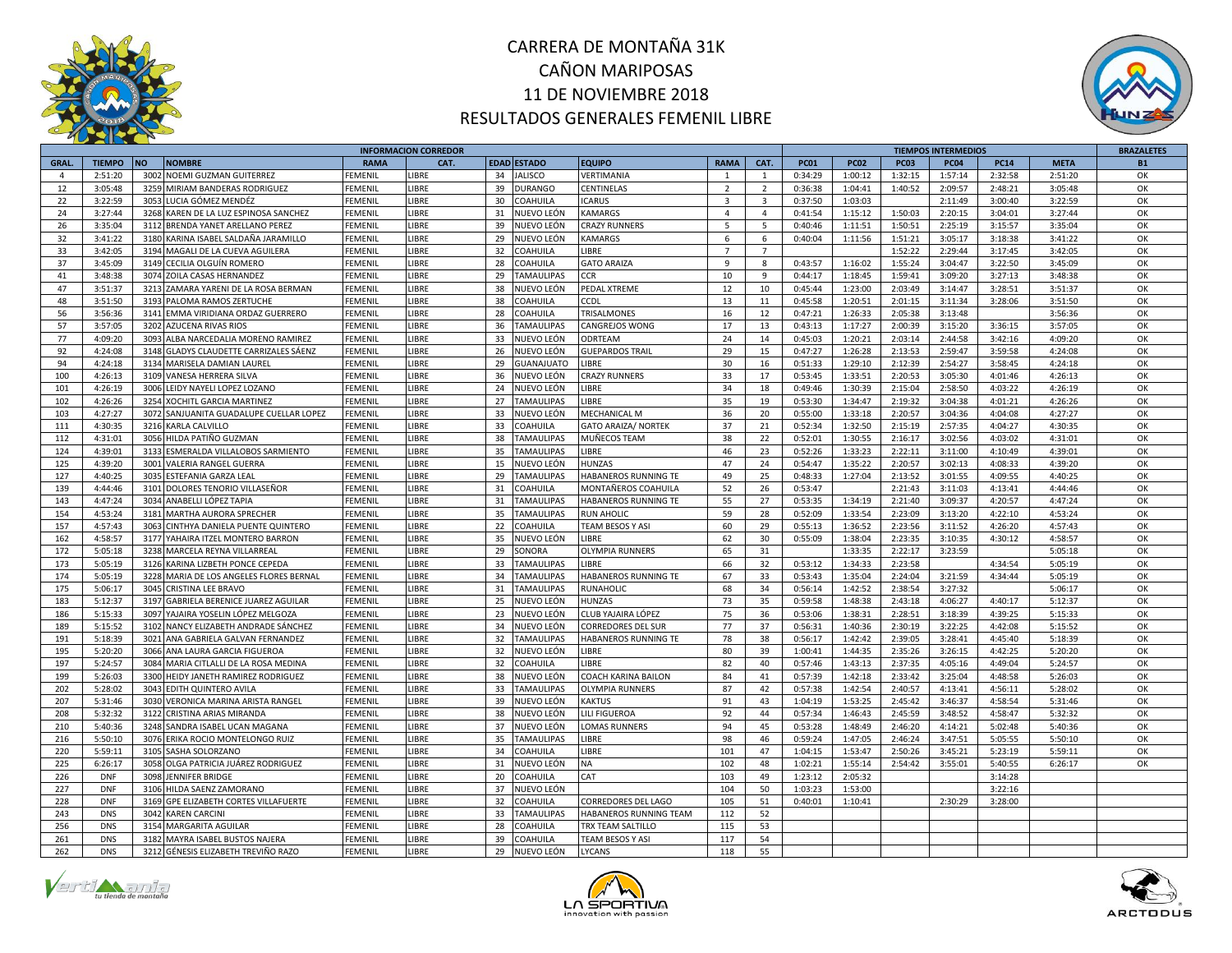



|             |               |           |                                                    |                | <b>INFORMACION CORREDOR</b> |    |                    |                            |             |                         |             |             |             | <b>TIEMPOS INTERMEDIOS</b> |             |             | <b>BRAZALETES</b> |
|-------------|---------------|-----------|----------------------------------------------------|----------------|-----------------------------|----|--------------------|----------------------------|-------------|-------------------------|-------------|-------------|-------------|----------------------------|-------------|-------------|-------------------|
| <b>GRAL</b> | <b>TIEMPO</b> | <b>NO</b> | <b>NOMBRE</b>                                      | <b>RAMA</b>    | CAT.                        |    | <b>EDAD ESTADO</b> | <b>EQUIPO</b>              | <b>RAMA</b> | CAT.                    | <b>PC01</b> | <b>PC02</b> | <b>PC03</b> | <b>PC04</b>                | <b>PC14</b> | <b>META</b> | <b>B1</b>         |
| 49          | 3:52:37       |           | 3129 VIRGINIA URIBE DORIA                          | FEMENIL        | <b>MASTER</b>               | 49 | <b>TAMAULIPAS</b>  | <b>WILDFOX</b>             | 14          | 1                       | 0:43:33     | 1:17:24     | 1:59:05     | 3:11:16                    | 3:30:55     | 3:52:37     | ОК                |
| 51          | 3:54:21       |           | 3050 REBECA CID MAYA                               | FEMENIL        | <b>MASTER</b>               | 46 | NUEVO LEÓN         | <b>GM FINANCIAL</b>        | 15          | 2                       | 0:43:08     | 1:17:29     | 1:57:07     | 3:07:41                    | 3:33:47     | 3:54:21     | ОК                |
| 58          | 3:57:13       |           | 3266 VERÓNICA ELIZONDO URDIALES                    | <b>FEMENIL</b> | <b>MASTER</b>               | 40 | NUEVO LEÓN         | LIBRE                      | 18          | $\overline{\mathbf{3}}$ | 0:43:52     | 1:18:20     | 2:01:00     | 3:13:15                    | 3:33:44     | 3:57:13     | ОК                |
| 63          | 3:59:43       |           | 3095 MYRNA ELIDA MENDOZA GALINDO                   | <b>FEMENIL</b> | <b>MASTER</b>               | 44 | NUEVO LEÓN         | LIBRE                      | 20          | $\overline{4}$          |             |             | 1:58:10     |                            |             | 3:59:43     | OK                |
| 67          | 4:02:22       |           | 3108 VERONICA ESTHER ORTUÑO SANDOVAL               | <b>FEMENIL</b> | <b>MASTER</b>               | 46 | <b>NAYARIT</b>     | <b>TRISALMONES</b>         | 21          | 5                       | 0:49:56     | 1:24:17     | 2:12:23     | 2:47:57                    | 3:39:38     | 4:02:22     | OK                |
| 79          | 4:12:28       | 3246      | LUISA MIREYA GONZALEZ LEAL                         | <b>FEMENIL</b> | <b>MASTER</b>               | 42 | NUEVO LEÓN         | <b>LOMAS RUNNERS</b>       | 25          | 6                       | 0:49:11     | 1:24:25     | 2:11:56     | 2:52:44                    | 3:48:50     | 4:12:28     | ОК                |
| 82          | 4:13:40       | 3027      | SANDRA CARRILLO GARCIA                             | <b>FEMENIL</b> | <b>MASTER</b>               | 48 | IUEVO LEÓN         | <b>ENDURANCE SYSTEMS</b>   | 26          | $\overline{7}$          | 0:48:58     | 1:26:04     | 2:09:56     | 2:50:06                    | 3:50:20     | 4:13:40     | ОК                |
| 86          | 4:15:44       |           | 3257 PATRICIA GONZALEZ DEL ANGEL                   | <b>FEMENIL</b> | <b>MASTER</b>               | 43 | <b>TAMAULIPAS</b>  | AMEGOS                     | 27          | 8                       | 0:47:09     | 1:23:50     | 2:12:37     | 2:54:46                    | 3:52:37     | 4:15:44     | OK                |
| 98          | 4:25:56       |           | 3239 AZUCENA RUBIO ROSALES                         | <b>FEMENIL</b> | MASTER                      | 46 | <b>TAMAULIPAS</b>  | SPARTAN TEAM               | 32          | 9                       | 0:49:53     | 1:29:27     | 2:13:45     |                            | 3:56:28     | 4:25:56     | ОК                |
| 114         | 4:32:07       |           | 3071 GABRIELA ROSALES TAPIA                        | <b>FEMENIL</b> | <b>MASTER</b>               | 43 | NUEVO LEÓN         | <b>TRI SALMONES</b>        | 40          | 10                      | 0:52:16     | 1:35:37     | 2:21:40     | 3:04:48                    | 4:08:21     | 4:32:07     | ОК                |
| 115         | 4:33:57       | 3037      | PERLA FLOR GONZALEZ DEL BOSQUE                     | <b>FEMENIL</b> | <b>MASTER</b>               | 41 | NUEVO LEÓN         | <b>MMATEAM</b>             | 41          | 11                      | 0:47:05     | 1:22:34     | 2:05:59     | 2:52:39                    | 4:03:34     | 4:33:57     | ОК                |
| 117         | 4:34:46       |           | 3054 ADRIANA DRAGUSTINOVIS                         | <b>FEMENIL</b> | <b>MASTER</b>               | 48 | <b>TAMAULIPAS</b>  | <b>HABANEROS</b>           | 43          | 12                      | 0:50:09     | 1:27:30     | 2:13:21     | 3:02:08                    |             | 4:34:46     | ОК                |
| 122         | 4:38:17       |           | 3115 CARMEN MENDOZA RUANO                          | <b>FEMENIL</b> | <b>MASTER</b>               | 40 | NUEVO LEÓN         | <b>CRAZY RUNNERS</b>       | 45          | 13                      |             | 1:34:51     | 2:20:57     | 3:07:42                    | 4:10:12     | 4:38:17     | OK                |
| 126         | 4:40:20       |           | 3227 MIRNA CECILIA PÉREZ CANO                      | <b>FEMENIL</b> | <b>MASTER</b>               | 40 | <b>TAMAULIPAS</b>  | OLYMPIA                    | 48          | 14                      | 0:57:23     | 1:39:01     | 2:22:19     | 3:12:34                    | 4:14:16     | 4:40:20     | OK                |
| 130         | 4:41:57       |           | 3189 ROSA EDITH RAMIREZ LARA                       | <b>FEMENIL</b> | <b>MASTER</b>               | 45 | NUEVO LEÓN         | <b>RONDOOR RUNNERS</b>     | 50          | 15                      | 0:48:52     | 1:27:08     | 2:13:05     | 3:03:55                    | 4:13:31     | 4:41:57     | OK                |
| 134         | 4:43:22       | 3092      | <b>ANDREA GARCIA</b>                               | <b>FEMENIL</b> | <b>MASTER</b>               | 42 | <b>TAMAULIPAS</b>  | HABANEROS RUNNING TE       | 51          | 16                      | 0:51:44     | 1:34:16     | 2:21:55     | 3:10:08                    | 4:15:48     | 4:43:22     | OK                |
| 141         | 4:45:25       |           | 3060 ELSA ADRIANA LARA                             | <b>FEMENIL</b> | <b>MASTER</b>               | 49 | NUEVO LEÓN         | <b>LIBRE</b>               | 53          | 17                      | 0:57:28     | 1:38:28     | 2:26:00     | 3:10:52                    | 4:17:56     | 4:45:25     | ОК                |
| 142         | 4:46:12       |           | 3032 LAURA CARIDAD CARRASCOSA BRAVO                | <b>FEMENIL</b> | <b>MASTER</b>               | 41 | <b>TAMAULIPAS</b>  | HABANEROS RUNNING TE       | 54          | 18                      | 0:51:58     | 1:32:58     | 2:20:28     | 3:06:30                    | 4:16:11     | 4:46:12     | ОК                |
| 147         | 4:49:41       |           | 3237 DIANA MARES                                   | <b>FEMENIL</b> | <b>MASTER</b>               | 46 | NUEVO LEÓN         | LILI FIGUEROA              | 56          | 19                      | 0:52:54     | 1:36:13     | 2:25:29     | 3:14:53                    | 4:20:28     | 4:49:41     | ОК                |
| 150         | 4:51:04       |           | 3059 MARIA DE LOS ANGELES ALVARADO CAMACHO FEMENIL |                | <b>MASTER</b>               | 43 | <b>TAMAULIPAS</b>  | LIBRE                      | 58          | 20                      | 0:51:55     | 1:34:23     | 2:22:03     | 3:11:47                    | 4:22:49     | 4:51:04     | OK                |
| 161         | 4:58:39       |           | 3195 EDITH AYDEE RAMOS                             | <b>FEMENIL</b> | <b>MASTER</b>               | 42 | <b>TAMAULIPAS</b>  | LIBRE                      | 61          | 21                      | 0:53:52     | 1:34:58     | 2:27:06     | 3:15:49                    | 4:26:42     | 4:58:39     | OK                |
| 178         | 5:10:23       |           | 3208 ANA PATRICIA VALLARTA NARANJO                 | <b>FEMENIL</b> | <b>MASTER</b>               | 44 | NUEVO LEÓN         | <b>IBRE</b>                | 70          | 22                      | 0:50:24     | 1:31:10     | 2:17:21     |                            | 4:39:10     | 5:10:23     | ОК                |
| 181         | 5:11:48       |           | 3123 KARLA YADIRA RODRIGUEZ GALVAN                 | <b>FEMENIL</b> | <b>MASTER</b>               | 40 | <b>TAMAULIPAS</b>  | HABANEROS RUNNING TE       | 72          | 23                      | 0:54:36     | 1:43:46     | 2:36:35     | 3:29:00                    | 4:40:13     | 5:11:48     | OK                |
| 185         | 5:15:19       |           | 3223 CLAUDIA MARTINEZ                              | <b>FEMENIL</b> | <b>MASTER</b>               | 46 | NUEVO LEÓN         | <b>AEN BALANCE</b>         | 74          | 24                      | 1:03:46     | 1:48:44     | 2:41:42     | 4:03:37                    | 4:41:26     | 5:15:19     | OK                |
| 188         | 5:15:51       |           | 3100 ELIZABETH RODRIGUEZ SALAZAR                   | <b>FEMENIL</b> | <b>MASTER</b>               | 41 | NUEVO LEÓN         | <b>CORREDORES DEL SUR</b>  | 76          | 25                      | 0:48:50     | 1:33:46     | 2:23:24     | 3:12:11                    | 4:39:20     | 5:15:51     | ОК                |
| 192         | 5:18:39       |           | 3077 PATRICIA GARZA ORTIZ                          | <b>FEMENIL</b> | <b>MASTER</b>               | 48 | <b>TAMAULIPAS</b>  | <b>HABANEROS</b>           | 79          | 26                      | 0:56:46     | 1:42:46     | 2:39:19     | 3:29:58                    | 4:45:43     | 5:18:39     | ОК                |
| 196         | 5:24:55       |           | 3174 MARIA ESPERANZA GARCIA LARA                   | <b>FEMENIL</b> | <b>MASTER</b>               | 40 | NUEVO LEÓN         | <b>REGIO RUNNER</b>        | 81          | 27                      | 0:59:34     | 1:47:02     | 2:41:58     | 4:07:31                    | 4:49:30     | 5:24:55     | ОК                |
| 201         | 5:26:43       |           | 3215 SONIA PEREZ RODRIGUEZ                         | <b>FEMENIL</b> | <b>MASTER</b>               | 47 | <b>COAHUILA</b>    | <b>GATO ARAIZA</b>         | 86          | 28                      | 0:57:16     | 1:42:37     | 2:32:56     | 3:23:11                    | 4:48:55     | 5:26:43     | ОК                |
| 213         | 5:44:35       |           | 3247 KARLA HAYDEE ALMAGUER MUNOZ                   | <b>FEMENIL</b> | <b>MASTER</b>               | 41 | NUEVO LEÓN         | <b>LOMAS RUNNERS</b>       | 96          | 29                      | 1:00:26     | 1:45:22     | 2:39:34     | 4:09:25                    | 5:02:57     | 5:44:35     | OK                |
| 218         | 5:59:00       |           | 3087 ERIKA YADIRA MORALES CHACÓN                   | <b>FEMENIL</b> | <b>MASTER</b>               | 40 | <b>COAHUILA</b>    | <b>BESOS Y ASÍ</b>         | 100         | 30                      | 1:09:46     | 1:46:27     |             | 4:10:20                    | 5:23:15     | 5:59:00     | ОК                |
| 229         | <b>DNF</b>    | 3183      | MIGDALIA ARIZPE TELLEZ                             | <b>FEMENIL</b> | <b>MASTER</b>               | 48 | NUEVO LEÓN         | <b>TORTUGUITAS</b>         | 106         | 31                      | 0:55:48     | 1:37:54     |             | 3:11:12                    | 4:29:54     |             |                   |
| 230         | <b>DNF</b>    | 3022      | IVETTE HERNANDEZ MARTÍNEZ                          | <b>FEMENIL</b> | <b>MASTER</b>               | 43 | NUEVO LEÓN         | <b>KAKTUS</b>              | 107         | 32                      |             | 1:02:57     | 1:47:04     | 2:27:18                    |             |             |                   |
| 236         | <b>DNF</b>    | 3130      | LIZANIA GODINA YOUNG                               | <b>FEMENIL</b> | <b>MASTER</b>               | 40 | COAHUILA           | <b>BBYASÍ</b>              | 108         | 33                      | 1:05:05     | 1:54:32     | 2:58:26     |                            |             |             |                   |
| 237         | <b>DNF</b>    |           | 3199 DIANA ESCOBEDO ACOSTA                         | <b>FEMENIL</b> | MASTER                      | 40 | <b>COAHUILA</b>    | <b>TEAM BESOS Y ASI</b>    | 109         | 34                      | 0:52:45     | 1:33:26     |             |                            |             |             |                   |
| 241         | <b>DNS</b>    | 3052      | NORA P. GARCIA RDZ.                                | <b>FEMENIL</b> | <b>MASTER</b>               | 43 | <b>TAMAULIPAS</b>  | LIBRE                      | 110         | 35                      |             |             |             |                            |             |             |                   |
| 242         | <b>DNS</b>    |           | 3252 DIANA MARCELA GARZA TORRES                    | <b>FEMENIL</b> | <b>MASTER</b>               | 41 | NUEVO LEÓN         | <b>COACH KARINA BAILON</b> | 111         | 36                      |             |             |             |                            |             |             |                   |
| 253         | <b>DNS</b>    |           | 3138 ROCIO ARIZPE                                  | FEMENIL        | <b>MASTER</b>               | 47 | COAHUILA           | <b>ICARUS</b>              | 114         | 37                      |             |             |             |                            |             |             |                   |
| 257         | <b>DNS</b>    |           | 3155 PATTY BONILLA                                 | <b>FEMENIL</b> | <b>MASTER</b>               | 46 | <b>COAHUILA</b>    | TRX TEAM SALTILLO          | 116         | 38                      |             |             |             |                            |             |             |                   |





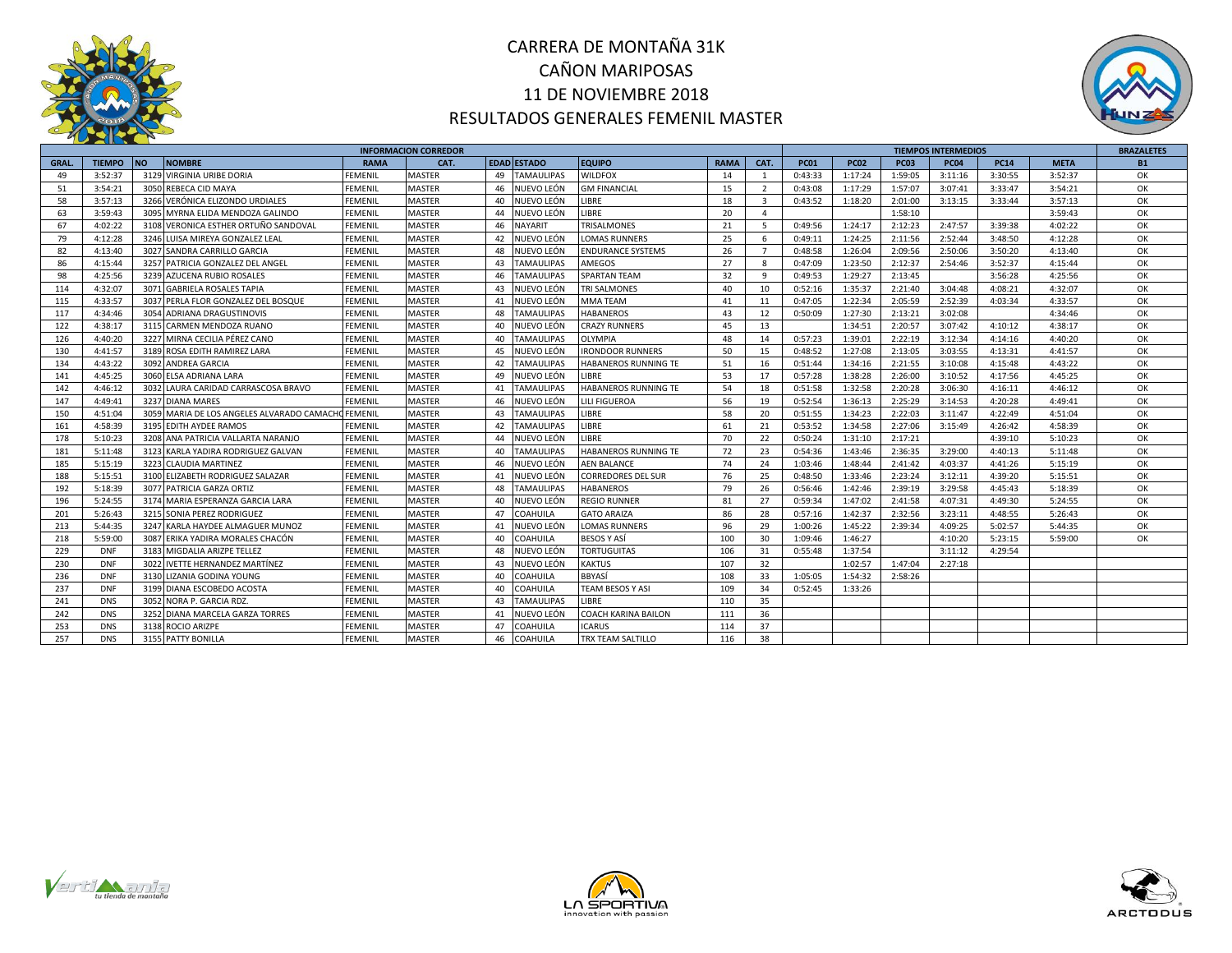

# CARRERA DE MONTAÑA 31K CAÑON MARIPOSAS 11 DE NOVIEMBRE 2018 RESULTADOS GENERALES FEMENIL VETERANOS



|              |               |                                        |                | <b>INFORMACION CORREDOR</b> |    |                       |                            |             |                |             |             |             | <b>TIEMPOS INTERMEDIOS</b> |             |             | <b>BRAZALETES</b> |
|--------------|---------------|----------------------------------------|----------------|-----------------------------|----|-----------------------|----------------------------|-------------|----------------|-------------|-------------|-------------|----------------------------|-------------|-------------|-------------------|
| <b>GRAL.</b> | <b>TIEMPO</b> | <b>INO</b><br><b>NOMBRE</b>            | <b>RAMA</b>    | CAT.                        |    | <b>EDAD ESTADO</b>    | <b>EQUIPO</b>              | <b>RAMA</b> | CAT.           | <b>PC01</b> | <b>PC02</b> | <b>PC03</b> | <b>PC04</b>                | <b>PC14</b> | <b>META</b> | <b>B1</b>         |
| 34           | 3:42:14       | 3127 DORA ALICIA TRUJILLO MARTINEZ     | <b>FEMENIL</b> | VETERANOS                   | 54 | <b>TAMAULIPAS</b>     | <b>WILDFOX</b>             |             |                | 0:42:49     | 1:14:49     | 1:53:18     | 2:29:35                    | 3:18:14     | 3:42:14     | ОК                |
| 44           | 3:50:02       | 3222 ALMA MARIA DE LA PAZ SANTOY ROS   | <b>FEMENIL</b> | <b>VETERANOS</b>            |    | 53 NUEVO LEÓN         | <b>GUSANITOS RUNNERS</b>   | 11          | $\overline{z}$ | 0:45:28     | 1:19:28     | 2:00:56     | 3:11:13                    | 3:26:03     | 3:50:02     | ОК                |
| 60           | 3:58:51       | 3005 MA PATRICIA SANCHEZ VICTORIA      | <b>FEMENIL</b> | VETERANOS                   | 50 | NUEVO LEÓN            | LIBRE                      | 19          |                | 0:45:12     | 1:19:38     | 2:00:08     | 3:10:38                    | 3:34:35     | 3:58:51     | OK                |
| 68           | 4:02:43       | 3187 MARINA CADENA                     | <b>FEMENIL</b> | <b>VETERANOS</b>            | 53 | <b>BAJA CALIFORNI</b> | I/O TEAM                   | 22          |                | 0:47:19     | 1:22:11     | 2:01:05     | 3:11:37                    | 3:38:24     | 4:02:43     | OK                |
| 74           | 4:07:14       | 3160 CECILIA VIOLETA FUENTES PIÑEIRO   | <b>FEMENIL</b> | VETERANOS                   | 55 | NUEVO LEÓN            | <b>DUENDES DEL VALLE</b>   | 23          |                | 0:49:09     | 1:28:42     | 2:10:56     | 2:49:14                    | 3:44:20     | 4:07:14     | OK                |
| 89           | 4:23:10       | 3026 ALICIA AVIÑIGA SALAZAR            | <b>FEMENIL</b> | <b>VETERANOS</b>            | 53 | NUEVO LEÓN            | <b>GUSANITO RUNNERS</b>    | 28          |                | 0:51:20     | 1:30:51     | 2:14:39     | 2:56:21                    | 3:57:39     | 4:23:10     | OK                |
| 97           | 4:25:56       | 3229 ELIZABETH SOTO NIETO              | <b>FEMENIL</b> | VETERANOS                   | 60 | NUEVO LEÓN            | <b>TEAM TRAINER</b>        | 31          | $\overline{7}$ |             | 1:31:24     | 2:16:20     | 2:58:07                    | 4:00:29     | 4:25:56     | ОК                |
| 113          | 4:31:57       | 3140 CONCEPCION BARAJAS SANDOVAL       | <b>FEMENIL</b> | VETERANOS                   | 52 | NUEVO LEÓN            | <b>NINGUNO</b>             | 39          |                | 0:50:04     | 1:29:00     | 2:16:04     | 3:00:17                    | 4:02:05     | 4:31:57     | OK                |
| 116          | 4:34:20       | 3217 OLGA LIDIA NOYOLA GUTIERREZ       | <b>FEMENIL</b> | VETERANOS                   | 50 | <b>TAMAULIPAS</b>     | <b>COYOTES TRAIL NUEVO</b> | 42          | -9             |             | 1:30:07     | 2:16:01     | 3:05:58                    | 3:56:53     | 4:34:20     | ОК                |
| 120          | 4:37:48       | 3124 OLIVIA DIAZ                       | <b>FEMENIL</b> | VETERANOS                   | 50 | <b>TAMAULIPAS</b>     | <b>HABANEROS</b>           | 44          | 10             | 0:48:40     | 1:27:01     | 2:13:50     | 3:02:04                    | 4:08:47     | 4:37:48     | ОК                |
| 148          | 4:49:45       | 3235 MARIA GUADALUPE TREVIÑO HERNANDEZ | <b>FEMENIL</b> | <b>VETERANOS</b>            | 50 | COAHUILA              | PILLINES DE MONTERRE       | 57          | 11             | 0:53:19     | 1:33:49     | 2:20:50     | 3:06:40                    | 4:19:32     | 4:49:45     | OK                |
| 166          | 5:01:54       | 3184 REBECA MARTHA ORTIZ GUERRA        | <b>FEMENIL</b> | <b>VETERANOS</b>            | 57 | NUEVO LEÓN            | <b>TORTIGUITAS</b>         | 63          | 12             | 0:55:45     |             | 2:24:09     | 3:11:16                    | 4:29:59     | 5:01:54     | OK                |
| 167          | 5:01:54       | 3185 LUCERO GARCIA MASCIAS             | <b>FEMENIL</b> | VETERANOS                   | 55 | NUEVO LEÓN            | <b>TORTUGUITAS</b>         | 64          | 13             | 0:55:37     | 1:37:45     | 2:24:08     | 3:11:18                    | 4:30:00     | 5:01:54     | OK                |
| 177          | 5:09:50       | 3221 LAURA ELIZALDE GONZALEZ           | <b>FEMENIL</b> | VETERANOS                   | 55 | <b>TAMAULIPAS</b>     | <b>CANGREJOS WONG</b>      | 69          | 14             | 0:52:05     | 1:33:14     | 2:24:39     | 3:20:04                    | 4:38:53     | 5:09:50     | ОК                |
| 179          | 5:10:40       | 3085 MIRNA CLARA ARRELLANES PACHECO    | <b>FEMENIL</b> | VETERANOS                   | 51 | NUEVO LEÓN            | <b>CORREDORES MONTERRE</b> | 71          | 15             | 0:58:27     | 1:42:10     | 2:35:46     | 3:25:53                    | 4:41:31     | 5:10:40     | OK                |
| 198          | 5:25:54       | 3224 REYNA CARRETERO GONZALEZ          | <b>FEMENIL</b> | <b>VETERANOS</b>            | 54 | NUEVO LEÓN            | ODR                        | 83          | 16             | 1:01:28     | 1:47:08     | 2:39:00     | 3:30:53                    | 4:51:12     | 5:25:54     | OK                |
| 200          | 5:26:42       | 3244 CECILIA TELLO DÍAZ                | <b>FEMENIL</b> | VETERANOS                   | 52 | <b>COAHUILA</b>       | <b>NINGUNO</b>             | 85          | 17             | 0:57:11     | 1:41:39     | 2:32:51     | 3:23:38                    | 4:48:53     | 5:26:42     | OK                |
| 203          | 5:28:19       | 3061 MA GUADALUPE CASTAÑEDA GARCIA     | <b>FEMENIL</b> | <b>VETERANOS</b>            | 60 | NUEVO LEÓN            | <b>TLALOC</b>              | 88          | 18             | 0:59:28     | 1:44:32     | 2:36:45     | 3:30:46                    | 4:52:56     | 5:28:19     | ОК                |
| 205          | 5:29:51       | 3172 MARIA JOSE IZAGUIRRE ALANIS       | <b>FEMENIL</b> | <b>VETERANOS</b>            | 52 | NUEVO LEÓN            | LIBRE                      | 89          | 19             | 0:58:52     | 1:43:40     | 2:37:25     | 3:24:54                    | 4:53:10     | 5:29:51     | OK                |
| 206          | 5:30:17       | 3041 MARTHA CONTRERAS RIVAS            | <b>FEMENIL</b> | <b>VETERANOS</b>            | 53 | NUEVO LEÓN            | LIBRE                      | 90          | 20             | 1:04:11     | 1:53:57     | 2:44:28     | 4:06:21                    | 4:58:50     | 5:30:17     | ОК                |
| 209          | 5:36:50       | 3188 NAOMI VALA                        | <b>FEMENIL</b> | <b>VETERANOS</b>            | 55 | <b>TAMAULIPAS</b>     | <b>GACELAS</b>             | 93          | 21             | 1:02:04     | 1:47:57     | 2:42:54     | 4:13:47                    | 5:02:51     | 5:36:50     | ОК                |
| 212          | 5:44:35       | 3245 ARCIDALIA GARCIA SANCHEZ          | <b>FEMENIL</b> | <b>VETERANOS</b>            | 53 | NUEVO LEÓN            | <b>LOMAS RUNNERS</b>       | 95          | 22             | 1:00:33     | 1:45:44     | 2:39:33     | 4:09:31                    | 4:39:14     | 5:44:35     | OK                |
| 215          | 5:47:10       | 3146 DIANA GONZALEZ CAMPOS             | <b>FEMENIL</b> | <b>VETERANOS</b>            | 59 | NUEVO LEÓN            | LIBRE                      | 97          | 23             | 1:01:58     | 1:49:33     | 2:49:31     | 3:48:07                    | 5:11:47     | 5:47:10     | OK                |
| 217          | 5:51:09       | 3173 MARIA DE LA CRUZ ALCALA SIMENTAL  | <b>FEMENIL</b> | VETERANOS                   | 52 | COAHUILA              | <b>HIJOS DEL CERRO.</b>    | 99          | 24             | 1:06:20     | 1:55:24     | 2:51:48     | 3:48:13                    | 5:14:52     | 5:51:09     | OK                |
| 247          | <b>DNS</b>    | 3068 MARIA LUISA RAMONES GONZALEZ      | <b>FEMENIL</b> | <b>VETERANOS</b>            | 53 | NUEVO LEÓN            | LIBRE                      | 113         | 25             |             |             |             |                            |             |             |                   |





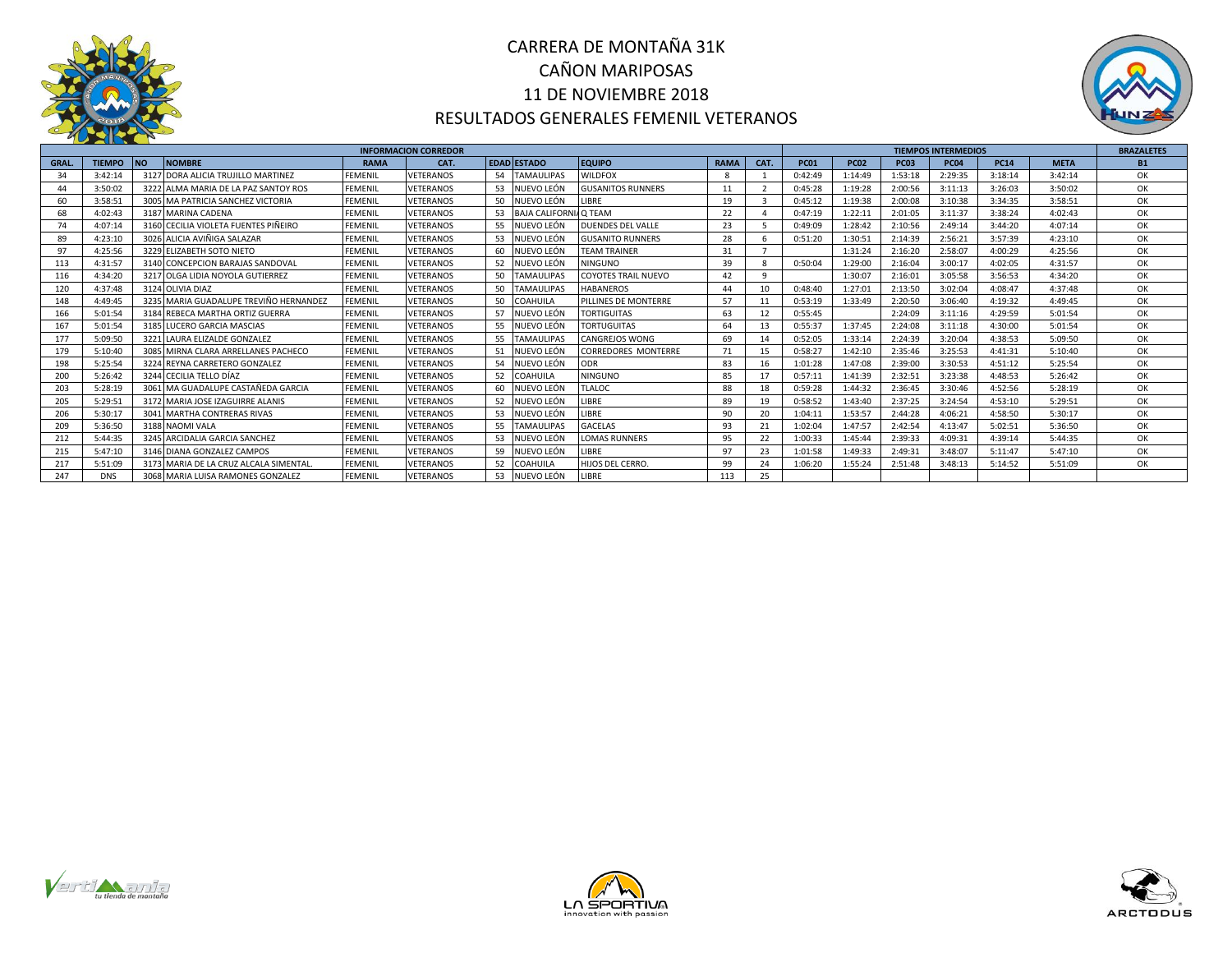



|                         |               |                                        |             | <b>INFORMACION CORREDOR</b> |                         |                          |                         |                         |             |             |             | <b>TIEMPOS INTERMEDIOS</b> |             | <b>BRAZALETES</b> |           |
|-------------------------|---------------|----------------------------------------|-------------|-----------------------------|-------------------------|--------------------------|-------------------------|-------------------------|-------------|-------------|-------------|----------------------------|-------------|-------------------|-----------|
| <b>GRAL.</b>            | <b>TIEMPO</b> | <b>NO</b><br><b>NOMBRE</b>             | <b>RAMA</b> | CAT.                        | <b>EDAD ESTADO</b>      | <b>EQUIPO</b>            | <b>RAMA</b>             | CAT.                    | <b>PC01</b> | <b>PC02</b> | <b>PC03</b> | <b>PC04</b>                | <b>PC14</b> | <b>META</b>       | <b>B1</b> |
| $\mathbf{1}$            | 2:42:24       | 3111 ENRIQUE VALERIO MARTINEZ          | VARONIL     | LIBRE                       | 34 NUEVO LEÓN           | <b>CRAZY RUNNERS</b>     | $\overline{1}$          | $\overline{1}$          | 0:30:31     | 0:59:19     | 1:21:50     | 1:43:42                    | 2:22:52     | 2:42:24           | OK        |
| $\overline{2}$          | 2:45:19       | 3007<br>JUAN CARLOS FLORES FLORES      | VARONIL     | LIBRE                       | 32 NUEVO LEÓN           | LIBRE                    | $\overline{2}$          | $\overline{2}$          | 0:35:03     | 0:58:41     | 1:30:43     | 1:55:27                    | 2:29:26     | 2:45:19           | OK        |
| $\overline{\mathbf{3}}$ | 2:51:05       | 3151 JOSE ANTONIO VALDEZ LEAL          | VARONIL     | LIBRE                       | NUEVO LEÓN<br>18        | <b>CABRAS REALES</b>     | $\overline{\mathbf{3}}$ | $\overline{\mathbf{3}}$ | 0:33:43     | 0:59:09     | 1:32:00     | 1:59:10                    | 2:33:34     | 2:51:05           | ОK        |
| 5                       | 2:52:31       | 3240 ENRIQUE GARCÍA RUBIO              | VARONIL     | LIBRE                       | 23 TAMAULIPAS           | <b>SPARTAN TEAM</b>      | $\overline{4}$          | $\overline{4}$          | 0:35:08     | 0:58:45     | 1:30:37     | 1:56:00                    | 2:33:38     | 2:52:31           | OK        |
| 6                       | 2:54:40       | 3080 CARLOS ALONSO GARZA TAMEZ         | VARONIL     | LIBRE                       | 25<br>NUEVO LEÓN        | LYCANS                   | $5^{\circ}$             | -5                      | 0:35:57     | 1:00:57     | 1:35:32     | 1:59:24                    | 2:37:18     | 2:54:40           | OK        |
| $\overline{7}$          | 3:02:31       | 3153 JESUS ALEJANDRO ARENAS DE LA CRUZ | VARONIL     | LIBRE                       | 25<br>NUEVO LEÓN        | LIBRE                    | 6                       | 6                       | 0:34:40     | 1:00:09     | 1:35:19     | 2:00:53                    | 2:41:05     | 3:02:31           | OK        |
| 8                       | 3:02:43       | 3079 IVAN CAMILO LUNA FIERRO           | VARONIL     | <b>IBRE</b>                 | 32<br>NUEVO LEÓN        | LYCANS                   | $\overline{7}$          | $\overline{7}$          | 0:38:16     | 1:05:54     | 1:38:01     | 2:05:49                    | 2:44:25     | 3:02:43           | OK        |
| 9                       | 3:02:54       | 3231 AUGUSTO SANTIAGO SANTIAGO         | VARONIL     | LIBRE                       | 37<br>NUEVO LEÓN        | PROLAMSA                 | 8                       | 8                       | 0:34:26     | 1:00:41     | 1:36:12     | 2:05:15                    | 2:43:22     | 3:02:54           | OK        |
| 11                      | 3:04:59       | 3144 LUIS AMARO ZAVALA                 | VARONIL     | LIBRE                       | 37 NUEVO LEÓN           | HOSTILES                 | 10                      | 9                       |             | 1:05:26     | 1:40:05     | 2:06:44                    | 2:47:14     | 3:04:59           | ОK        |
|                         |               |                                        |             |                             |                         |                          |                         |                         |             | 1:02:10     |             |                            |             |                   | OK        |
| 15                      | 3:10:01       | 3118 CESAR ALEJANDRO VAZQUEZ GUERRA    | VARONIL     | LIBRE                       | NUEVO LEÓN<br>32        | <b>TRISALMONES</b>       | 13                      | 10                      | 0:35:15     |             | 1:36:34     | 2:07:03                    | 2:49:14     | 3:10:01           |           |
| 16                      | 3:11:03       | 3267 MARIO ALBERTO SANCHEZ ORTIZ       | VARONIL     | LIBRE                       | 38<br>NUEVO LEÓN        | DARK SIDE RUNNERS        | 14                      | 11                      | 0:38:13     | 1:07:36     | 1:41:23     |                            | 2:52:10     | 3:11:03           | OK        |
| 17                      | 3:13:31       | 3269 JUAN MARTIN RIVERA RODRIGUEZ      | VARONIL     | LIBRE                       | 25<br>NUEVO LEÓN        | KAMARGS                  | 15                      | 12                      | 0:37:32     | 1:05:50     | 1:38:57     | 2:07:47                    | 2:51:45     | 3:13:31           | OK        |
| 18                      | 3:16:55       | 3204<br>JUAN CARLOS REYES HERNANDEZ    | VARONIL     | LIBRE                       | 28<br>NUEVO LEÓN        | CIMARRONES               | 16                      | 13                      | 0:37:29     |             | 1:40:26     | 2:12:29                    | 2:55:53     | 3:16:55           | OK        |
| 20                      | 3:19:04       | 3196 FRANCISCO SILVA MAGALLON          | VARONIL     | LIBRE                       | 35<br>NUEVO LEÓN        | <b>IBRE</b>              | 18                      | 14                      |             | 1:01:05     | 1:37:02     |                            | 2:57:06     | 3:19:04           | OK        |
| 21                      | 3:22:06       | 3203 IVÁN FRANCISCO                    | VARONIL     | LIBRE                       | 32 NUEVO LEÓN           | <b>GRUPO SENDA</b>       | 19                      | 15                      | 0:36:57     | 1:04:27     | 1:40:18     | 2:11:54                    |             | 3:22:06           | OK        |
| 27                      | 3:39:30       | 3135 DILEAN OBED LOPEZ QUIÑONES        | VARONIL     | LIBRE                       | 26 NUEVO LEÓN           | LIBRE                    | 22                      | 16                      | 0:39:34     | 1:10:18     | 1:48:23     | 2:22:54                    | 3:13:27     | 3:39:30           | OK        |
| 29                      | 3:39:39       | 3171 PEDRO AMADOR                      | VARONIL     | LIBRE                       | 28<br>NUEVO LEÓN        | <b>FAKE RUNNERS</b>      | 24                      | 17                      | 0:38:07     | 1:08:31     | 1:47:07     | 2:23:53                    | 3:13:31     | 3:39:39           | OK        |
| 35                      | 3:42:15       | 3156 EDUARDO JEOVANI MENDEZ JAUREGUI   | VARONIL     | LIBRE                       | NUEVO LEÓN<br>29        | <b>GUEPARDOS TRAIL</b>   | 27                      | 18                      | 0:41:25     | 1:12:19     | 1:50:14     | 2:23:32                    | 3:19:02     | 3:42:15           | OK        |
| 36                      | 3:42:48       | 3220 ERIK ALFONSO MUÑOZ ELIZALDE       | VARONIL     | LIBRE                       | 29<br><b>TAMAULIPAS</b> | CANGREJOS WONG           | 28                      | 19                      | 0:37:55     | 1:08:43     | 1:48:40     | 2:27:14                    | 3:19:05     | 3:42:48           | OK        |
| 38                      | 3:46:07       | 3089 LUIS EDUARDO RODRIGUEZ GARCIA     | VARONIL     | LIBRE                       | 35<br>NUEVO LEÓN        | TRISALMONES              | 29                      | 20                      | 0:44:00     | 1:18:09     | 2:00:19     | 3:08:20                    | 3:23:28     | 3:46:07           | OK        |
| 40                      | 3:46:42       | 3143 GERARDO GUZMAN                    | VARONIL     | LIBRE                       | 18<br>NUEVO LEÓN        | LIBRE                    | 31                      | 21                      | 0:48:46     | 1:25:25     | 2:05:24     | 3:11:27                    | 3:26:58     | 3:46:42           | OK        |
| 43                      | 3:49:17       | 3132 MIGUEL ANGEL CORTES ESCOBEDO      | VARONIL     | LIBRE                       | NUEVO LEÓN<br>33        | LIBRE                    | 33                      | 22                      | 0:45:34     | 1:18:22     | 1:58:24     | 3:06:20                    | 3:27:17     | 3:49:17           | OK        |
| 45                      | 3:50:17       | 3078 PAUL ENRIQUE REYES GALLARDO       | VARONIL     | LIBRE                       | NUEVO LEÓN<br>38        | LIBRE                    | 34                      | 23                      | 0:41:59     | 1:13:17     | 1:59:00     | 3:11:37                    | 3:28:23     | 3:50:17           | OK        |
| 46                      | 3:51:20       | 3210 SERGIO ERIK SANCHEZ GARCIA        | VARONIL     | LIBRE                       | 39<br>COAHUILA          | <b>RUN TIME</b>          | 35                      | 24                      | 0:44:37     | 1:20:31     | 2:01:22     |                            | 3:30:01     | 3:51:20           | OK        |
| 50                      | 3:53:22       | 3230 ALDO IGNACIO BORJAS VILLELA       | VARONIL     | LIBRE                       | NUEVO LEÓN<br>34        | PROLAMSA                 | 36                      | 25                      | 0:40:43     | 1:12:44     | 1:51:08     | 2:30:56                    | 3:29:34     | 3:53:22           | OK        |
| 53                      | 3:56:15       | 3104 JUAN ANTONIO CHAVEZ PEREYRA       | VARONIL     | LIBRE                       | 38<br>NUEVO LEÓN        | <b>ALFA RUNNERS</b>      | 38                      | 26                      | 0:40:32     | 1:16:27     | 1:55:36     | 3:08:38                    | 3:32:36     | 3:56:15           | OK        |
| 54                      | 3:56:35       | 3057<br>JONATHAN OLAN DE LA ROSA       | VARONIL     | LIBRE                       | NUEVO LEÓN<br>36        | CORREDORES NUEVA GUÍ     | 39                      | 27                      | 0:42:14     | 1:16:08     | 1:55:57     | 3:07:46                    | 3:33:41     | 3:56:35           | OK        |
| 59                      | 3:58:06       | 3128 ANGEL RODOLFO SANCHES MORFIN      | VARONIL     | LIBRE                       | 18<br><b>TAMAULIPAS</b> | WILDFOX                  | 41                      | 28                      | 0:39:23     | 1:09:57     | 1:49:13     | 2:28:48                    | 3:33:11     | 3:58:06           | OK        |
| 64                      | 4:00:34       | 3110 JOSE ELOY MONTES PEREZ            | VARONIL     | LIBRE                       | 37 NUEVO LEÓN           | <b>CRAZY RUNNERS</b>     | 44                      | 29                      | 0:42:50     | 1:18:12     | 2:00:59     | 2:43:09                    | 3:34:15     | 4:00:34           | OK        |
| 65                      | 4:01:52       | 3049 JOSE ALFREDO ZAMARRIPA            | VARONIL     | LIBRE                       | 28<br><b>TAMAULIPAS</b> |                          | 45                      | 30                      | 0:40:58     | 1:13:30     | 1:55:24     |                            |             |                   | OK        |
|                         |               |                                        |             |                             |                         | <b>IESS RUNNING TEAM</b> | 47                      |                         |             |             |             | 3:10:23                    | 3:40:10     | 4:01:52           |           |
| 69                      | 4:03:43       | 3211 SALVADOR NATANAEL CHAVEZ RAMOS    | VARONIL     | LIBRE                       | 27<br>NUEVO LEÓN        | INDEPENDIENTE COMO E     |                         | 31                      | 0:48:09     | 1:22:20     | 2:01:38     | 3:13:32                    | 3:36:26     | 4:03:43           | ОК        |
| 71                      | 4:06:01       | 3116 OZIEL OSVALDO MUÑOZ PIÑA          | VARONIL     | LIBRE                       | NUEVO LEÓN<br>31        | <b>ODR TEAM</b>          | 49                      | 32                      |             | 1:30:32     | 2:16:12     | 3:00:24                    | 3:47:38     | 4:06:01           | OK        |
| 75                      | 4:09:14       | 3243 ANDRES SAUCEDO                    | VARONIL     | LIBRE                       | 33<br>NUEVO LEÓN        | HUNZAS                   | 52                      | 33                      | 0:45:39     | 1:21:39     | 2:02:38     | 2:43:53                    | 3:43:37     | 4:09:14           | OK        |
| 78                      | 4:12:13       | 3159 JORGE SOLIS GONZALEZ              | VARONIL     | <b>IBRE</b>                 | 37<br><b>TAMAULIPAS</b> | HABANEROS RUNNING TE     | 54                      | 34                      | 0:44:07     | 1:18:50     | 2:02:00     | 2:45:34                    | 3:48:14     | 4:12:13           | OK        |
| 85                      | 4:15:42       | 3175 HEBER AVALOS SOTO                 | VARONIL     | <b>IBRE</b>                 | 39<br>NUEVO LEÓN        | AMEGOS                   | 59                      | 35                      | 0:47:01     | 1:23:42     | 2:13:19     | 2:58:04                    |             | 4:15:42           | OK        |
| 90                      | 4:23:23       | 3226 ADAN GARCIA CORONADO              | VARONIL     | LIBRE                       | 37<br>NUEVO LEÓN        | <b>IBRE</b>              | 62                      | 36                      | 0:44:53     | 1:21:27     | 2:13:12     | 2:52:57                    | 3:58:04     | 4:23:23           | OK        |
| 91                      | 4:23:32       | 3023<br>ARNOLD MARTIR MARTINEZ         | VARONIL     | LIBRE                       | <b>TAMAULIPAS</b><br>16 | <b>TORTUGAS</b>          | 63                      | 37                      | 0:50:16     | 1:28:36     | 2:12:34     | 2:55:41                    | 3:52:56     | 4:23:32           | OK        |
| 93                      | 4:24:10       | 3103<br>FELIPE ANTONIO MALACARA GARCIA | VARONIL     | LIBRE                       | NUEVO LEÓN<br>32        | LIBRE                    | 64                      | 38                      |             | 1:29:45     | 2:13:59     | 2:58:01                    | 3:58:07     | 4:24:10           | OK        |
| 106                     | 4:28:48       | 3253 EDGAR RICARDO CORTEZ FERNANDEZ    | VARONIL     | LIBRE                       | 30<br><b>TAMAULIPAS</b> | RB                       | 70                      | 39                      | 0:48:12     | 1:26:49     | 2:13:11     | 3:01:42                    | 4:05:07     | 4:28:48           | OK        |
| 110                     | 4:30:15       | 3062 ERICK MARTIN AMBRIZ DE LOS SANTOS | VARONIL     | LIBRE                       | 38<br>NUEVO LEÓN        | LIBRE                    | 74                      | 40                      | 0:53:09     |             | 2:16:11     | 3:00:53                    | 4:06:21     | 4:30:15           | ОК        |
| 118                     | 4:36:04       | 3094<br>CARLOS ALBERTO GONZALEZ ALEMAN | VARONIL     | LIBRE                       | NUEVO LEÓN<br>39        | ODRTEAM                  | 75                      | 41                      |             | 1:22:14     | 2:07:43     | 2:47:52                    | 4:06:27     | 4:36:04           | OK        |
| 128                     | 4:40:25       | 3142<br>JOSE ANTONIO VERUETE PEDRAZA   | VARONIL     | LIBRE                       | 38<br>TAMAULIPAS        | HABANEROS RUNNING TE     | 79                      | 42                      | 0:48:24     | 1:26:58     | 2:13:52     | 3:01:51                    | 4:09:51     | 4:40:25           | OK        |
| 129                     | 4:40:40       | 3055 GERARDO PALACIOS                  | VARONIL     | LIBRE                       | <b>TAMAULIPAS</b><br>32 | OLYMPIA RUNNERS          | 80                      | 43                      | 0:56:09     | 1:32:53     | 2:18:47     | 3:09:22                    | 4:14:20     | 4:40:40           | OK        |
| 137                     | 4:43:51       | 3065<br>JORGE LUIS MEXICANO CAMARGO    | VARONIL     | LIBRE                       | NUEVO LEÓN<br>29        | DE ACERO                 | 86                      | 44                      | 0:47:41     | 1:24:13     | 2:14:44     | 2:57:54                    | 4:09:48     | 4:43:51           | OK        |
| 138                     | 4:44:18       | 3025 HELY ISRAEL COBIAN MENDOZA        | VARONIL     | <b>IBRE</b>                 | 33<br><b>TAMAULIPAS</b> | <b>HABANEROS</b>         | 87                      | 45                      | 0:54:25     | 1:34:08     | 2:27:35     | 3:10:26                    | 4:14:28     | 4:44:18           | OK        |
| 144                     | 4:47:46       | 3040 FRANCISCO MOYAR MENDOZA           | VARONIL     | LIBRE                       | 34<br><b>TAMAULIPAS</b> | HABANEROS                | 89                      | 46                      | 0:53:39     | 1:36:33     | 2:26:47     | 3:14:56                    | 4:20:19     | 4:47:46           | OK        |
| 146                     | 4:47:59       | 3117 PABLO ARMANDO TREVIÑO LUNA        | VARONIL     | LIBRE                       | 37 NUEVO LEÓN           | LYCANS                   | 91                      | 47                      | 0:51:04     | 1:31:32     | 2:19:41     | 3:04:56                    | 4:19:53     | 4:47:59           | OK        |
| 152                     | 4:53:13       | 3075 CUAUHTEMOC TORRES CANTU           | VARONIL     | LIBRE                       | <b>TAMAULIPAS</b><br>25 | LIBRE                    | 94                      | 48                      | 0:50:19     | 1:15:58     | 2:16:08     | 3:05:21                    | 4:22:06     | 4:53:13           | OK        |
| 155                     | 4:56:18       | 3164 PEDRO GUERRERO OLVERA             | VARONIL     | LIBRE                       | 21<br>TAMAULIPAS        | RUCOS RUNNING TEAM       | 96                      | 49                      | 0:54:29     | 1:34:30     | 2:21:21     | 3:09:19                    | 4:23:36     | 4:56:18           | OK        |
| 156                     | 4:57:33       | 3190 RODOLFO GALINDO MENDEZ            | VARONIL     | LIBRE                       | 32<br>NUEVO LEÓN        | KAMARGS                  | 97                      | 50                      | 0:50:41     | 1:29:41     | 2:17:08     | 2:11:23                    | 4:26:11     | 4:57:33           | OK        |
| 158                     | 4:57:46       | JOSE DE JESUS CORNEJO FÉLIX<br>3157    | VARONIL     | LIBRE                       | 34<br>COAHUILA          | LIBRE                    | 98                      | 51                      | 0:49:30     | 1:27:38     | 2:11:56     | 2:57:21                    | 4:15:09     | 4:57:46           | OK        |
| 159                     | 4:57:50       | 3302<br>AGUSTIN ALONSO ZALETA CALDERON | VARONIL     | LIBRE                       | 33<br><b>TAMAULIPAS</b> | PODIUM FITNES            | 99                      | 52                      |             | 1:41:42     | 2:30:39     | 3:17:33                    | 4:28:58     | 4:57:50           | OK        |
| 163                     | 5:00:56       | 3036<br>JOSE EMMANUEL SANCHEZ ALANZA   | VARONIL     | LIBRE                       | 29<br>COAHUILA          | <b>IBRE</b>              | 101                     | 53                      | 0:51:27     | 1:32:40     | 2:22:05     | 3:14:50                    | 4:28:10     | 5:00:56           | OK        |
| 164                     | 5:00:58       | 3114 DIEGO ALEJANDRO MONTES PEREZ      | VARONIL     | LIBRE                       | 32<br>NUEVO LEÓN        | <b>CRAZY RUNNERS</b>     | 102                     | 54                      | 0:42:09     | 1:21:04     | 2:15:23     | 3:14:44                    | 4:34:13     | 5:00:58           | OK        |
|                         |               |                                        |             |                             |                         |                          |                         |                         |             |             |             |                            |             |                   |           |
| 170                     | 5:04:16       | 3176 ADRIÁN MERLA VILLARREAL           | VARONIL     | LIBRE                       | 32<br>NUEVO LEÓN        | <b>NINGUNO</b>           | 106                     | 55                      | 0:55:05     | 1:38:07     | 2:24:55     | 3:15:04                    | 4:32:18     | 5:04:16           | OK        |





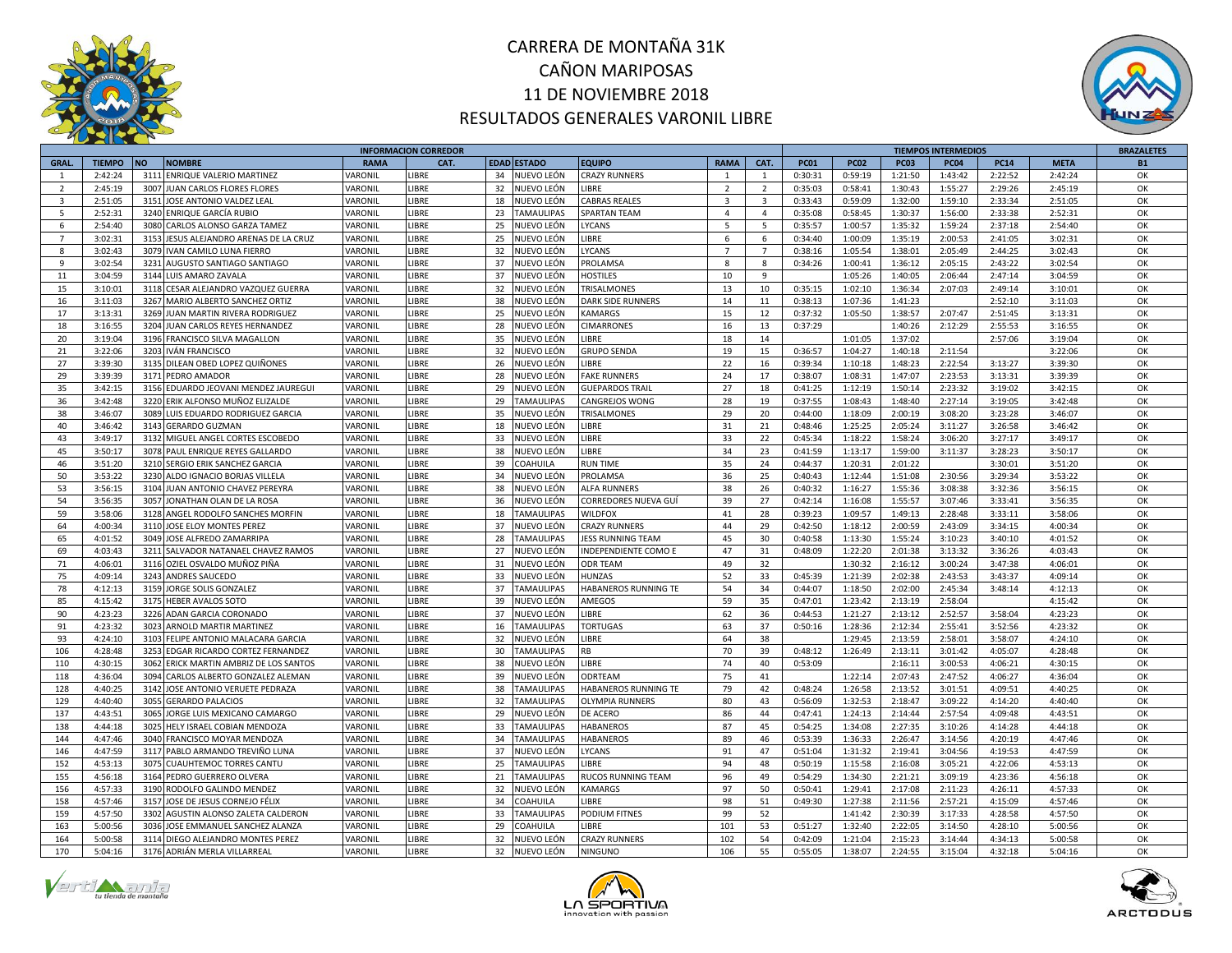



|              | <b>INFORMACION CORREDOR</b> |  |                                        |                |              |  |                    |                             |             |      |             | <b>TIEMPOS INTERMEDIOS</b> |             |             |             |             |           |  |  |  |
|--------------|-----------------------------|--|----------------------------------------|----------------|--------------|--|--------------------|-----------------------------|-------------|------|-------------|----------------------------|-------------|-------------|-------------|-------------|-----------|--|--|--|
| <b>GRAL.</b> | <b>TIEMPO INO</b>           |  | <b>NOMBRE</b>                          | <b>RAMA</b>    | CAT.         |  | <b>EDAD ESTADO</b> | <b>EQUIPO</b>               | <b>RAMA</b> | CAT. | <b>PC01</b> | <b>PC02</b>                | <b>PC03</b> | <b>PC04</b> | <b>PC14</b> | <b>META</b> | <b>B1</b> |  |  |  |
| 176          | 5:07:28                     |  | 3082 JERÓNIMO GARCÍA GÓMEZ             | VARONIL        | LIBRE        |  | 33 NUEVO LEÓN      | LIBRE                       | 108         | 56   | 0:52:25     | 1:35:11                    | 2:22:00     | 3:15:58     | 4:33:34     | 5:07:28     | ОК        |  |  |  |
| 182          | 5:12:16                     |  | 3251 ANDRES CAZARES                    | VARONIL        | <b>LIBRE</b> |  | 36 NUEVO LEÓN      | <b>CORREDORES MONTERREY</b> | 110         | 57   | 0:49:41     | 1:29:13                    | 2:19:24     | 3:18:19     | 4:37:10     | 5:12:16     | OK        |  |  |  |
| 190          | 5:17:17                     |  | 3107 HÉCTOR ALEJANDRO ROJAS ORTÍZ      | <b>VARONIL</b> | LIBRE        |  | NUEVO LEÓN         | <b>COACH KARINA BAILON</b>  | 113         | 58   | 0:57:44     |                            | 2:30:22     | 3:21:13     | 4:42:29     | 5:17:17     | OK        |  |  |  |
| 224          | 6:19:27                     |  | 3205 EBERARDO RODRIGUEZ GARCIA         | VARONIL        | LIBRE        |  | 39 NUEVO LEÓN      | <b>APODACA RUNNERS</b>      | 123         | 59   | 1:04:56     | 1:52:36                    | 2:49:18     | 3:05:02     |             | 6:19:27     | ОК        |  |  |  |
| 231          | <b>DNF</b>                  |  | 3150 DANIEL EUGENIO SANCHEZ ALVAREZ    | <b>VARONIL</b> | LIBRE        |  | 32 NUEVO LEÓN      |                             | 124         | 60   | 1:02:16     | 1:55:17                    |             | 3:55:16     |             |             |           |  |  |  |
| 234          | DNF                         |  | 3179 ALBERTO DE JESUS GONZALEZ CABRERA | VARONIL        | <b>LIBRE</b> |  | NUEVO LEÓN         | SPARTANS ZONE VIP           | 127         | 61   | 0:56:08     | 1:39:27                    | 2:37:32     |             |             |             |           |  |  |  |
| 235          | DNF                         |  | 3088 CHRISTIAN PANTOJA GUTIÉRREZ       | <b>VARONIL</b> | LIBRE        |  | 39 NUEVO LEÓN      | NEGROCONGO                  | 128         | 62   | 1:04:00     | 1:57:53                    | 2:54:28     |             |             |             |           |  |  |  |
| 240          | <b>DNS</b>                  |  | 3003 OSCAR TADEO LOPEZ RIVERO          | VARONIL        | LIBRE        |  | NUEVO LEÓN         |                             | 131         | 63   |             |                            |             |             |             |             |           |  |  |  |
| 244          | <b>DNS</b>                  |  | 3046 URIEL JACOBO LARES                | VARONIL        | LIBRE        |  | 35 COAHUILA        | <b>ICARUS</b>               | 132         | 64   |             |                            |             |             |             |             |           |  |  |  |
| 251          | <b>DNS</b>                  |  | 3120 JESUS ALBERTO ALLWOOD RODRIGUEZ   | <b>VARONIL</b> | LIBRE        |  | NUEVO LEÓN         |                             | 138         | 65   |             |                            |             |             |             |             |           |  |  |  |
| 252          | <b>DNS</b>                  |  | 3137 CARLOS ALBERTO TAMEZ GAYTÁN       | VARONIL        | <b>LIBRE</b> |  | ' NUEVO LEÓN       | <b>EVEN</b>                 | 139         | 66   |             |                            |             |             |             |             |           |  |  |  |
|              | <b>DNS</b>                  |  | 3260 RAUL LOPEZ                        | VARONIL        | LIBRE        |  | 39 DURANGO         | CENTINELA                   | 146         | 66   |             |                            |             |             |             |             |           |  |  |  |





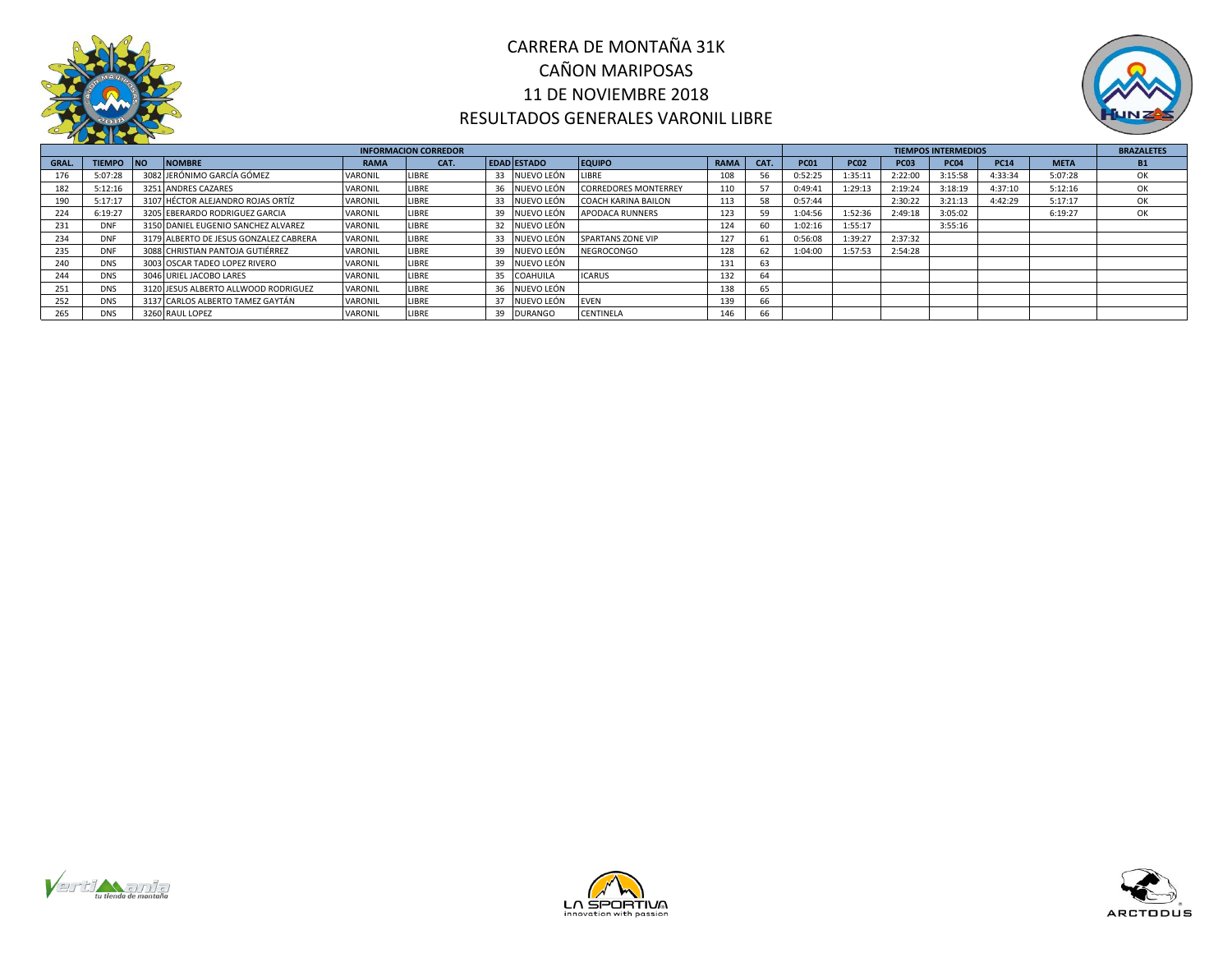



|              |               |                                                           |                                  | <b>INFORMACION CORREDOR</b> |    |                       |                             |             | <b>TIEMPOS INTERMEDIOS</b> |             |             |             |             |             | <b>BRAZALETES</b> |           |
|--------------|---------------|-----------------------------------------------------------|----------------------------------|-----------------------------|----|-----------------------|-----------------------------|-------------|----------------------------|-------------|-------------|-------------|-------------|-------------|-------------------|-----------|
| <b>GRAL.</b> | <b>TIEMPO</b> | <b>NOMBRE</b><br><b>NO</b>                                | <b>RAMA</b>                      | CAT.                        |    | EDAD ESTADO           | <b>EQUIPO</b>               | <b>RAMA</b> | CAT.                       | <b>PC01</b> | <b>PC02</b> | <b>PC03</b> | <b>PC04</b> | <b>PC14</b> | <b>META</b>       | <b>B1</b> |
| 10           | 3:03:06       | 3136 RUY ZAVALA DESCHAMPS                                 | <b><i>VARONIL</i></b>            | MASTER                      | 49 | NUEVO LEÓN            | <b>REGIOMONTAÑISTAS</b>     | -9          | $\mathbf{1}$               | 0:36:18     | 1:03:00     | 1:38:30     | 2:08:27     | 2:46:03     | 3:03:06           | OK        |
| 13           | 3:07:18       | 3206 ENOC ROBLEDO GONZÁLEZ                                | VARONIL                          | MASTER                      | 41 | NUEVO LEÓN            | <b>IRONDOOR RUNNERS</b>     | 11          | $\overline{2}$             | 0:37:45     | 1:19:52     | 1:40:08     | 2:09:36     | 2:48:27     | 3:07:18           | OK        |
| 14           | 3:08:13       | 3009 JAVIER FERNANDEZ FLORES                              | VARONIL                          | <b>MASTER</b>               | 44 | NUEVO LEÓN            | <b>EVEN LABS</b>            | 12          | $\overline{\mathbf{3}}$    | 0:39:37     | 1:07:46     | 1:41:11     | 2:08:22     | 2:49:18     | 3:08:13           | ОК        |
| 19           | 3:18:03       | 3044 GERARDO ALVAREZ                                      | VARONIL                          | <b>MASTER</b>               | 41 | NUEVO LEÓN            | <b>KAMARGS</b>              | 17          | $\overline{4}$             | 0:36:45     | 1:05:42     | 1:39:55     | 2:10:26     | 2:56:20     | 3:18:03           | OK        |
| 23           | 3:23:18       | 3255<br>CATARINO ZAVALA ESPINOSA                          | <b><i>VARONIL</i></b>            | MASTER                      | 45 | COAHUILA              | <b>GATO ARAIZA</b>          | 20          | $5^{\circ}$                | 0:38:29     | 1:07:02     | 1:41:59     | 2:14:46     | 3:02:28     | 3:23:18           | OK        |
| 25           | 3:34:15       | 3198 JOSE MARIA MARTÍNEZ CHÁVEZ                           | VARONIL                          | <b>MASTER</b>               | 48 | NUEVO LEÓN            | LIBRE                       | 21          | 6                          | 0:41:03     | 1:10:21     | 1:47:10     | 2:24:42     | 3:14:51     | 3:34:15           | OK        |
| 28           | 3:39:37       | 3170 GUMARO MARQUEZ DAVILA                                | VARONIL                          | MASTER                      | 40 | NUEVO LEÓN            | DE ACERO                    | 23          | $\overline{7}$             | 0:41:12     | 1:11:45     | 1:51:22     | 2:25:36     | 3:15:29     | 3:39:37           | OK        |
| 30           | 3:39:43       | 3073 ADALBERTO GAYTAN VALDEZ                              | <b><i>VARONIL</i></b>            | MASTER                      | 40 | NUEVO LEÓN            | LYCANS                      | 25          | 8                          | 0:44:21     | 1:16:19     | 1:52:57     | 2:27:47     | 3:15:14     | 3:39:43           | OK        |
| 42           | 3:49:15       | 3192 MIGUEL ANGEL LIRA GARZA                              | VARONIL                          | MASTER                      | 46 | NUEVO LEÓN            | LILI FIGUEROA               | 32          | 9                          | 0:43:02     | 1:14:34     | 1:56:46     | 3:08:35     | 3:28:56     | 3:49:15           | ОK        |
| 52           | 3:55:02       | 3010 DAVID GOVEA LOPEZ                                    | VARONIL                          | MASTER                      | 48 | IUEVO LEÓN            | ALFA RUNNERS                | 37          | 10                         | 0:47:49     | 1:21:48     | 2:00:29     | 3:05:44     | 3:31:11     | 3:55:02           | OK        |
| 61           | 3:59:16       | 3121 JESUS ANTONIO IBARRA ALCALÁ                          | VARONIL                          | <b>MASTER</b>               | 45 | NUEVO LEÓN            | <b>HOME DEPOT</b>           | 42          | 11                         | 0:44:32     | 1:19:35     | 1:59:41     | 3:14:34     | 3:34:59     | 3:59:16           | OK        |
| 66           | 4:01:54       | 3200 DAVID REYNALDO SIFUENTES ENRIQUEZ                    | <b><i>VARONIL</i></b>            | <b>MASTER</b>               | 41 | NUEVO LEÓN            | <b>YCANS</b>                | 46          | 12                         | 0:45:52     | 1:20:01     | 2:00:33     | 3:15:37     | 3:36:49     | 4:01:54           | OK        |
| 70           | 4:04:22       | 3125<br>ISRAEL CASTAÑEDA GARCIA                           | VARONIL                          | <b>MASTER</b>               | 45 | IUEVO LEÓN            | CORREDORES DEL SUR          | 48          | 13                         | 0:43:22     | 1:16:43     | 2:00:22     | 2:43:05     | 3:41:39     | 4:04:22           | OK        |
| 73           | 4:06:36       | 3232 CÉSAR VELÁZQUEZ PRADO                                | <b><i>VARONIL</i></b>            | MASTER                      | 45 | NUEVO LEÓN            | PROLAMSA                    | 51          | 14                         | 0:47:31     | 1:22:57     | 2:06:33     | 2:51:21     | 3:43:40     | 4:06:36           | OK        |
| 76           | 4:09:15       | 3270 GUILLERMO GONZALEZ GARZA                             | VARONIL                          | MASTER                      | 48 | NUEVO LEÓN            | <b>IBRE</b>                 | 53          | 15                         | 0:45:23     | 1:21:30     | 2:02:35     | 2:43:42     | 3:42:43     |                   | OK        |
|              |               |                                                           |                                  |                             |    |                       |                             |             |                            |             |             |             |             |             | 4:09:15           |           |
| 80           | 4:13:16       | 3263 VICTOR NEGRETE AVILA                                 | VARONIL                          | <b>MASTER</b>               | 46 | NUEVO LEÓN            | <b>IBRE</b>                 | 55          | 16                         | 0:56:43     | 1:37:13     | 2:19:52     | 3:02:19     | 3:50:14     | 4:13:16           | OK        |
| 81           | 4:13:34       | 3069 JESUS FERMIN VAZQUEZ MEDINA                          | <b><i>JARONIL</i></b>            | MASTER                      | 41 | <b>TAMAULIPAS</b>     | <b>GATO ARAIZA</b>          | 56          | 17                         | 0:50:44     | 1:27:23     | 2:08:26     | 2:48:34     | 3:51:07     | 4:13:34           | OK        |
| 83           | 4:14:13       | 3242 JOSÉ HENRIQUE DE SOUZA                               | <b><i>VARONIL</i></b>            | MASTER                      | 47 | <b>TAMAULIPAS</b>     | <b>SPARTAN TEAM</b>         | 57          | 18                         | 0:44:44     | 1:20:05     | 2:01:10     | 3:14:10     | 3:44:27     | 4:14:13           | OK        |
| 88           | 4:20:38       | 3305 JOSE GUADALUPE MEDINA BALBOA                         | VARONIL                          | MASTER                      | 49 | <b>TAMAULIPAS</b>     | <b>IBRE</b>                 | 61          | 19                         | 0:50:23     | 1:24:04     | 2:16:14     | 3:00:36     | 3:53:35     | 4:20:38           | OK        |
| 99           | 4:25:56       | 3265 FREDDY HUAMAN CAMARGO                                | <b><i>JARONIL</i></b>            | MASTER                      | 47 | <b>TAMAULIPAS</b>     | <b>SPARTAN TEAM</b>         | 67          | 20                         | 0:50:54     | 1:28:47     | 2:12:22     | 2:56:14     | 3:54:59     | 4:25:56           | OK        |
| 104          | 4:28:21       | 3113 PEDRO ISMAEL SOTO TAMEZ                              | <b><i>VARONIL</i></b>            | <b>MASTER</b>               | 40 | IUEVO LEÓN            | <b>CRAZY RUNNERS</b>        | 68          | 21                         | 0:51:08     | 1:27:46     | 2:13:12     | 2:55:24     | 4:01:26     | 4:28:21           | OK        |
| 105          | 4:28:24       | 3047 SERGIO RUIZ GONZALEZ                                 | VARONIL                          | <b>MASTER</b>               | 47 | <b>TAMAULIPAS</b>     | JESS RUNNING TEAM           | 69          | 22                         | 0:47:13     | 1:23:03     | 2:14:19     | 3:01:36     | 4:03:37     | 4:28:24           | OK        |
| 108          | 4:29:31       | 3048 MARTIN GARCIA VIVEROS                                | VARONIL                          | <b>MASTER</b>               | 42 | <b>TAMAULIPAS</b>     | <b>JESS RUNNING TEAM</b>    | 72          | 23                         | 0:47:16     | 1:23:54     | 2:15:23     | 3:01:32     | 4:03:59     | 4:29:31           | OK        |
| 109          | 4:29:36       | 3029 ANGEL IVAN CHAIRES GARATE                            | VARONIL                          | <b>MASTER</b>               | 41 | <b>TAMAULIPAS</b>     | HABANEROS RUNING TEA        | 73          | 24                         | 0:48:38     | 1:26:00     | 2:09:26     | 2:52:18     | 4:00:02     | 4:29:36           | OK        |
| 119          | 4:37:39       | 3225 RAFAEL ORLANDO ELIZONDO LOPEZ                        | <b><i>VARONIL</i></b>            | <b>MASTER</b>               | 49 | <b>TAMAULIPAS</b>     | RAFITAS TEAM                | 76          | 25                         | 0:46:55     | 1:22:24     | 2:16:24     | 2:56:42     | 4:06:09     | 4:37:39           | OK        |
| 123          | 4:38:51       | 3191 EDGAR URIBE VAZQUEZ                                  | VARONIL                          | MASTER                      | 44 | COAHUILA              | <b>JUICY RUNNERS</b>        | 78          | 26                         | 0:40:51     | 1:12:57     | 1:49:32     | 2:28:53     | 3:59:41     | 4:38:51           | ОК        |
| 132          | 4:42:27       | 3209 JOSE MIGUEL BAHENA GARCIA                            | <b><i>JARONIL</i></b>            | <b>MASTER</b>               | 48 | OAHUILA               | <b>RUN TIME</b>             | 82          | 27                         | 0:50:00     | 1:25:10     | 2:13:20     | 2:59:26     | 4:08:54     | 4:42:27           | OK        |
| 135          | 4:43:32       | 3031 JOHANN LARA COLIN                                    | <b><i>JARONIL</i></b>            | MASTER                      | 41 | <b>TAMAULIPAS</b>     | HABANEROS RUNNING TE        | 84          | 28                         | 0:49:33     | 1:28:33     | 2:14:41     | 3:12:00     | 4:14:07     | 4:43:32           | OK        |
| 140          | 4:45:06       | 3218 CARLOS RODRIGUEZ ARANDA                              | VARONIL                          | <b>MASTER</b>               | 48 | COAHUILA              | CENTINELAS EN ACCIÓN        | 88          | 29                         | 0:51:16     | 1:31:41     | 2:20:08     | 3:12:44     | 4:16:53     | 4:45:06           | OK        |
| 145          | 4:47:54       | 3168 ALEJANDRO MONSIVAIS RODRIGUEZ                        | VARONIL                          | MASTER                      | 40 | NUEVO LEÓN            | DE ACERO                    | 90          | 30                         | 0:53:00     | 1:32:43     | 2:17:22     | 3:02:50     |             | 4:47:54           | OK        |
| 149          | 4:49:46       | 3234 GILBERTO GARZA GARZA                                 | VARONIL                          | <b>MASTER</b>               | 47 | NUEVO LEÓN            | PILLINES DE MONTERRE        | 92          | 31                         | 0:53:17     | 1:33:32     | 2:20:51     | 3:02:33     |             | 4:49:46           | OK        |
| 151          | 4:52:23       | 3090 DANIEL RORIDRIGUEZ VALDES                            | <b><i>VARONIL</i></b>            | MASTER                      | 45 | NUEVO LEÓN            | <b>CLUB EXATEC RUNNERS</b>  | 93          | 32                         | 0:39:41     | 1:31:54     | 2:20:50     | 3:10:32     | 4:25:04     | 4:52:23           | OK        |
| 153          | 4:53:17       | 3186 OMAR LUGO                                            | VARONIL                          | MASTER                      | 45 | <b>DISTRITO FEDER</b> | TRISALMONES                 | 95          | 33                         | 0:52:20     | 1:34:45     | 2:21:56     | 3:08:05     | 4:24:06     | 4:53:17           | OK        |
| 160          | 4:57:50       | 3303 JOSE LUIS CORTES SOTO                                | VARONIL                          | MASTER                      | 43 | <b>TAMAULIPAS</b>     | <b>PODIUM FITNES</b>        | 100         | 34                         | 0:54:13     | 1:41:35     | 2:30:36     | 3:17:26     | 4:28:55     | 4:57:50           | OK        |
| 165          | 5:01:23       | 3028 OSCAR HERNÁNDEZ MARTÍNEZ                             | <b><i>VARONIL</i></b>            | <b>MASTER</b>               | 41 | NUEVO LEÓN            | <b>KAKTUS</b>               | 103         | 35                         | 0:53:33     | 1:35:09     | 2:23:47     | 3:17:01     | 4:35:36     | 5:01:23           | ОК        |
| 169          | 5:03:33       | 3033 LUIS EDMUNDO ORTIZ MARTÍNEZ                          | VARONIL                          | MASTER                      | 42 | TAMAULIPAS            | HABANEROS RUNNING TE        | 105         | 36                         | 0:51:48     | 1:33:03     | 2:21:59     | 3:10:13     | 4:30:54     | 5:03:33           | OK        |
| 171          | 5:05:17       | 3249 ENNIO ULISES GARCIA AGUIRRE                          | VARONIL                          | <b>MASTER</b>               | 46 | TAMAULIPAS            | <b>IBRE</b>                 | 107         | 37                         | 0:53:25     | 1:35:00     | 2:24:02     | 3:14:41     | 4:34:37     | 5:05:17           | ОК        |
| 180          | 5:11:48       | 3024 HERIBERTO CANTU ORDOÑEZ                              | <b><i>VARONIL</i></b>            | MASTER                      | 41 | <b>TAMAULIPAS</b>     | HABANEROS RUNNING TE        | 109         | 38                         | 0:56:58     | 1:43:19     | 2:35:39     | 3:22:32     | 4:40:08     | 5:11:48           | OK        |
| 184          | 5:12:37       | 3236 SALVADOR ANTONIO NOVOA CAVAZOS                       | <b><i>VARONIL</i></b>            | MASTER                      | 49 | NUEVO LEÓN            | <b>CORREDORES MONTERREY</b> | 111         | 39                         | 0:50:06     | 1:29:31     | 2:19:47     | 2:56:18     | 4:39:17     | 5:12:37           | OK        |
| 187          | 5:15:36       | 3264 DAVID REYNALDO SIFUENTES ENRIQUEZ                    | VARONIL                          | MASTER                      | 41 | NUEVO LEÓN            | <b>YCANS</b>                | 112         | 40                         | 0:56:27     | 1:38:39     | 2:28:51     | 3:17:52     | 4:36:43     | 5:15:36           | ОК        |
| 193          | 5:19:06       | 3152 FERNANDO NAVARRO MATA                                | <b><i>VARONIL</i></b>            | MASTER                      | 46 | NUEVO LEÓN            | <b>CABRAS REALES</b>        | 114         | 41                         | 0:43:17     | 1:40:46     | 2:27:42     | 3:17:43     | 4:46:01     | 5:19:06           | OK        |
| 194          | 5:19:33       | 3207 RAÚL TORRES MERAZ                                    | <b><i>JARONIL</i></b>            | MASTER                      | 41 | <b>DURANGO</b>        | <b>IBRE</b>                 | 115         | 42                         | 0:50:26     | 1:30:59     | 2:16:00     | 3:04:45     | 4:39:02     | 5:19:33           | OK        |
| 204          | 5:29:09       | 3262 CARLOS HUMBERTO                                      | <b><i>JARONIL</i></b>            | MASTER                      | 46 | <b>TAMAULIPAS</b>     | <b>TORTUGAS</b>             | 116         | 43                         |             | 1:36:23     | 2:23:14     | 3:14:32     | 4:48:49     | 5:29:09           | ОК        |
| 211          | 5:43:45       | 3119 MARIO EDGAR CÁRDENAS SALAZAR                         | VARONIL                          | <b>MASTER</b>               | 42 | NUEVO LEÓN            | ODR TEAM                    | 117         | 44                         | 0:54:57     | 1:35:40     | 2:33:58     | 4:09:25     | 5:10:02     | 5:43:45           | OK        |
| 214          | 5:47:06       | 3008 SILVESTRE ORTEGA MAYORGA                             | <b><i>VARONIL</i></b>            | MASTER                      | 44 | IUEVO LEÓN            | <b>AMD RUNNERS</b>          | 118         | 45                         | 1:01:07     | 1:48:19     | 2:41:43     | 4:13:37     | 5:12:30     | 5:47:06           | OK        |
| 219          | 5:59:05       | 3039 RUBEN RAMIREZ TREJO                                  | <b><i>JARONIL</i></b>            | MASTER                      | 43 | <b>TAMAULIPAS</b>     | HABANEROS RUNNING TE        | 119         | 46                         | 1:03:51     | 1:51:46     | 2:46:27     | 3:48:03     | 5:21:08     | 5:59:05           | OK        |
| 221          | 5:59:17       |                                                           |                                  |                             | 43 | <b>TAMAULIPAS</b>     | <b>IBRE</b>                 | 120         | 47                         | 0:58:47     | 1:47:11     | 2:43:43     | 3:47:45     | 5:21:06     | 5:59:17           | OK        |
| 222          | 6:08:59       | 3038 JESUS A. VAZQUEZ DELGADO<br>3301 JESUS LUNA MARTINEZ | VARONIL                          | MASTER                      | 48 | <b>TAMAULIPAS</b>     |                             | 121         | 48                         | 0:59:43     | 1:47:37     | 2:51:24     |             |             |                   | ОК        |
| 233          | <b>DNF</b>    | 3086 ERNESTO EDGARDO DUARTE JUAREZ                        | <b><i>JARONIL</i></b><br>VARONIL | MASTER<br>MASTER            | 41 |                       | <b>PODIUM FITNES</b>        | 126         | 49                         |             |             |             | 3:57:19     | 5:29:37     | 6:08:59           |           |
|              |               |                                                           |                                  |                             |    | NUEVO LEÓN            | APODACA RUNNERS             |             |                            | 0:53:55     |             | 2:27:10     |             |             |                   |           |
| 246          | <b>DNS</b>    | 3064 JUAN CARLOS RAMIREZ ANDRADE                          | VARONIL                          | MASTER                      | 47 | <b>TAMAULIPAS</b>     | <b>TORTUGAS</b>             | 134         | 50                         |             |             |             |             |             |                   |           |
| 248          | <b>DNS</b>    | 3070 JOSE AMATITLA DIAZ                                   | VARONIL                          | MASTER                      | 44 | NUEVO LEÓN            |                             | 135         | 51                         |             |             |             |             |             |                   |           |
| 254          | <b>DNS</b>    | 3145 CARLOS SUAREZ GARZA                                  | <b><i>JARONIL</i></b>            | MASTER                      | 49 | IUEVO LEÓN            | <b>HOSTILES</b>             | 140         | 52                         |             |             |             |             |             |                   |           |
| 255          | <b>DNS</b>    | 3147 ARMANDO MUNOZ GIL LAMADRID                           | <b><i>JARONIL</i></b>            | MASTER                      | 40 | NUEVO LEÓN            | HOSTILES                    | 141         | 53                         |             |             |             |             |             |                   |           |
| 258          | <b>DNS</b>    | 3158 CARLOS ALEJANDRO SENA GAMEZ                          | <b><i>JARONIL</i></b>            | MASTER                      | 43 | COAHUILA              |                             | 142         | 54                         |             |             |             |             |             |                   |           |
| 259          | <b>DNS</b>    | 3165 VICTOR HUGO CASAS LÓPEZ                              | VARONIL                          | <b>MASTER</b>               | 40 | NUEVO LEÓN            | DUENDES DEL VALLE A.C.      | 143         | 55                         |             |             |             |             |             |                   |           |





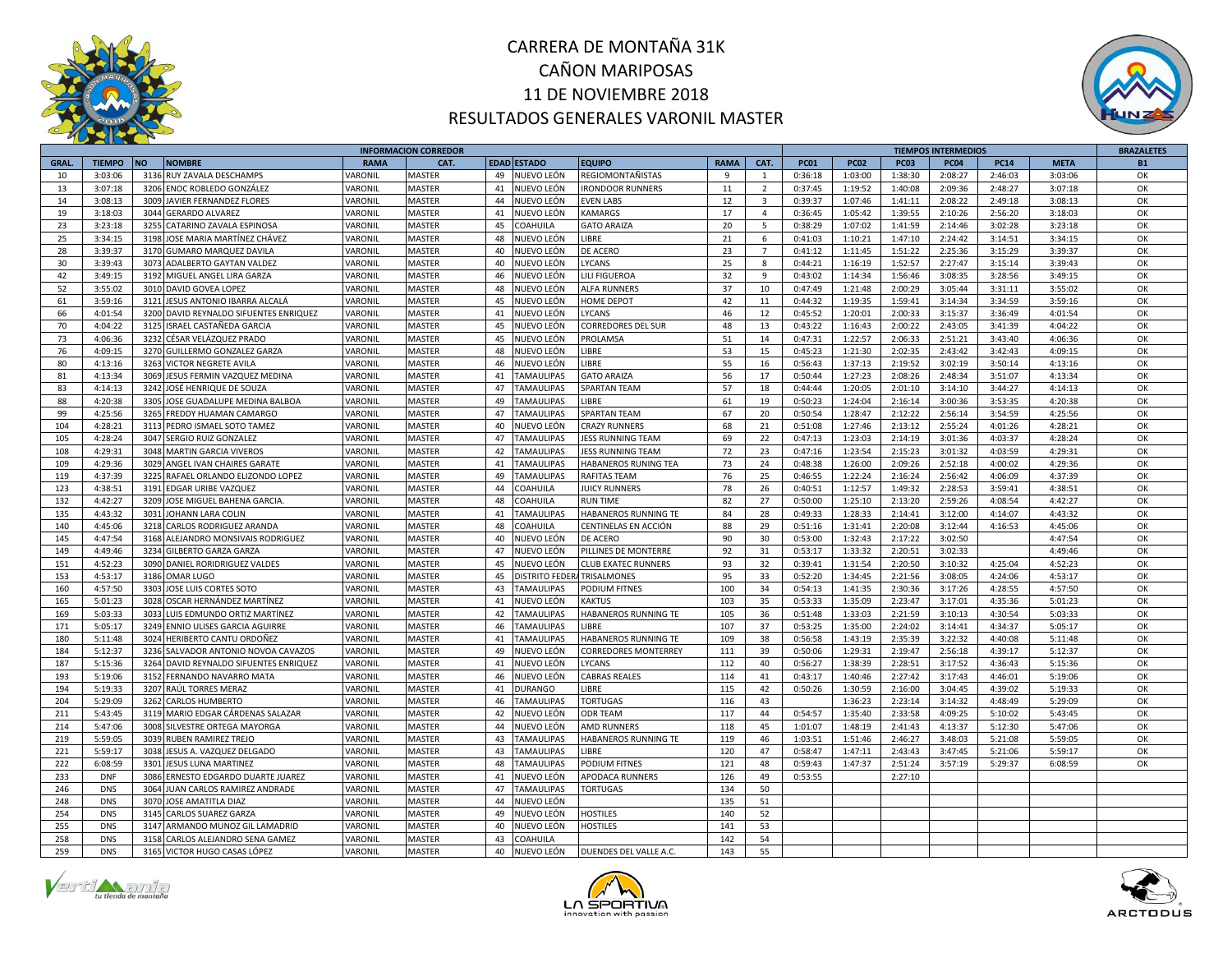



|      | <b>INFORMACION CORREDOR</b> |  |                                  |                |               |  |                    |                   |      |     |             |             | <b>TIEMPOS INTERMEDIOS</b> |                  |             |             |  |  |  |  |
|------|-----------------------------|--|----------------------------------|----------------|---------------|--|--------------------|-------------------|------|-----|-------------|-------------|----------------------------|------------------|-------------|-------------|--|--|--|--|
| GRAL | <b>TIEMPO INO</b>           |  | <b>NOMBRE</b>                    | <b>RAMA</b>    | CAT.          |  | <b>EDAD ESTADO</b> | <b>EQUIPO</b>     | RAMA | CAT | <b>PC01</b> | <b>PC02</b> | <b>PC03</b>                | PC <sub>04</sub> | <b>PC14</b> | <b>META</b> |  |  |  |  |
| ∠ບປ  | DNS                         |  | 3167 JOSE ISIDRO GALVAN BALDERAS | VARONIL        | <b>MASTER</b> |  | <b>TAMAULIPAS</b>  |                   |      |     |             |             |                            |                  |             |             |  |  |  |  |
|      | <b>DNS</b>                  |  | 3256 MODESTO RADILLA CHAVEZ      | <b>VARONIL</b> | <b>MASTER</b> |  | <b>TAMAULIPAS</b>  | LOBOS REYNOSA     |      |     |             |             |                            |                  |             |             |  |  |  |  |
|      | DN:                         |  | 3258 MIGUEL ANGEL RAMIREZ NUÑEZ  | VARONIL        | <b>MASTEF</b> |  | <b>TAMAULIPAS</b>  | JESS RUNNING TEAM |      | 58  |             |             |                            |                  |             |             |  |  |  |  |